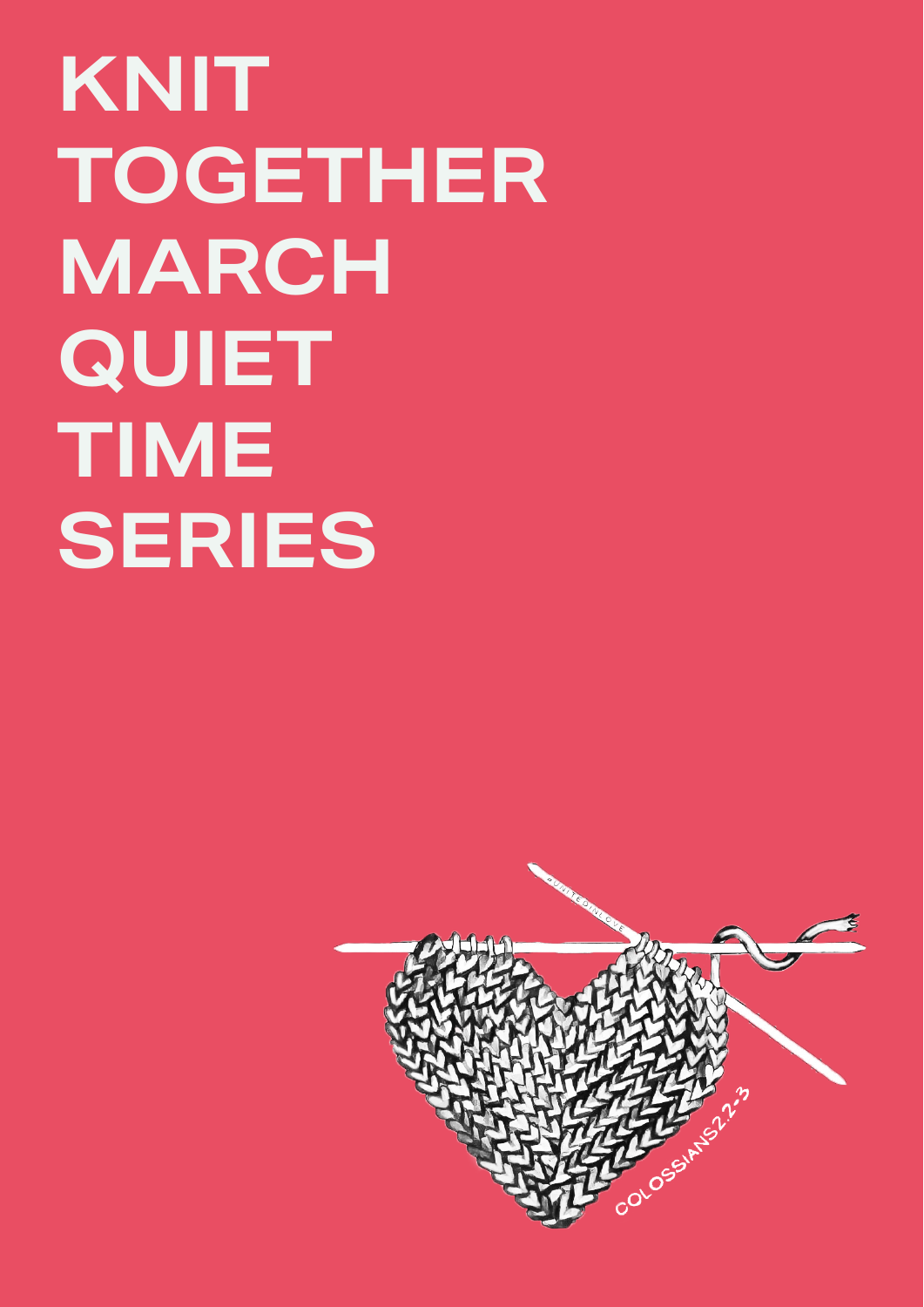### **CONTENT PAGE**

### **01**

Creating a Transformational Relationship with God **–** Geraldine Fadrigon

### **02**

For the Joy of the Lord is Your Strength **–** Catherine DeGuzman

### **03**

God's Power is Made Perfect **–** Dori Siasat

### **04**

Setting Clear Goals for Spiritual Growth **–** Sarah Wong

#### **05 Gentleness** – Lisa Balian

**06 Perseverance –** Miriam Brownlee

**07** What Do You Have? **–** Karen Tindall

**08** Counting the Cost **–** Clara Welsh

**09** Bad Habits **–** Belinda Bath

**10** What Matters to God **–** Trish Blair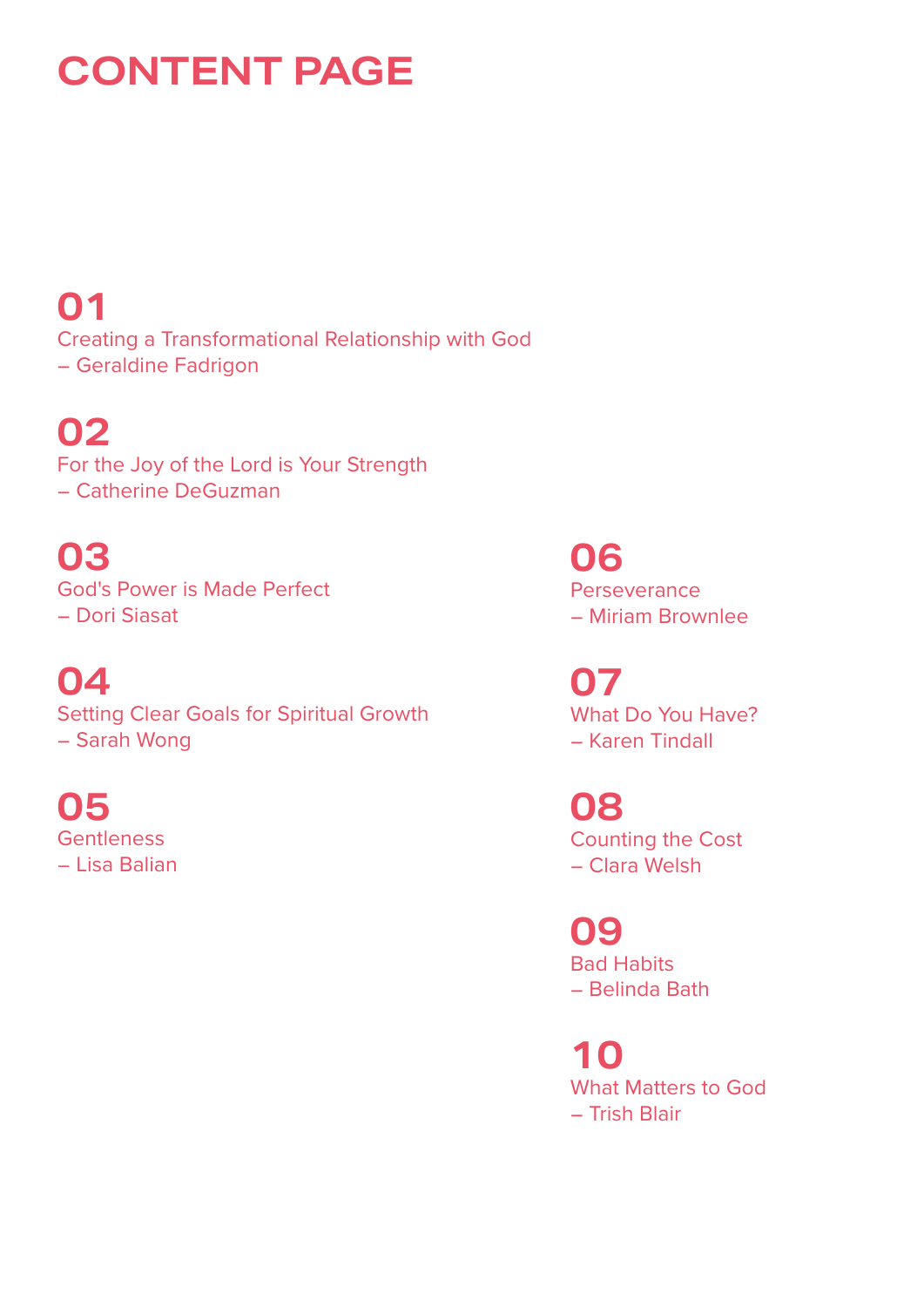**11** Barriers to Worshiping God **–** Kayla Te-ariki Lemai

### **12**

Which Perspective Will I Choose To Focus On? **–** Jessica Roland

### **13**

Imperfect and Loved **–** Tash Brown

### **14**

Courage Through COVID **–** You-Jung Oh

### **15**

Leaving Everything Behind – Celine Park

### **16**

The Lord is Near… **–** Jody Jensen

### **17**

Less of Me, More of Him **–** Diva Dobhal

### **18**

Complete Surrender – Gabrielle Hamilton

### **19**

Fixing Our Eyes on Jesus **–** Aithne Morgan

#### **20** Praising God in All Seasons **–** Ayesha Salier

**21** Anxieties and Insecurities – Mengxi Yang

**22** Courage on Another Level **–** Linda Prakash

**23** Trusting Untrustworthy People – Sanj Horadagoda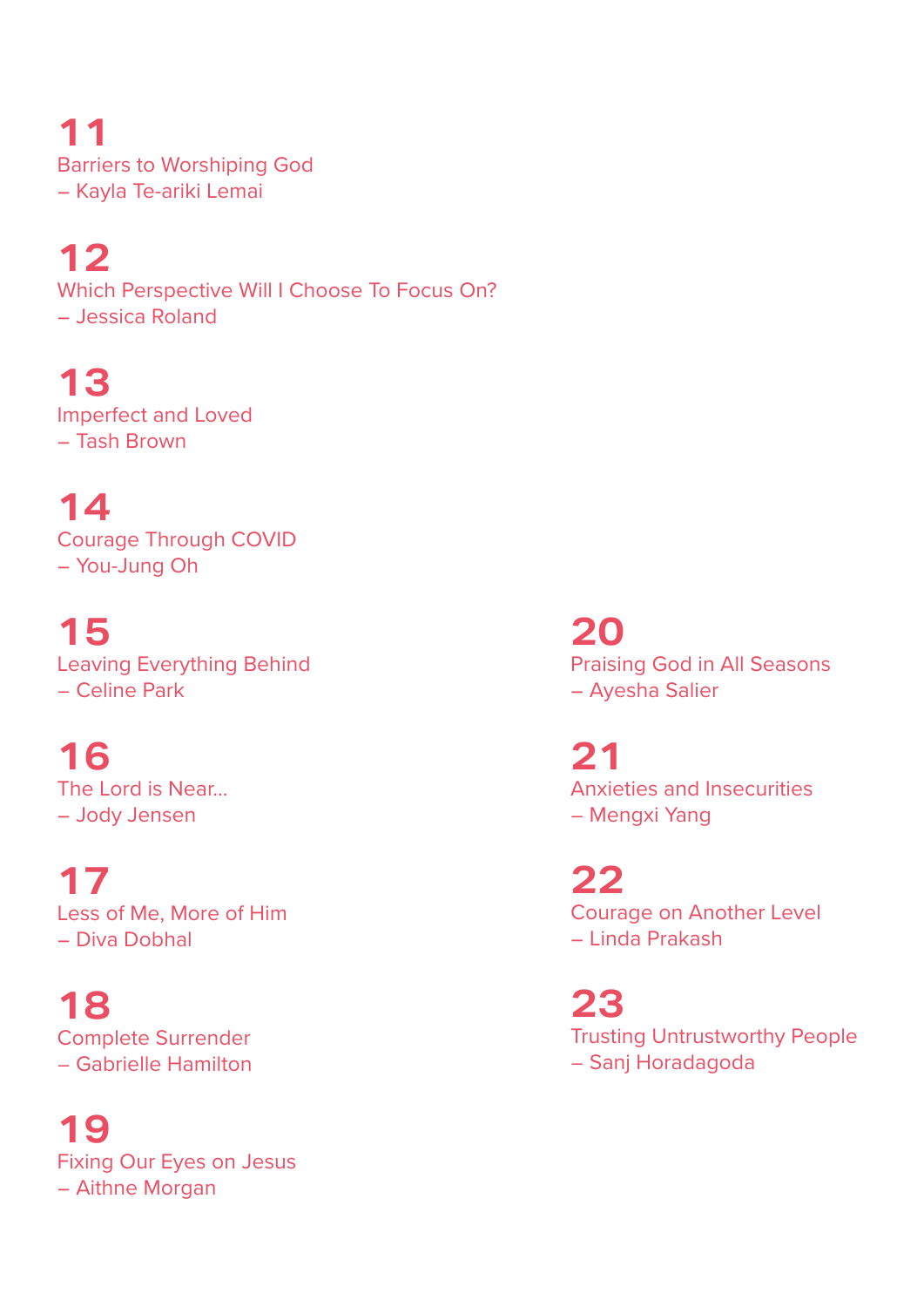**24** First or Last **–** Emily Nicholson

**25** Imitating Rahab's Faith – Hyun-soon Kim

**26** Competence From God – Cassie Kwok

**27** Honouring God **–** Tina Board

### **28**

The Beauty of Love Being a Choice **–** Monique Jordaan

### **29**

Seen and Loved – Christina Namato

**30**

Relying on God for Strength – Camille Calagos

**31** Listening for God's Whisper – Sharon Foster

#### **\***

Two Faithful People – Zoe Scott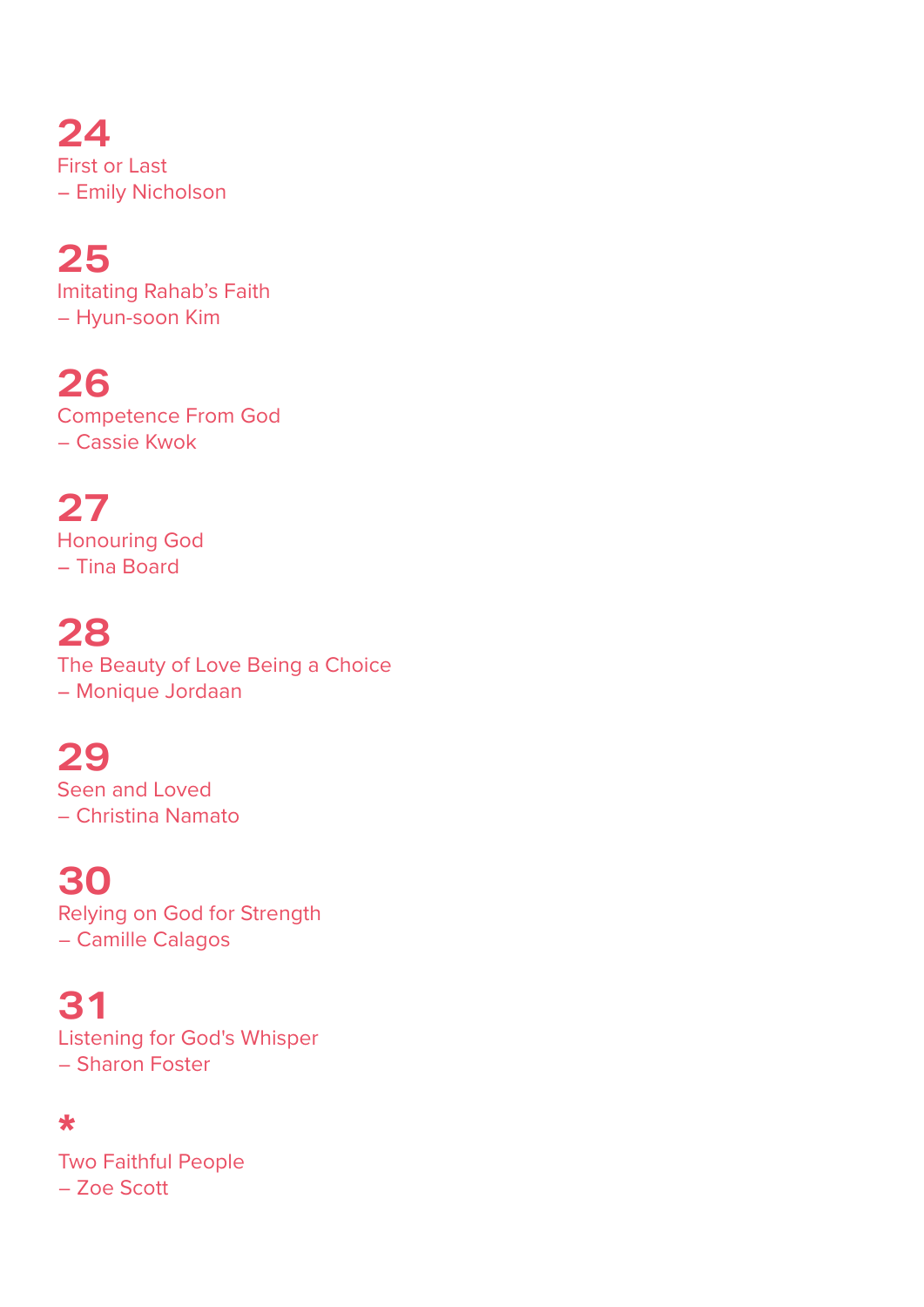## **/ 01 MARCH CREATING A TRANSFORMATIONAL RELATIONSHIP WITH GOD**

**Geraldine Fadrigon, West Professionals**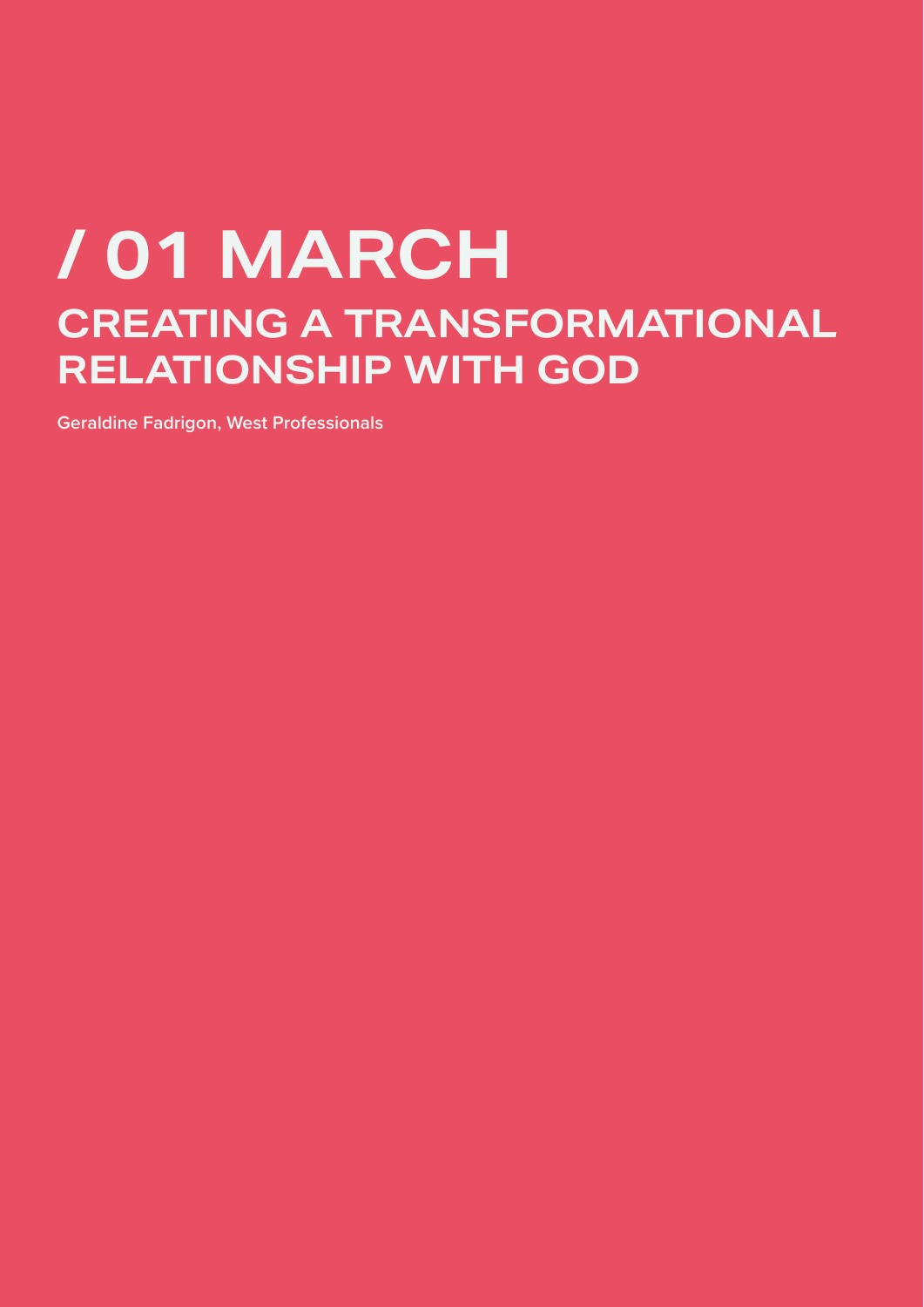"Teach me more about you, how you work and how you move, so that I can walk onward in your truth until everything within me brings honour to your name."

– Psalm 86:11 TPT

#### devotional

I admire a lot of celebrities and famous people. I follow several of them on social media, watch their concerts / movies, listen to their podcasts, read books they recommend, visit places they've been to, and do the same things they like doing. It makes me feel like they are my real friends. The reality is, I am far from being close to any of them. They don't even know I exist.

Sometimes, my relationship with God can feel the same but unlike the celebrities I follow, God knows I exist. He formed my innermost being (Psalms 139:13) and He knew me before I was formed in my mother's womb (Jeremiah 1:5). Despite that, I can still feel distant from Him at times.

This year I desire to have a life-changing friendship with God, a transformational relationship with Him that is more than reading the Bible and attending church events. This prayer of King David (Psalms 86:11) speaks to my heart. I feel that having the desire to know God better can change everything within me.

Teach me more about you (Exodus 34:6-8) God's revelation of himself shows Moses—and us—his sovereignty, magnificence, and unfailing love for his people.

How you work and how you move (entire chapter of Isaiah 40) God is the Sovereign Lord, the one true, living God. He gives comfort to His people. He has measured the waters in the hollow of his hand, he stretches out the heavens like a canopy, he calls each star by name, his understanding no one can fathom.

So that I can walk onward in your truth (John 14:6) Jesus is the way and the truth, and the life. God is pleased to see his children walking in the truth by following the life of Jesus.

#### reflection questions

- When was the last time your life felt transformed by your relationship with God?
- How can you move beyond your usual quiet time with God to an all-day awareness and connection with him?

#### challenge

Spend consistent quiet times with God focusing on his character and the life of Jesus.

Be vulnerable in your prayers / conversations with God without holding back any feelings from him, just like you are talking to your best friend.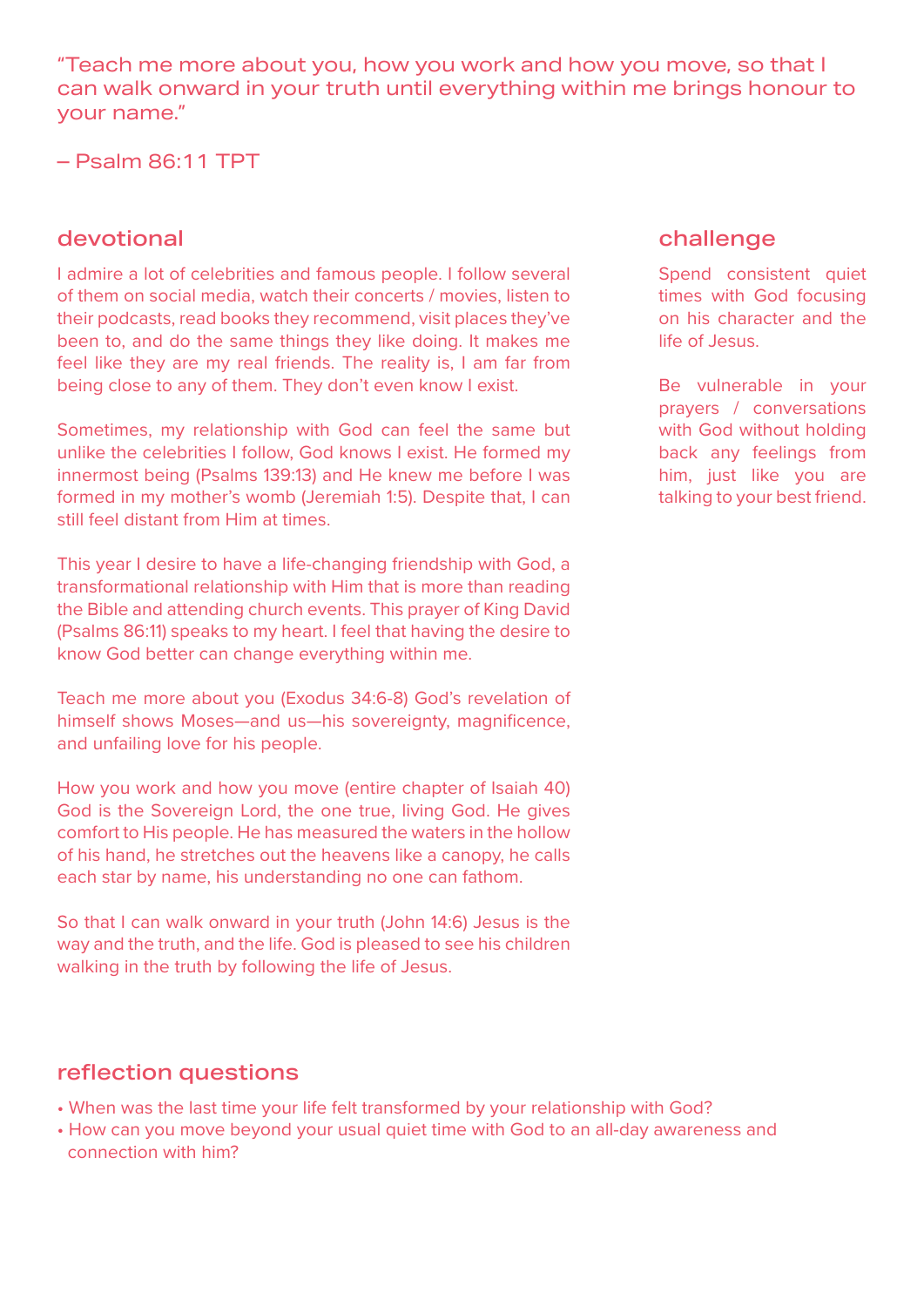

### **FOR THE JOY OF THE LORD IS YOUR STRENGTH**

I stumbled upon this scripture many years ago and I wondered what it meant to have this verse, "for the joy of the Lord is your strength." 2022 is my 30th year as a disciple and my relationship with God is important to me. I pray that today we'll learn to have a deep respect and awe for God and to learn that our joy and strength only comes from our relationship with Him.

**Catherine DeGuzman, West Professionals**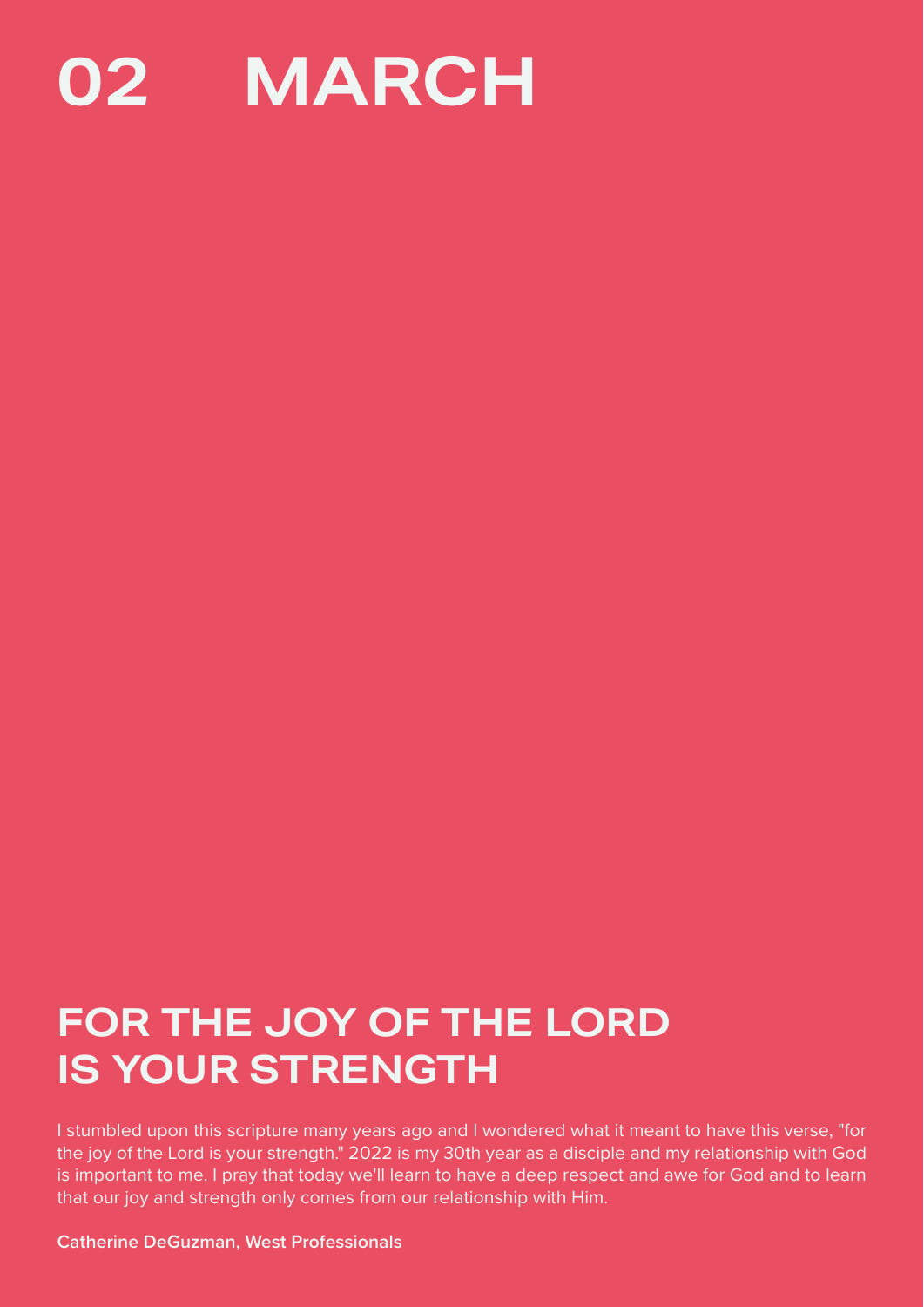#### devotional

#### **A. Making time and preparing our hearts to seek God daily (Nehemiah 8:1)**

The Israelites acted on their desire to know God by coming together as one. As Christians, the first step to have a deep relationship with God is turning up to make time with God daily and be prepared to hear Him. It doesn't matter where it is. What matters is we meet God daily.

#### **B. Listen attentively to the Book of the Law (Nehemiah 8:3)**

The Israelites listened to God as it was read aloud from daybreak till noon. Wow, what a heart! Listening to God attentively is key because it has the power to change our hearts. Jeremiah 29:13-14 says that when you seek God wholeheartedly you will find him. It is in our wholehearted effort that we can find God. Do you seek God's word wholeheartedly?

#### **C. Worship the Lord**

#### **(Nehemiah 8:5-6; John 4:23-24)**

Do we stand in awe when we hear the scriptures? Is our spirit one with Christ? The Israelites stood as soon as Ezra opened the bible. I am amazed at how the Israelites respected God's Word and it challenges me to the core that I need to do the same. They bowed down and worshiped the Lord with their faces to the ground. To kneel or lay face down before someone as an act of reverence. Biblical worship is acknowledging that God is the King and results in us living lives in light of that truth. Worship is a beautiful and powerful reality if we understand it from God's perspective.

John 4:23-24, "...when the true worshipers will worship the Father in the Spirit and in truth, for they are the kind of worshipers the Father seeks. God is spirit, and his worshipers must worship in the Spirit and in truth."

#### **D. Examine the scriptures (Nehemiah 8:8 & 13; Romans 12:1-2, Acts 17:11)**

Nehemiah 8:8 – Examining the scriptures is an essential part in knowing God and through this we can live out the scriptures by assessing what we have done and deciding to change from what we just heard.

Romans 12:2 – Renewing our minds daily from God's word is what transforms us. Our goal is to be transformed like Christ.

Nehemiah 8:13 – I am inspired by this scripture that the heads of all the families gathered around Ezra to give attention to the word of the Law. I think nowadays this is a call for single mums and for all Christians too. As an ambassador of Christ, we have to reflect God and be able to teach them through our example.

Acts 17:11 – the Bereans were more noble than the Thessalonians because of their personal integrity to God.

#### **E. Do not grieve, for the joy of the Lord is your strength (Nehemiah 8:10 & 17)**

The Israelites were grieving in this verse because they knew how far they were from God. But from God's perspective it is a joyful time because at last they see God. God's goal is for everyone to come to repentance (2 Peter 3:9) and our goal is to be transformed like Christ.

During the seven day Feast of Tabernacles, the people lived in booths made of branches. This practice was instituted as a reminder of their rescue from Egypt. God wanted them to remember that He would still protect and guide them if they obeyed him. The same promise is for us, God's protection and guidance is available to us when we obey. This is our strength: a repentant heart by hearing God's word. Let God's word change us to be like him and verse 17 says, And their joy was very great because they knew God.

- What is taking priority over making time for God?
- Do you have awe for God's word?
- How can you make a reminder for yourself like the feast of Tabernacles?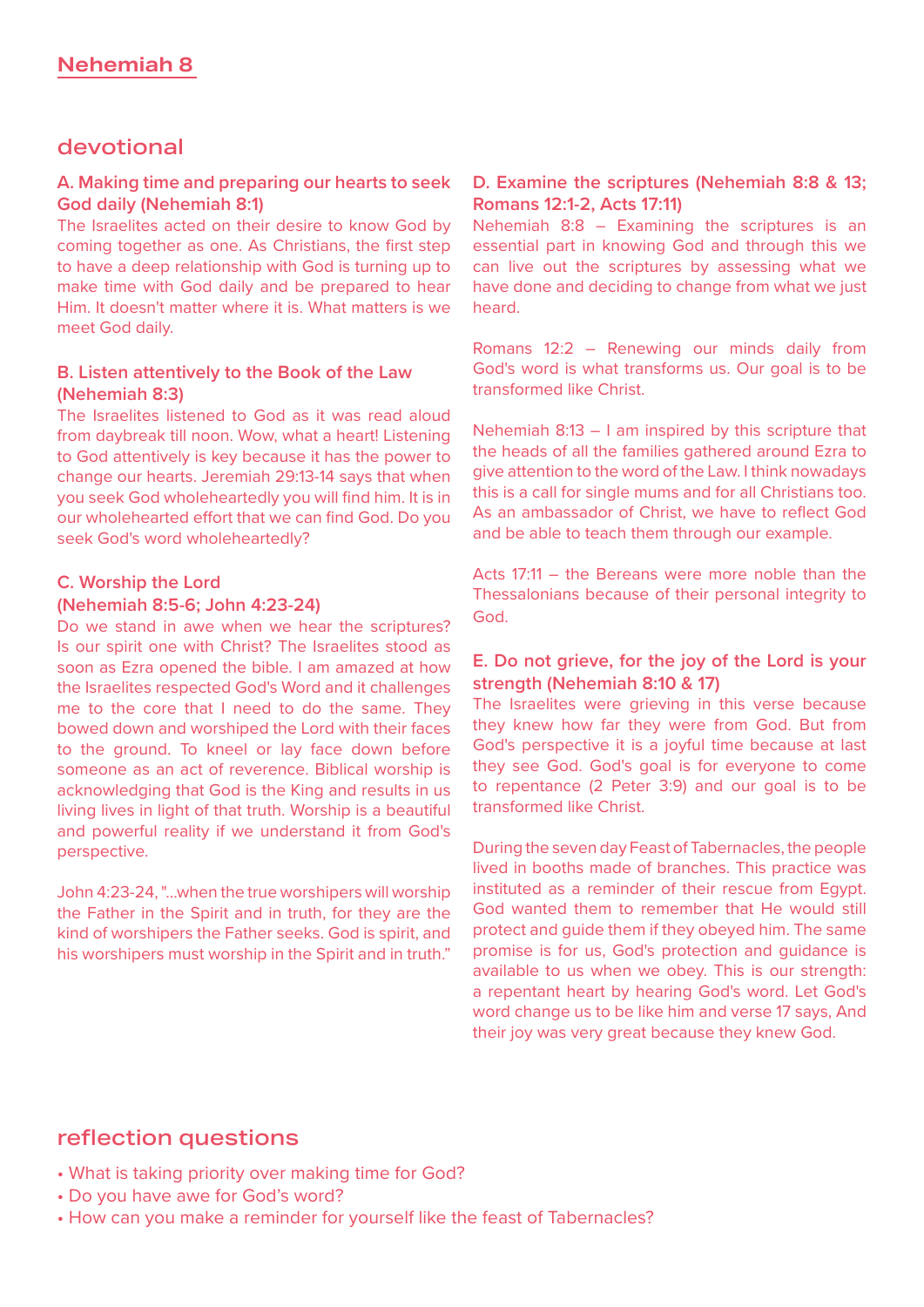## **/ 03 MARCH GOD'S POWER IS MADE PERFECT**

**Dori Siasat, West Marrieds**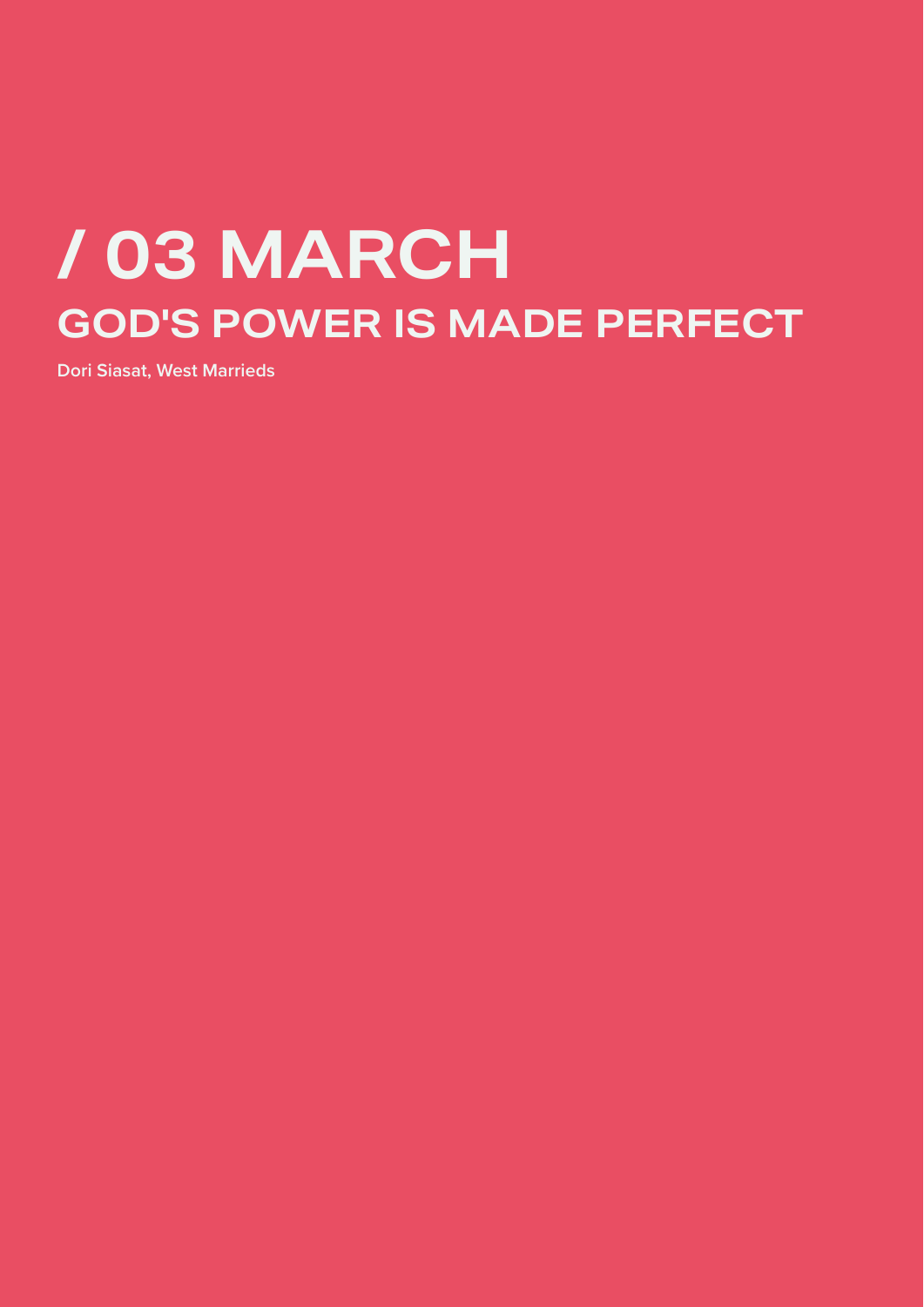"But he said to me, "My grace is sufficient for you, for my power is made perfect in weakness." Therefore I will boast all the more gladly about my weaknesses, so that Christ's power may rest on me."

– 2 Corinthians 12:9

#### devotional

Maturity is not measured in the number of years we have followed Christ. What counts is our reliance on God when we are feeling weak. To not be carried away and overwhelmed by the situation, but to come back to the Father in prayer to sustain and give us strength.

A lot of times we question God when we are in the midst of trouble. we want to give up, we have lots of worries. But take note, everyday is a battle, a problem on its own, that its too heavy to carry. God's grace is sufficient for us. For we know Christ died for us. We can boast about our weaknesses rather than being emotional because God demonstrated His power to our weaknesses. The more we struggle, the more we feel weak means the more we will find strength and the more God's power may rest on us.

We are not perfect, and you'll never be in this life. We need God's grace to see that in every circumstance and everything around us God's grace is sufficient for every moment of every day. God simply wants us to surrender our inadequacy to him so that He can fill us with His strength.

#### reflection questions

- What weaknesses do I have that I can boast about to glorify God?
- Are there overwhelming situations in my life that I can take to God in prayer?

#### challenge

#### **Memory verse:**

"He gives strength to the weary and increases the power of the weak."

– Isaiah 40:29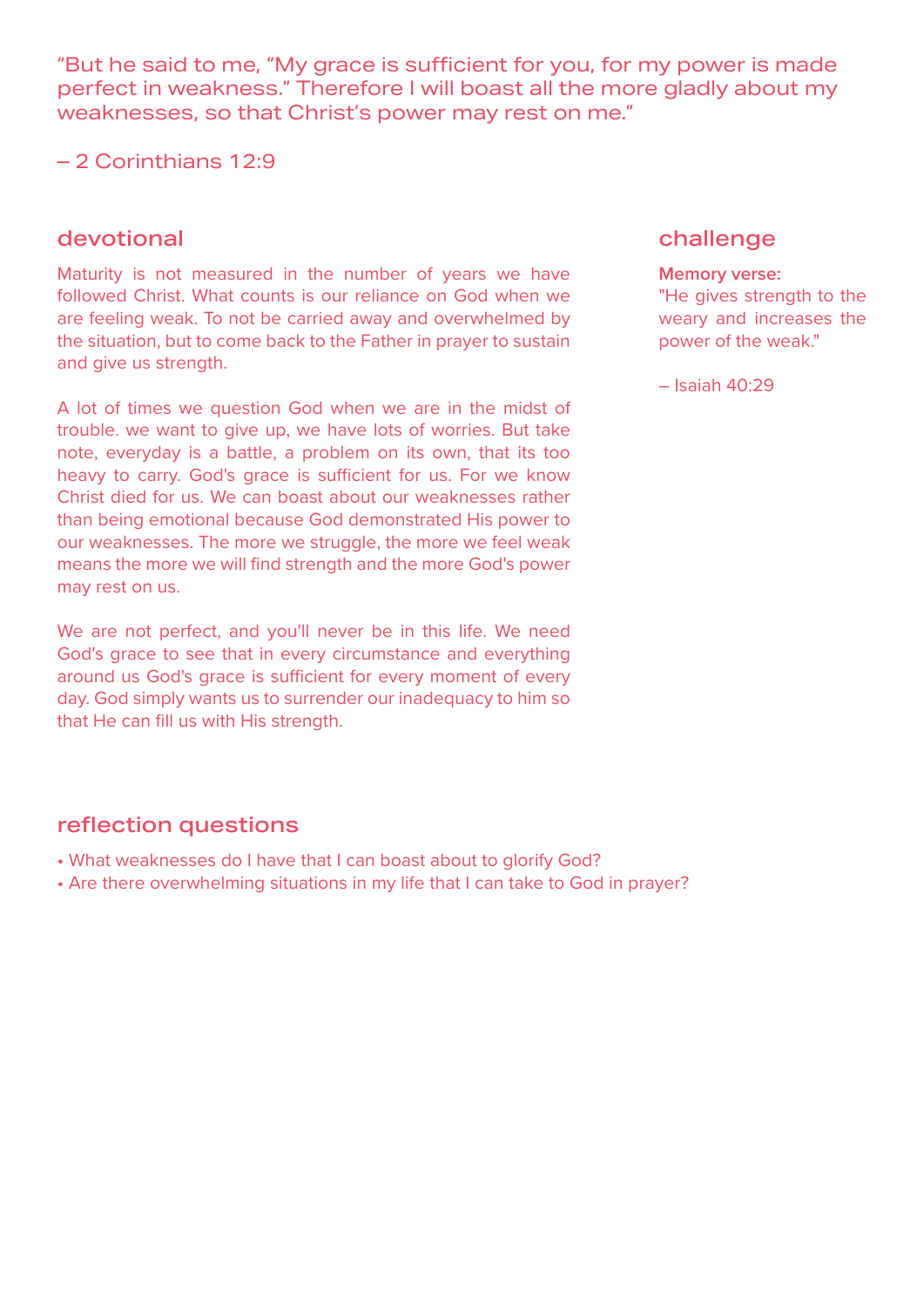

### **SETTING CLEAR GOALS FOR SPIRITUAL GROWTH**

**Sarah Wong, South Marrieds**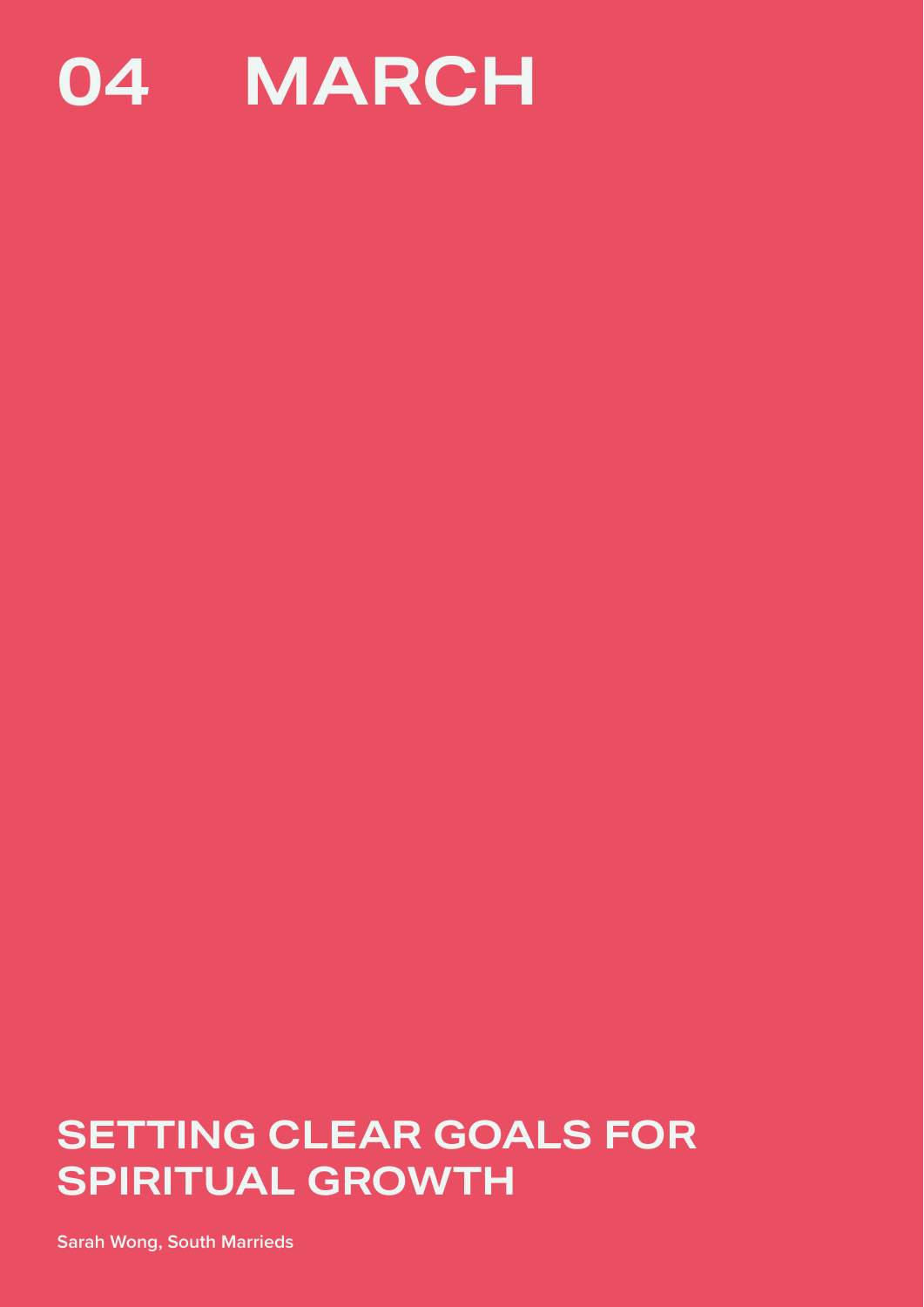"Don't you realize that in a race everyone runs, but only one person gets the prize? So run to win!"

– 1 Corinthians 9:24 NLT

#### devotional

2 Timothy 3:16-17 is a key verse when we study with others. We use it to tell our friends that the Bible is from God and is useful to teach and train us to do well in every aspect of our lives. This is not just a fundamental verse to introduce the Bible to our friends but also the reason we study the Bible daily **–** it helps us be more like Jesus (training in righteousness, v16).

As in any kind of training, there is an objective to it. In physical training (the aspect that we can relate to the most - hopefully) the aim is always about building on your strengths and overcoming your weaknesses so that you can be stronger, faster, slimmer etc. We can also get better by discovering our blind spots and realising our faults. All of these features apply to our spiritual journey also.

Peter reminds me in 2 Peter 1:1-11 that if we make every effort to grow these Godly characteristics, I will never stumble and will receive a rich welcome into the eternal kingdom of God (Hooray!). However, if I don't, I will become ineffective and unproductive in my knowledge of God and forget my salvation. As much as I have appreciated people pointing out my sins or inspiring me with their vision for me over the past 30 years, I believe I need to actively bear spiritual fruit to become more like Christ and less like my old self as the days go by. When I set goals for my spiritual character growth, those goals give me a clear direction, and my faith grows because I can see how God works in me, that I am a work in progress, and God will complete his masterpiece in his perfect timing.

#### scriptures

2 Peter 1:1-11 (main) 1 Corinthians 9:24 Philippians 1:6 Galatians 5:22-26 2 Timothy 3:6-17

- Is there one Godly characteristic mentioned at 2 Peter 1:5-7 or Galatians 5:22-23 that you want to work on this year?
- What is the specific area you want to grow this year? A specific goal for me with humility is like seeking input or advice before making up my mind. Google search SMART goals if you have not heard of how to make specific goals before.
- Share with your friends and bible discussion group, so they can pray for your goal and keep you accountable (public pledges are an effective nudge for behaviour change)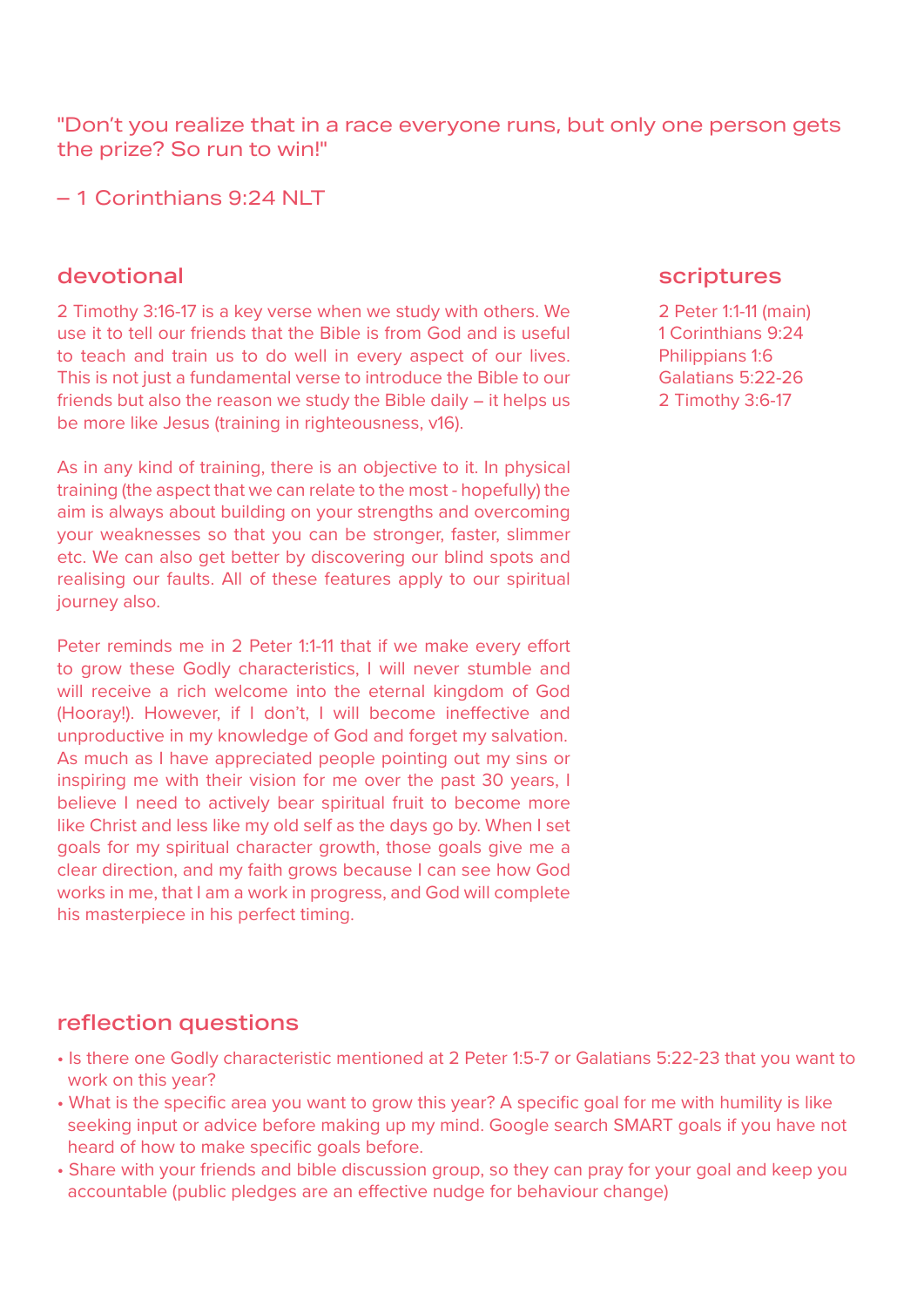## **/ 05 MARCH GENTLENESS**

**Lisa Balian, North Marrieds**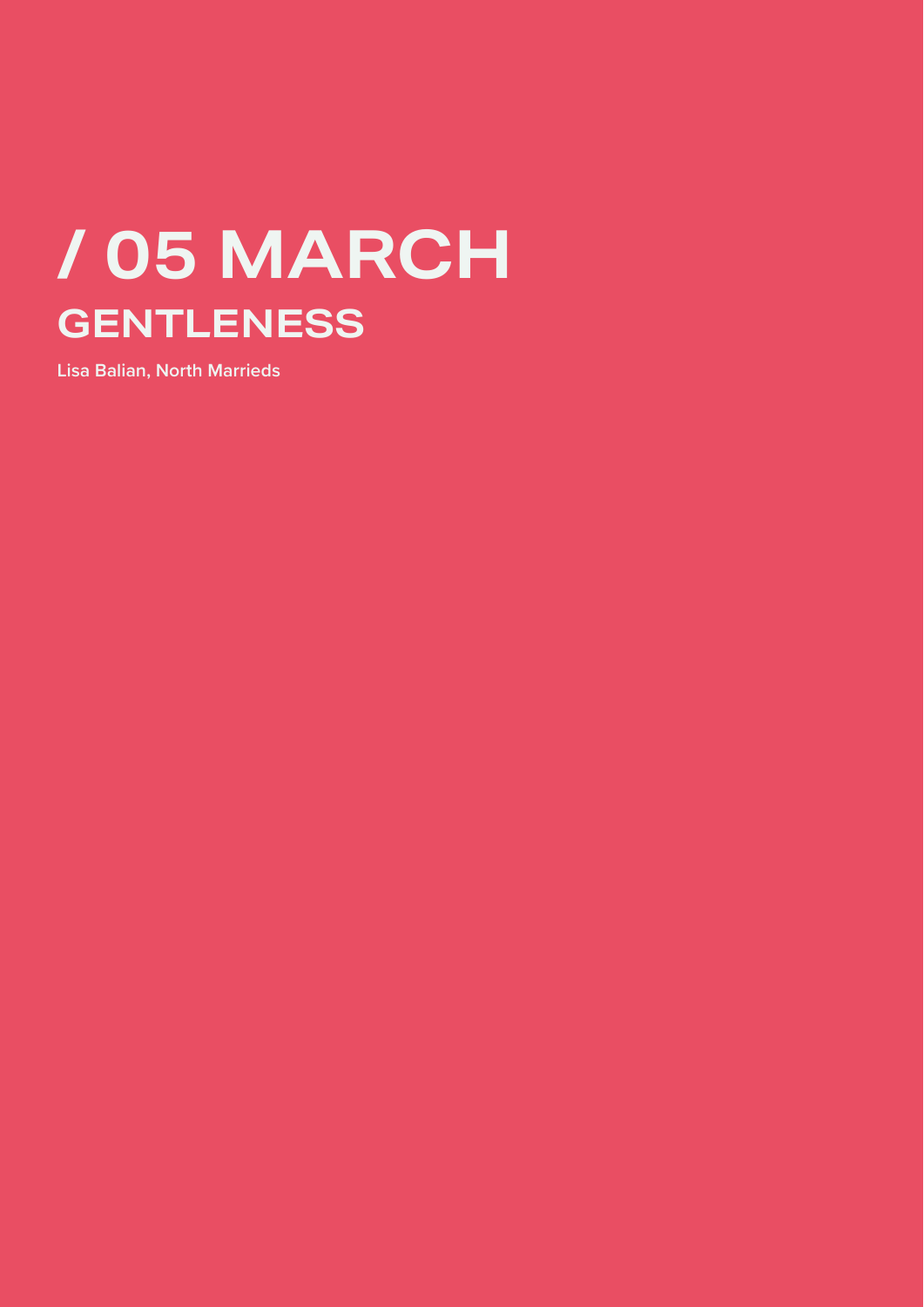"Come to me, all you who are tired and are carrying heavy loads. I will give you rest. Become my servants and learn from me. I am gentle and free of pride. You will find rest for your souls. Serving me is easy, and my load is light."

– Matthew 11:28-30 NIRV

#### devotional

Gentleness was not an attribute I was raised with, nor a quality I ever aspired to embody. No-one who knows the amazing women in my family would describe any of them as gentle. We are loud, feisty, direct, 'tell it like it is' women. For the longest time, I did not comprehend that my style of communicating was often angry, rude and aggressive, and nor did I realise that in this way, I was damaging the very relationships I held dear. Gentleness is a fruit of the Holy Spirit (Galatians 5:22-23). Ephesians 4:2 calls us to be completely humble, gentle and patient with one another.

A misconception I had is that gentleness is weakness or passivity. True gentleness, I am learning, requires great strength and selfcontrol. Gentleness comes from a state of humility. In the verse from Matthew 11, Jesus puts the two together "I am gentle and free from pride". My lack of gentleness is so often caused by my prideful spirit, my self-righteousness, being easily angered or wanting revenge. For me, having a gentle spirit is very much tied into how surrendered I am to God. If I am worried and upset about many things (Luke 10:41), it is near impossible for me to have the "quiet and gentle spirit" that Peter says is of great worth in God's sight (1 Peter 3:4). I love the verse where David says in Psalms 131: 2 "But I have calmed and quieted myself, I am like a weaned child with its mother". Gentleness places our strength under God's guidance. He can then use our words and actions for good in His kingdom.

#### challenge

#### **Memory verse:**

"A gentle answer turns away wrath, but a harsh word stirs up anger."

– Proverbs 15:1

- In what ways has God been gentle and tender with you?
- How do you feel being spoken to with gentleness / tenderness as opposed to being spoken to harshly or in anger?
- What are your barriers to showing gentleness in your interactions with others?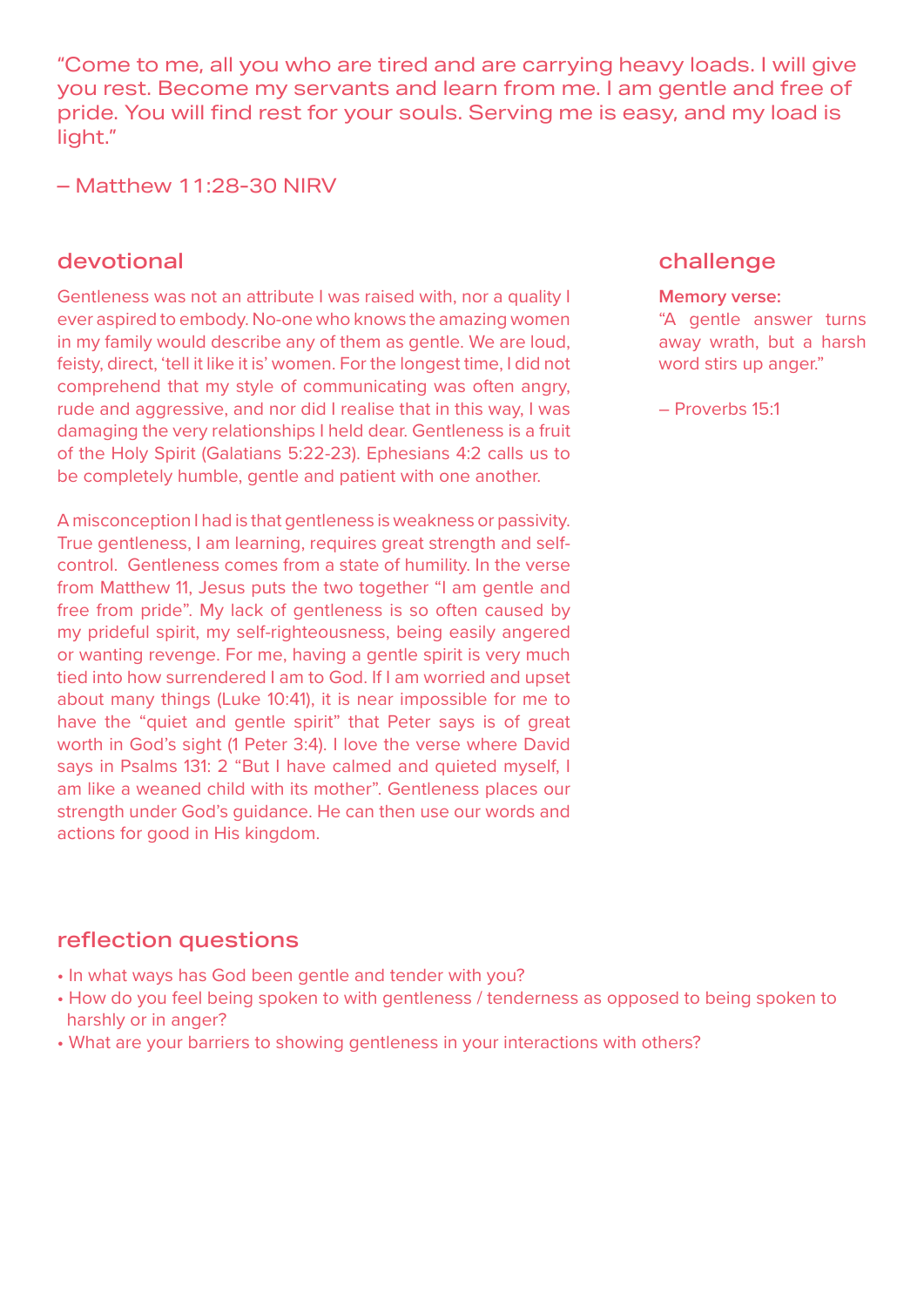

### **PERSEVERANCE**

My name is Miriam Brownlee. I have been married to Chris Brownlee for 40 years and we have been members of the Sydney Church of Christ since 1994. We, like so many others over the years, have faced, and still do face, challenges be it the unexpected death of a child, cancer, kidney transplant, diabetes, and partial blindness to name a few. However, we have persevered and keep on persevering.

**Miriam Brownlee, North Marrieds**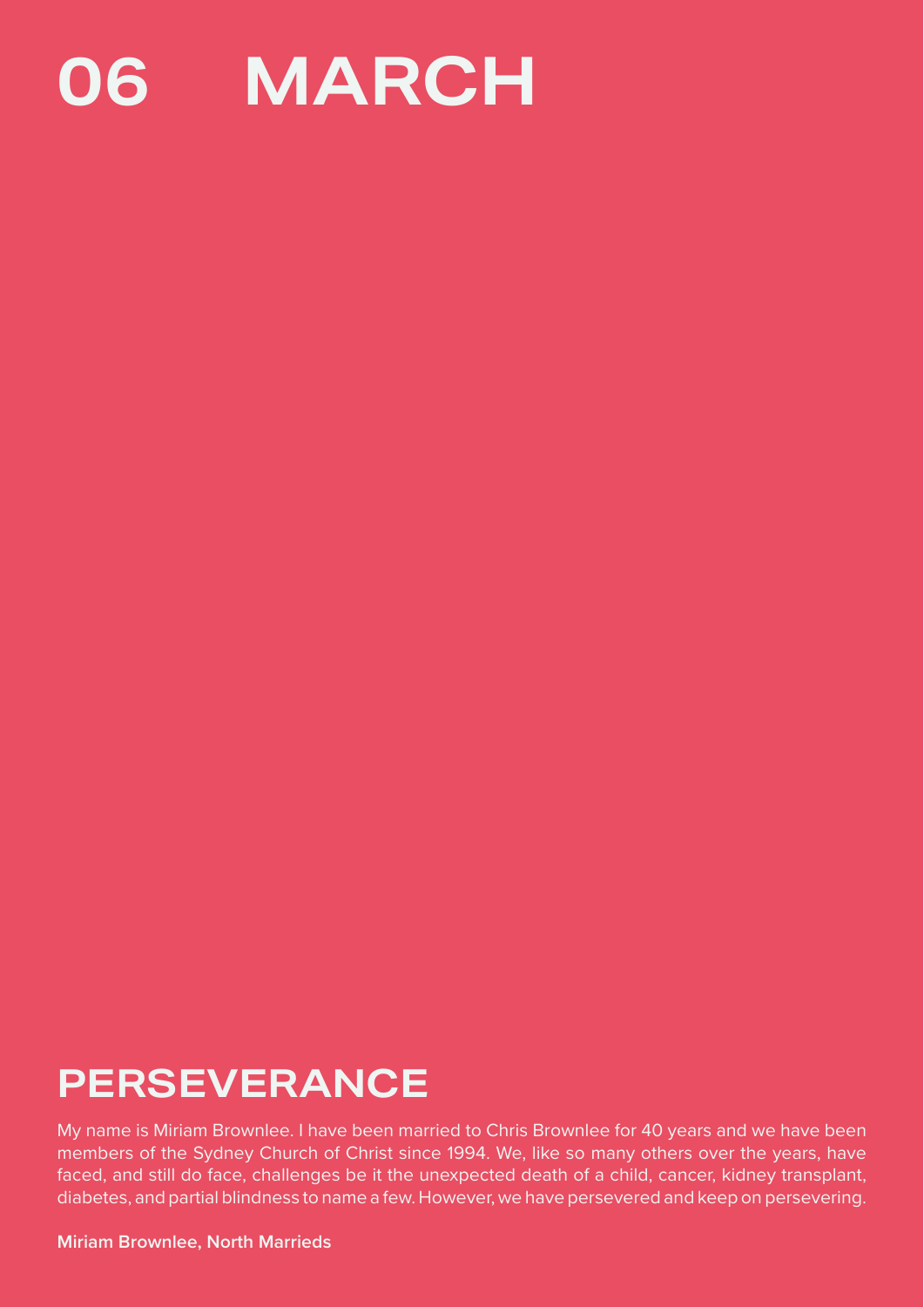#### the difference (ref: Tapestries of Life – Poems. 1993)

I got up early one morning and rushed right into the day; I had so much to accomplish that I didn't have time to pray. Problems just tumbled about me, And heavier came each task. "Why doesn't God help me?" I wondered. He answered, "You didn't ask." I wanted to see joy and beauty, but the day toiled on, gray and bleak; I wondered why God didn't show me, He said, "But you didn't seek." I tried to come into God's presence; I used all my keys at the lock. God gently and lovingly chided, "My child, you didn't knock." I woke up early this morning, and paused before entering the day; I had so much to accomplish that I had to take time to pray. **–** Anonymous

#### devotional

Romans 5:3-5 **–** Not only so, but we also rejoice in our sufferings, because we know that suffering produces perseverance; perseverance, character; and character, hope. And hope does not disappoint us, because God has poured out His love into our hearts by the Holy Spirit, whom He has given us.

James 1:2-4 **–** Consider it pure joy, my brothers, whenever you face trials of many kinds, because you know that the testing of your faith develops perseverance. Perseverance must finish its work so that you may be mature and complete, not lacking anything.

I think we all do strike those times when we feel alone and forget that we are not alone. Just talk to God! Even if it is just a phrase like "God give me strength!" I find that phrase calms me and I am able to cope.

Read Matthew 6:5-15. This passage explains Prayer, and also includes what is known as the Lord's Prayer, teaching us how to pray and what to be thankful for.

Do you sometimes forget to ask God for help or guidance? I know I do. But just knowing God has a plan is calming and supportive even if it is sometimes very difficult to understand When we were baptised, we all made a promise to God that Jesus Christ is Lord of my Life.

- How do you think knowing God has given you more strength and perseverance?
- How can you build on that perseverance?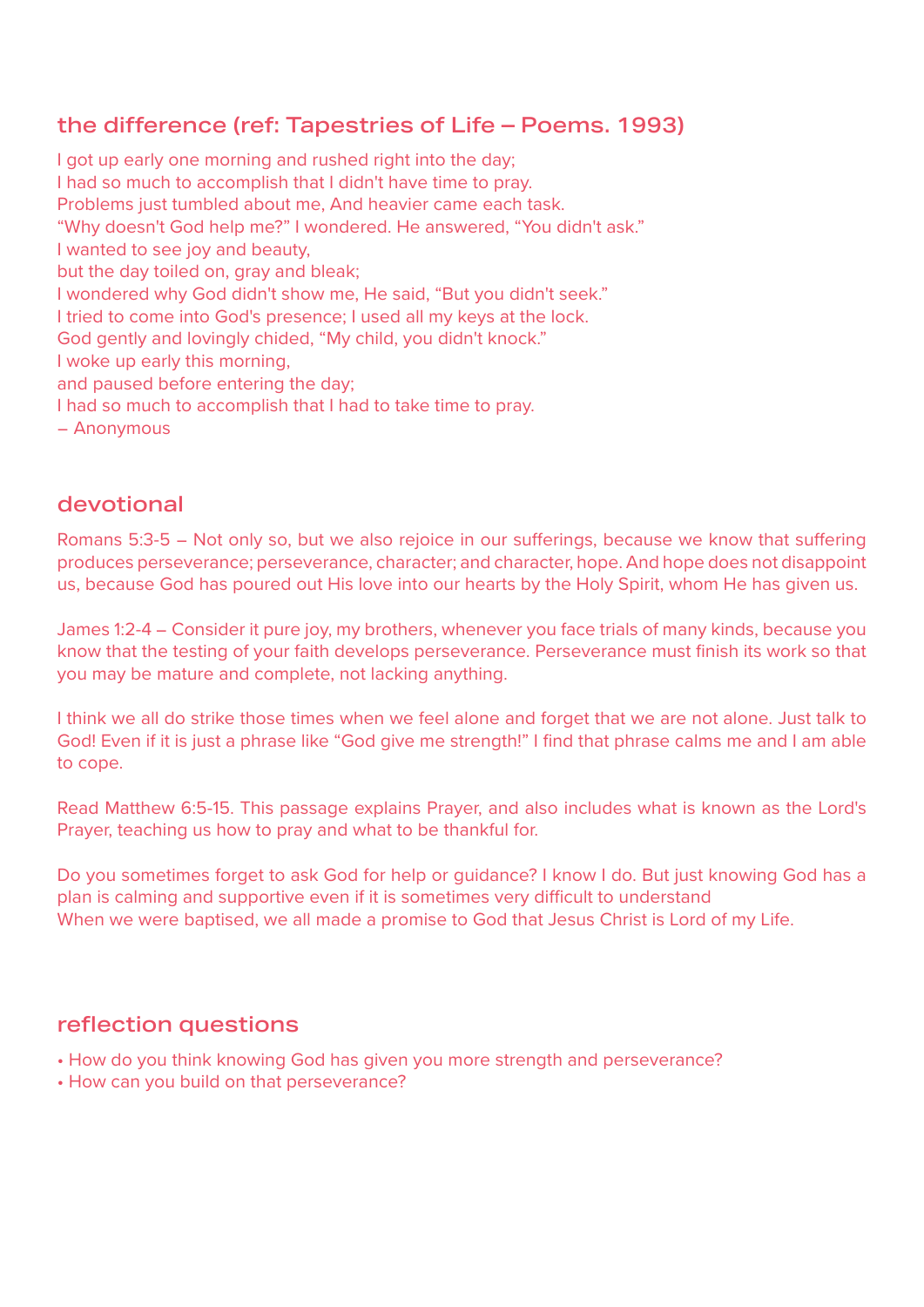## **/ 07 MARCH WHAT DO YOU HAVE?**

**Karen Tindall, South Marrieds**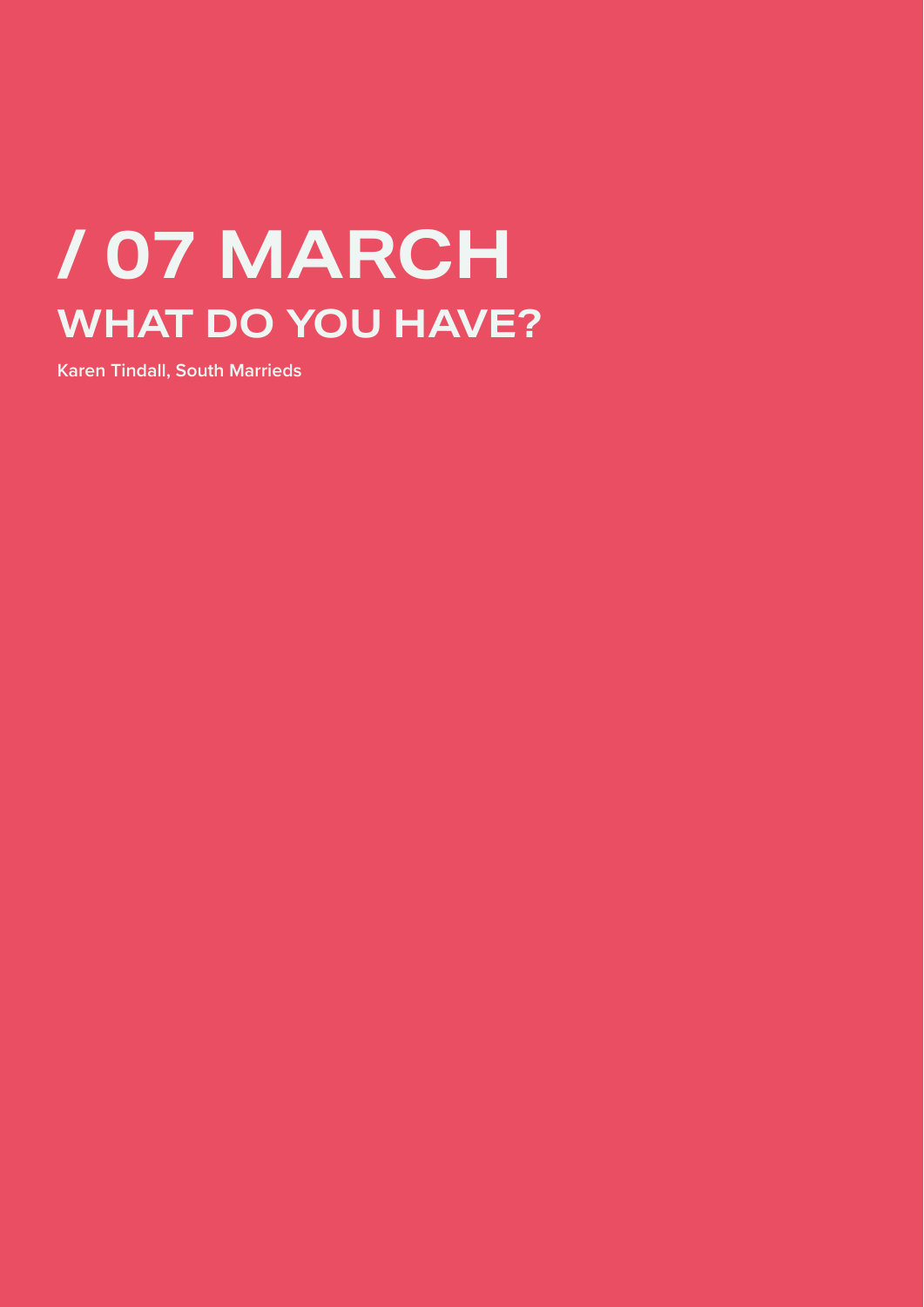#### devotional

When the poor widow came to Elisha begging him to help her, the first thing that Elisha asked her was" what do you have in your house?" And in Mark 6:30-44 when the disciples came to Jesus asking him to send the 5000 away so that they could find something to eat, Jesus asked them "How many loaves do you have?"

This QT came from Steven Furtick's book -Greater and I wanted to share it because it was definitely a turning point in my walk with God. I realised that I had stopped believing that God could use my life for greater things. For years I had been comparing myself to other women in the church, thinking that I should be able to do the same things that they were doing, serve in the same way that they were serving. I was focused on what I didn't have, instead of what I did have.

I would think : If I was married again I could do \_\_\_\_. If I didn't have to work full time I would be able to \_\_\_\_\_. If I had the energy that has, I could do that

I realised I needed to give up my false expectations of myself and what I thought God was calling me to do. I needed to accept my limitations and focus on what God was actually calling me to do. When I started to embrace and accept my limitations and acknowledge my current situation and my season in life I started to find peace. I started to trust that God had me exactly where he needed me to be. That I had everything that I needed in order to do the work that God has planned for me to do right now.

The Widow's response to Elisha was, I have nothing except a small jar of Olive oil. The disciples said "we only have 5 loaves of Bread and two fish". Yet in both situations, God used the little that they did have to perform a miracle.

It made me realise that I need to stop focusing on what I don't have. To trust God that he has given me everything that I need and be willing to use what I do have to serve God. I started praying that God would open my eyes to see how he wanted to use my life and prayed that he would give me a heart that was willing to say yes to what he is calling me to do.

#### reflection questions

- What are some of the false expectations you have about yourself?
- What do you have?
- How can you use what you have to serve God?

#### prayer

That God will open your eyes to see how he wants to use your life for greater things and pray that you will have the heart to say yes to what God is calling you to do.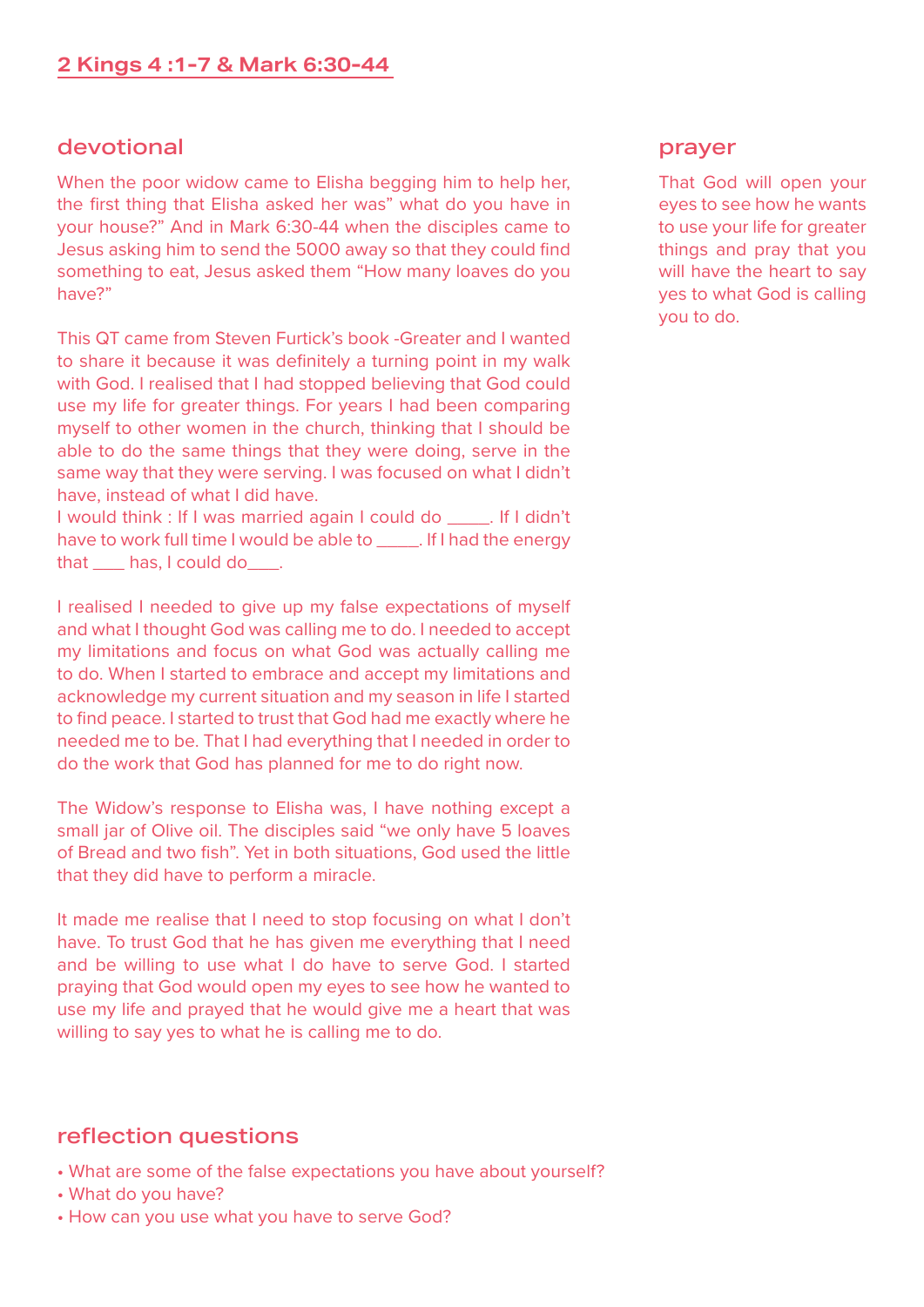

### **COUNTING THE COST**

**Clara Welsh, South Marrieds**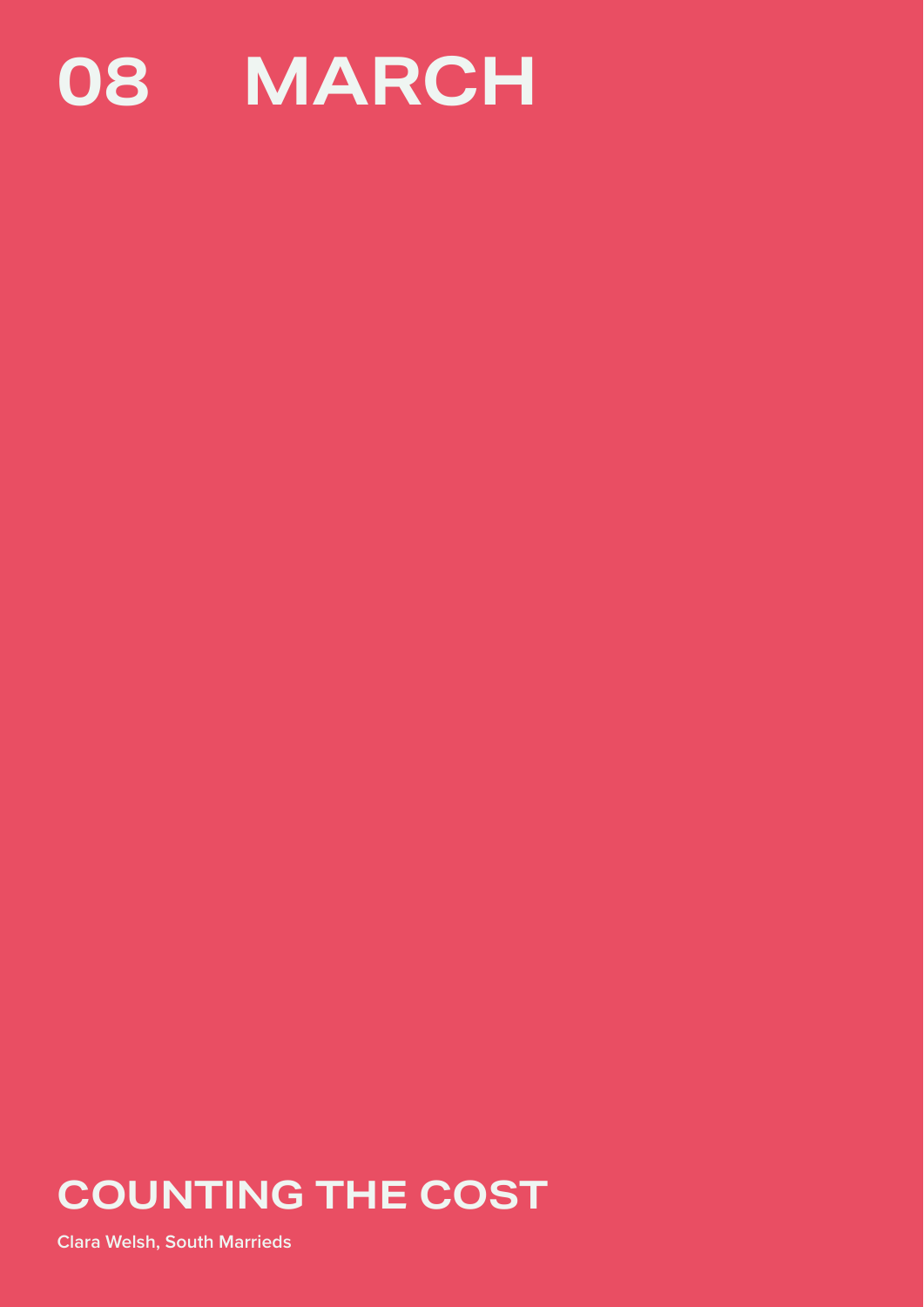#### devotional

This is a familiar verse to me. This is the scripture I studied when I counted the cost before I became a disciple. Like the scripture, to build a house or tower, I need to estimate the cost and see if I have enough money to do it. I like how the bible suggests that we should think before we make our decision to become a disciple. This is what Jesus said to the crowd who were following Him. If I were Him, this definitely isn't what I would choose to say if I wanted them to follow me. What he said could have discouraged many people from following him. Jesus gets straight to the point. He has no interest in pleasing people or popularity. However Jesus didn't just want many people to follow him. Many people who were following Jesus were attracted by the miracles that Jesus had performed. What he said would deter some people but at the same time will sort out quality followers. The cost here does not merely mean financial costs.

In verse 33 – "those of you who do not give up everything you have cannot be my disciples." – Jesus is rephrasing what it means to follow him. The cost of following him is much more than what most people think, basically giving up everything.

What does this mean to me? This means to surrender my life completely to him. Jesus is a great example of total submission.

Philippians 2:6-8 – Surrendering my life to Jesus means to imitate how Jesus had lived: love God, and people around me, save the lost (reaching out), help the needy, serve the people, community, say no to evil temptation.

In my life as a disciple of more than 20 years, I have experienced many ups and downs, at times stumbled, and made many mistakes. When I was baptised 30 years ago, I wasn't quite ready to follow Jesus by giving up everything. Even after baptism, I still loved the world and pursuing my own dreams. And this caused lots of spiritual conflicts and hindered my spiritual growth. Consequently I gradually drifted away from relationship with God. I thought my life would be freer and easier if I were not a disciple. This was a complete lie that Satan kept on whispering into my ear. Instead of freedom, I felt emptiness and insecurity. Because I know the truth that there is God, judgement and life after death. I felt my life was like an unfinished house or the salt that lost its saltiness which is useless.

God allowed me a second chance to live as a disciple in year 2000. I wish I can say my life has been fantastic since then. I found life as a disciple isn't getting any easier. However, I don't regret my decision to follow him again. I believe God uses difficulties and challenges to refine and mould me into the likeness of Jesus. Hebrew 2:10 – As my salvation is according to God's plan, suffering through various life challenges is also God's plan to bring us to glory. Therefore I now have a different perspective of suffering as an opportunity to grow, and that helps me to have a joyful attitude about it.

- What will it take for you to make it to the end of your life as a disciple? Have you thought through that cost recently to make sure you are ready for trials ahead?
- What things are hard for you to give up for God? Is there anything in your life that you have taken back from him, even though you promised to give up everything when you were first baptised? Talk about those things with God, and apologise for going back on your promise. Then remember his mercy! And ask him for help to give them up again.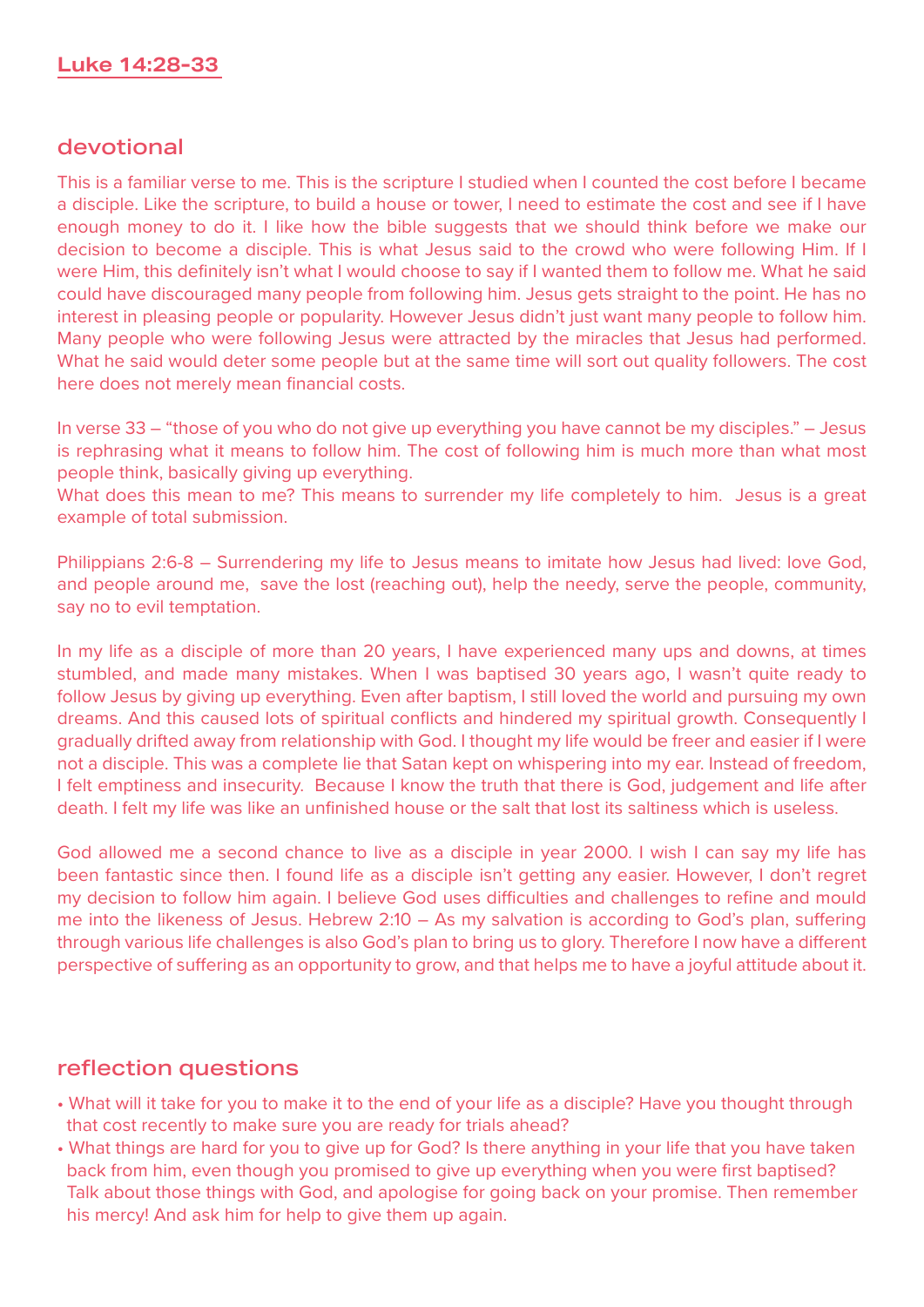## **/ 09 MARCH BAD HABITS**

**Belinda Bath, West Professionals**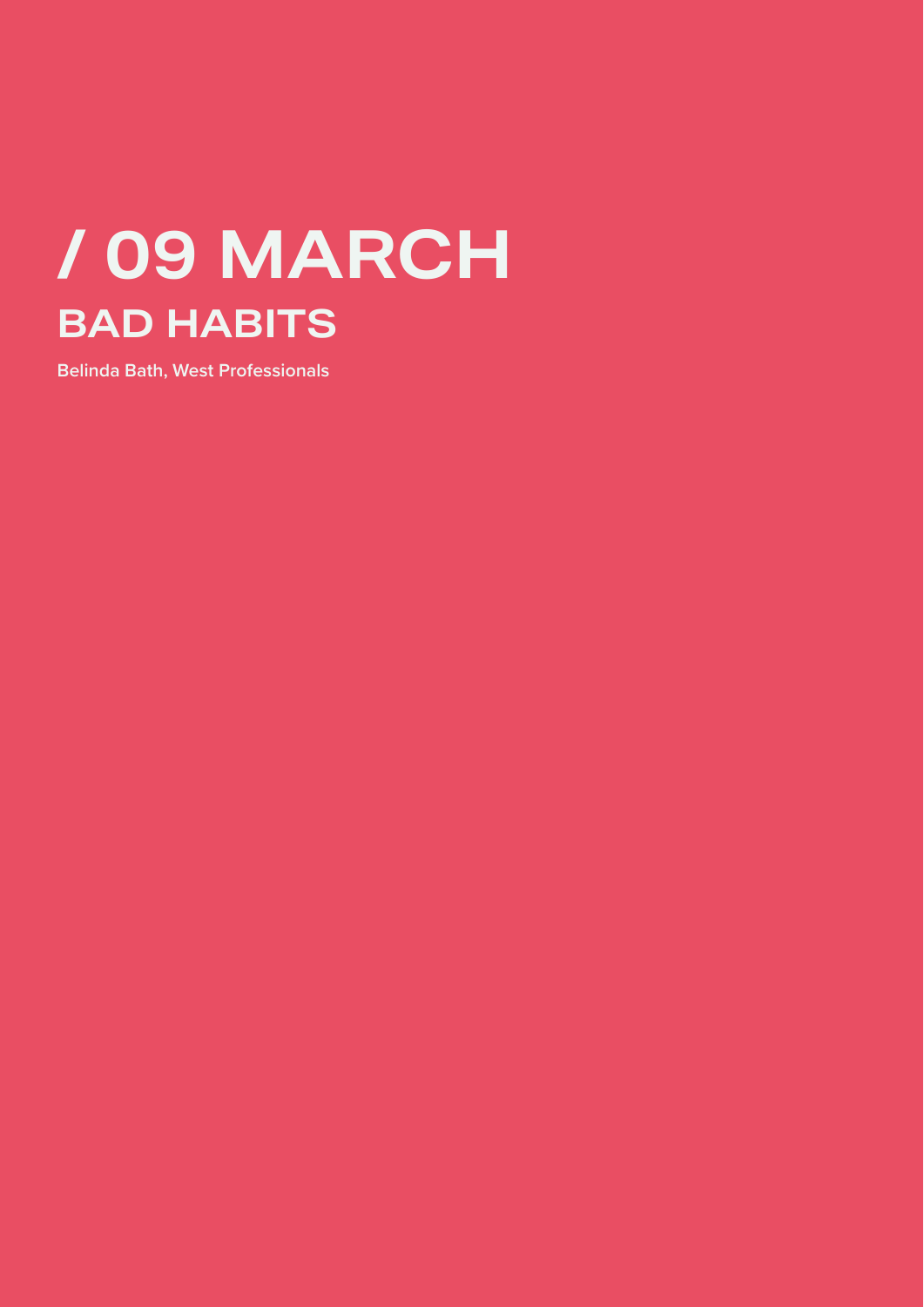"Finally, brothers and sisters, whatever is true, whatever is noble, whatever is right, whatever is pure, whatever is lovely, whatever is admirable—if anything is excellent or praiseworthy—think about such things."

– Philippians 4:8

#### devotional

Galatians 5:16-17**–** Whether we want to admit it or not, we all have bad habits. Those things we do and say that we wish we didn't. Some habits are difficult to break and some are incredibly difficult to break. Whatever it is, we've probably either become comfortable with certain habits in our lives, or we think they're too difficult to overcome. Why is change so challenging? Paul tells us that we must "live by following the Spirit" because we want what is "against the Spirit." Basically, right and wrong are at war with each other inside us. So, when we try to do the right thing, there's literally a war going on to try to prevent us from doing just that. We could also say that self is at war with the Spirit

Self conforms to the world, but the Spirit renews the mind. Self gives into temptation, but the Spirit trusts God for a way out. Self gratifies fleshly desires, but better than normal walks by God's Spirit. Self gives in to worry, the Spirit prays for strength and guidance. Self allows evil to win, but the Spirit submits to God. Self ignores sin, but the Spirit repents and receives forgiveness. The bottom line about our bad habits is that if we focus on beating them, it may be hard to do just that. But, if we strive to make our lives healthy, many of the bad habits we've adopted will fall away. What we focus on is what will grow stronger in our lives.

Philippians 4:8 **–** Ryan Blair once said "If it is important, you will find a way. If it's not, you will find an excuse." Instead of making excuses about our poor diet or how we speak, let's fight to continually renew our minds by thinking about the things laid out in this verse. Our actions will change when our minds do so use scripture by memorising it and meditating on it.

1 John 4:12-14 **–** Something the spirit has been teaching me is not to talk to others about other people through . Even if it me seemed subtle or well-intentioned, God considers it gossip . Going to the person directly and speaking to them first is better. Things that may seem normal to our culture are not ok in the eyes of God because we are followers of Jesus. We need to follow God's word and the spirit. I love this scripture - how god said that no one has seen him but if we love one other then God lives in us in all areas of our life

- What are the bad habits that you continue to struggle with?
- Are there actions you do or words you say that are normal but not beneficial? If you aren't sure, ask God to reveal your heart so that you can live a life that is lead by the spirit, not self.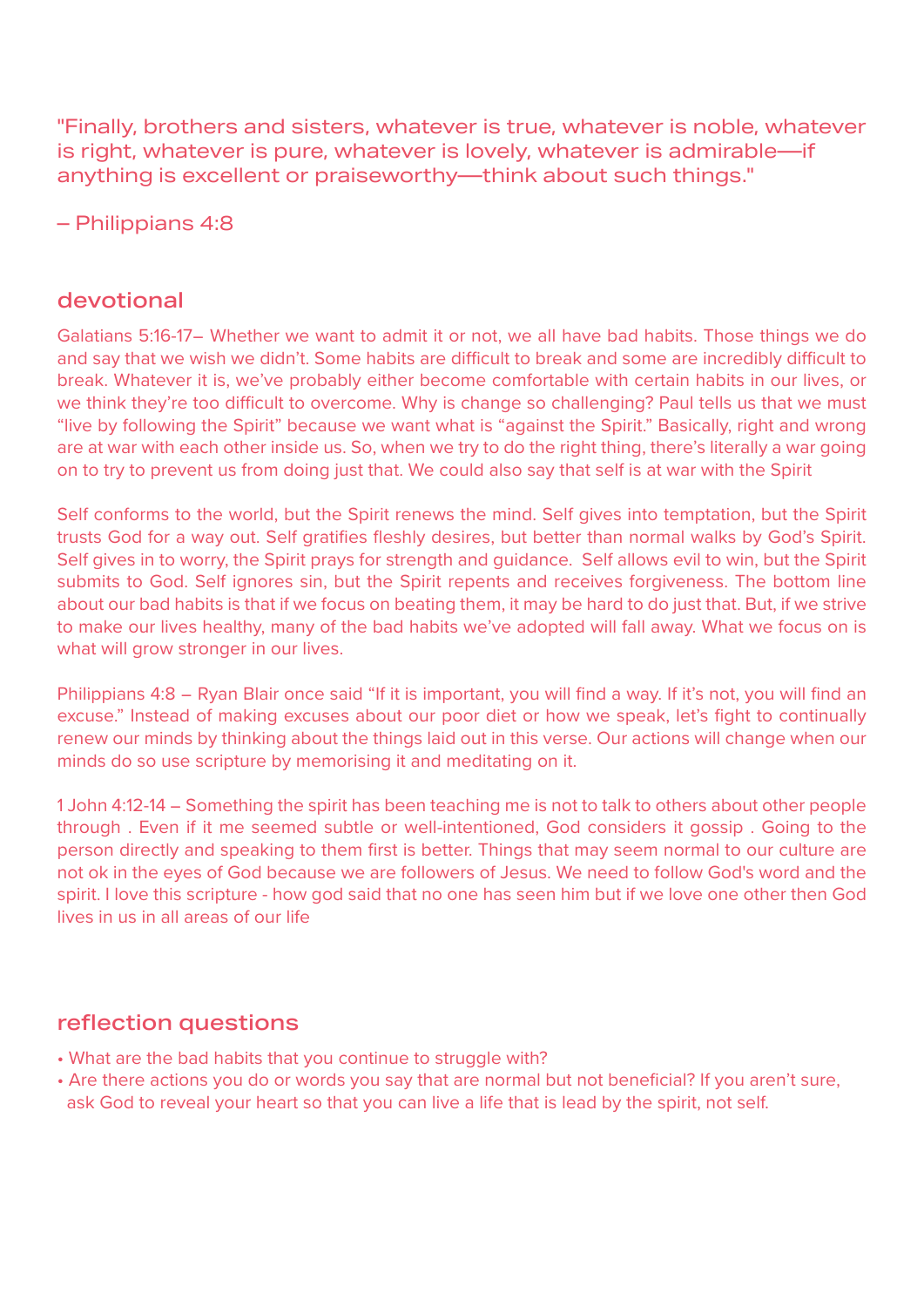

### **WHAT MATTERS TO GOD**

In 1993 I moved to Australia from New Zealand, with my Certificate of Fashion Design in my suitcase, I had ambitions to set the Fashion World on fire! I was met by Christians evangelising at Victoria Mall in Chatswood very soon after. I had been religious in the past, but had not been taught to apply the scriptures to my life and to live them out!

This scripture was very true in my case: "Not many of you were wise by human standards; not many were of noble birth. But God chose the foolish things of the world to shame the wise; God chose the weak things of the world to shame the strong. He chose the lowly things of the world and the despised things **–** the things that are not to nullify the things that are, so no one can boast" **–** 1 Corinthians 1:26

**Trish Blair, North Marrieds**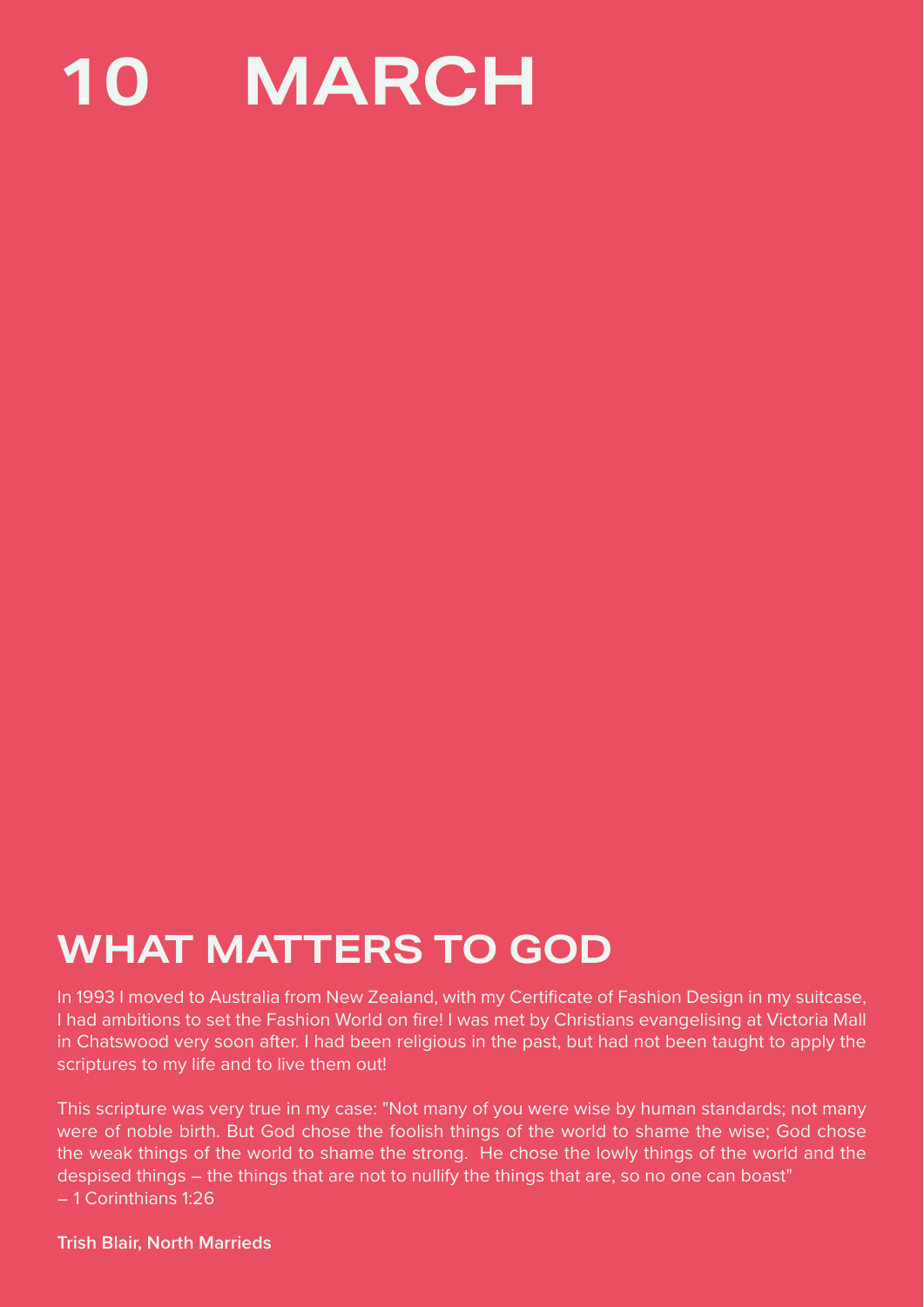"the God who gives life to the dead and calls into being things that were not."

– Romans 4:17

#### devotional

Soon after I was baptized an older sister invited me to stay over with her. It was a large Federation style house that she shared with several young women. My critical eye, noticed the dated and shabby old bathroom, the broken hairdryer they shared, the rundown state of the place. But these women were filled with joy, as they had read their bibles' and prayed together in the morning. She shared Romans 4:17 with me **–** which resonated with me deeply.

I would regularly turn that same critical eye on myself, but this verse gives me so much confidence. Before I was a disciple I placed a lot of importance on my appearance and superficial things, my clothes had to be cool. I read Vogue magazine religiously, plastered its pages around my bedroom at home. This verse explains that God sees in such a different way than how we see ourselves, to how society sees us. As women, we are under pressure to look a certain way, to be the right weight. To present in a certain way, the pressure is relentless, even worse today with social media.

This verse helps me to fight the thought that I am not good enough, I am not educated enough, I don't have a designer bag, the up to the minute style, the perfect home, nails, the list is endless. Shopping was such a habit, one that I still struggle with, ever searching for a hit of dopamine, leaving me with feelings of shame and guilt and needing to find places for stuff. It was a very evangalistic time in the church, we were always out on the streets meeting people and the church was growing a lot. I was working full time sewing Academic Gowns, a terrible job, but the only one I could get, as all the entry level jobs wanted slim girls who could double as an in-house model, which wasn't me. I realised I needed to have my quiet times every day in order to cope with my work and this new life I had adopted, it was exhausting. This morning daily habit is what has helped me to remain a Christian. We need God's word in our minds to fight the devil's schemes.

Following God's plan truly works. In 1999 Mark Colantonio and I were married after dating in the church and we have two sons Alex and Noah who are also disciples. Staying faithful to God on a daily basis reaps so many rewards. Working on our character and our teachability is of more value than outward appearance and status, daily quiet times keep us soft hearted, striving to grow and humble.

- Do you have your quiet time every day?
- Do you have a core circle of women friends who share scriptures with you, and try to help you become more like Jesus? If not, what could you do to start that process?
- Are your friendships based on superficial things? If so, how can you change that?
- Do you find fault with others? Judging their appearance, odd manner or even singing voice? Or do you understand that we are all called to be God's children because God sees our hearts?
- Do you try to make yourself happy through shopping, rather than deeply connecting with others?
- Are you trying to impress and intimidate, or are you approachable?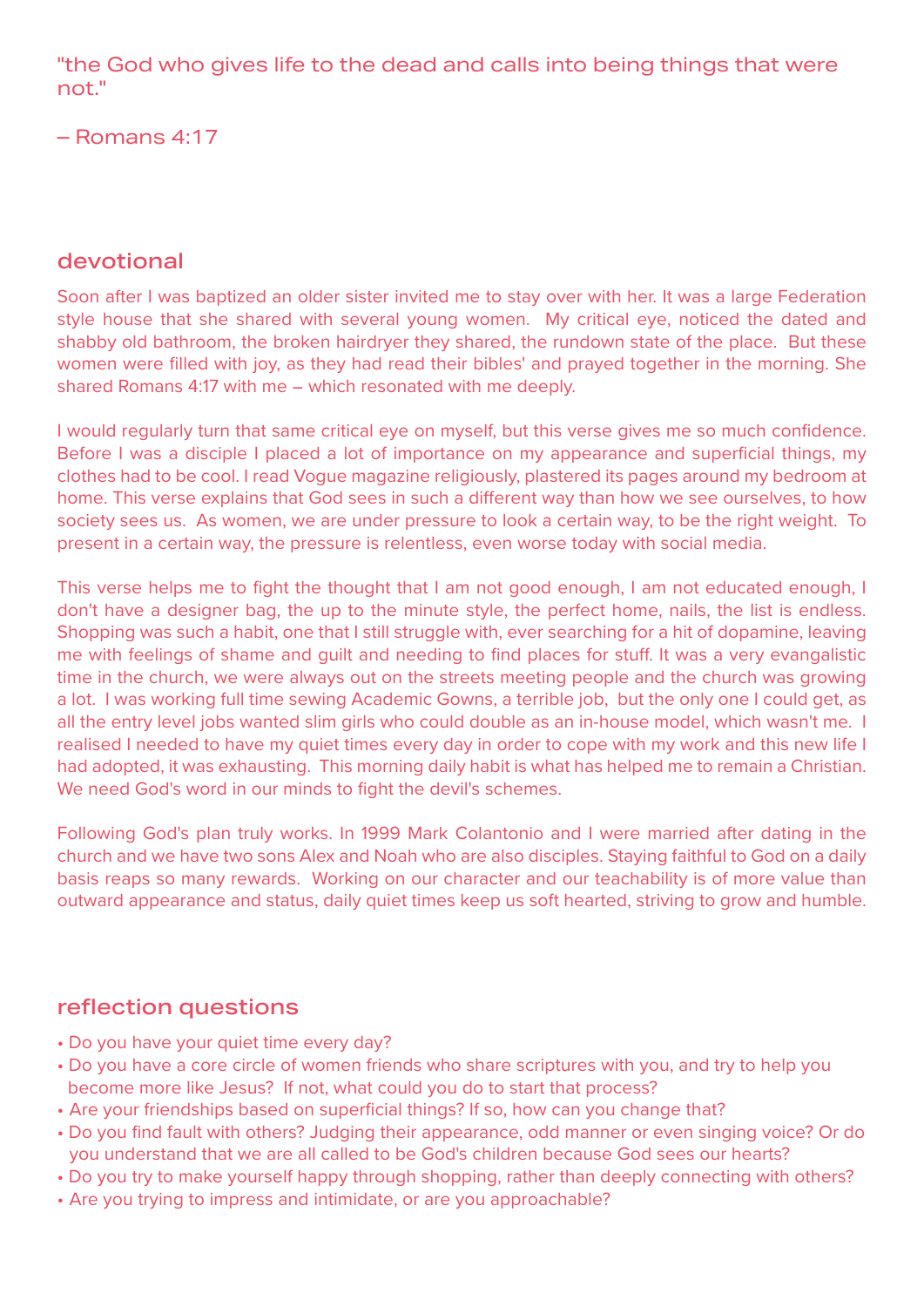## **BARRIERS TO WORSHIPING GOD / 11 MARCH**

"You have been a refuge for the poor, a refuge for the needy in their distress, a shelter from the storm and a shade from the heat. For the breath of the ruthless is like a storm driving against a wall." **–** Isaiah 25:4

**Kayla Te-ariki Lemai, Teens**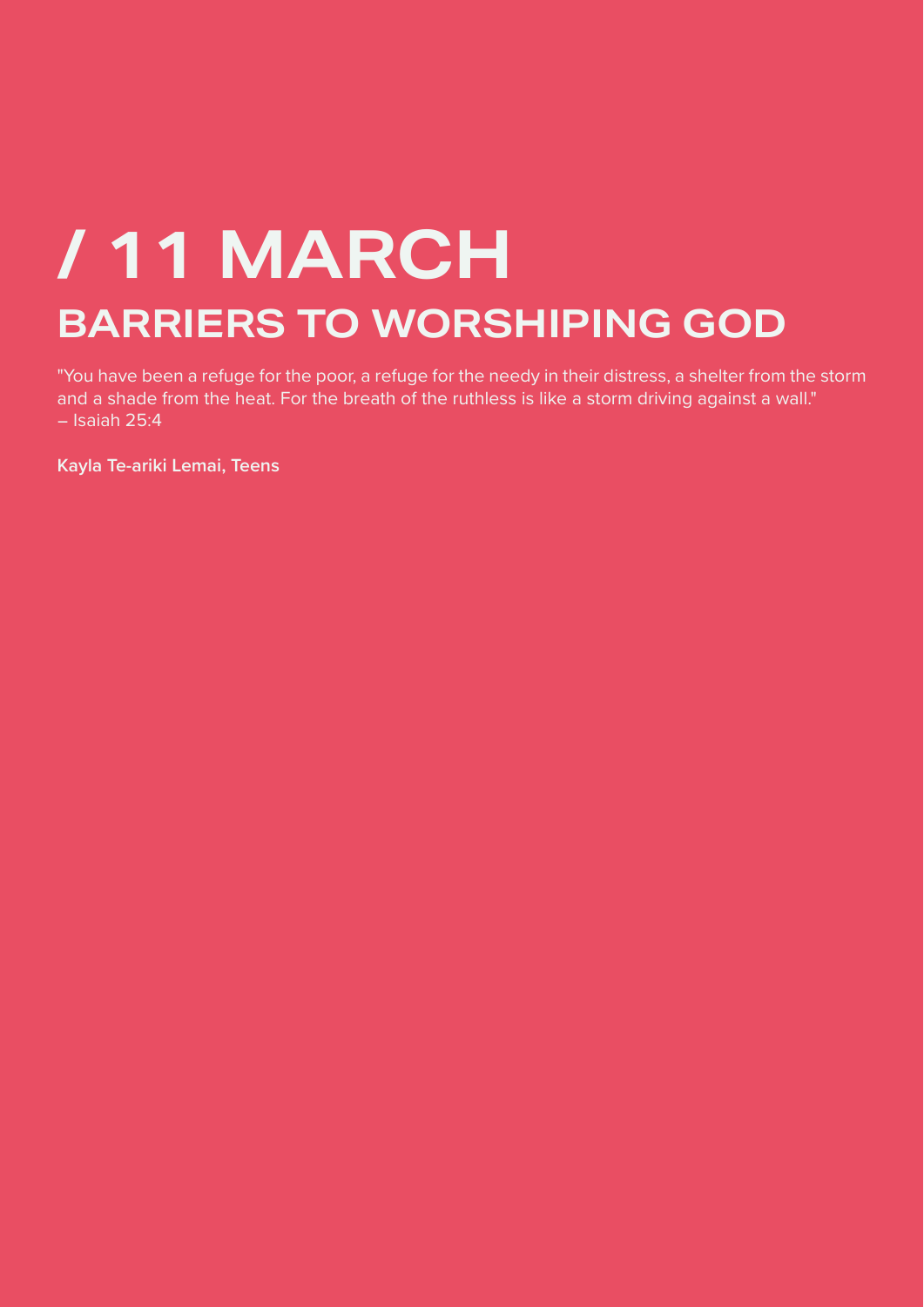"Trust in the Lord with all your heart and lean not on your own understanding; in all your ways submit to him, and he will make your paths straight."

– Proverbs 3:5-6

#### devotional

This scripture is a great reminder that I can't do things with my own strength or understanding but with God. I have a God who I can trust with all things and who is there for me but I need to trust in him with all my heart and submit myself to him. I can find myself always wanting to be in control of situations and doing things myself instead of going to God and giving things to him. This can become a barrier stopping me from worshiping God and doing things for him. I also have other barriers that stop me from worshiping God in my life like fear, idolatry and lack of trust.

Fear **–** My fear can withhold me from doing things for God. It can stop me from getting out of my comfort zone, evangelizing and building relationships in the church. I can focus on what others think of me, fearful that if I become vulnerable people may see how sinful I am and think badly of me, fearful of change and fearful of standing out. These all can stop me from going out there and proclaiming God's name and putting him before myself. My fear can stop God from using me in the kingdom. Isaiah 41:10 **–** This verse reassures me and encourages me as it calls me to not fear because God is with me. It reminds me that God will strengthen me and that he will help me. I need to put my trust in him and trust that I can do all things through Christ who strengthens me.

Idolatry **–** Often I can focus on work, school and having time for myself. I can put myself before God; I can get up late and choose my sleep over having a quiet time; I can spend more time thinking about school work or work or even spending more time watching anime and dramas than thinking about God and my quiet times. Being self focused can stop me from encouraging brothers and sisters or reaching out to friends or work mates. Matthew 6:33 **–** This verse reminds me that I shouldn't be seeking things for myself but seeking first God's kingdom and his righteousness. I should be putting the kingdom first and be encouraging brothers and sisters and building those relationships.

Lack of trust **–** In my life I struggle with putting God first and not trusting in God with all my heart with my spiritual life and in general. I can face hardship and try to fix them myself and can become drained and frustrated. With my family I can lack trust in God with being able to support my family and help us become more godly focused. Sometimes I can think of what I want instead of listening to God and trusting that he will provide and be there for my family. Proverbs 3:5-6, says that we need to trust in the Lord with all our heart and even promises us that if we submit to him he will make our paths straight. That means I mustn't rely on what I can do but turn to God.

When we push past these barriers we will see God work.

- What weaknesses do I have that I can boast about to glorify God?
- Are there overwhelming situations in my life that I can take to God in prayer?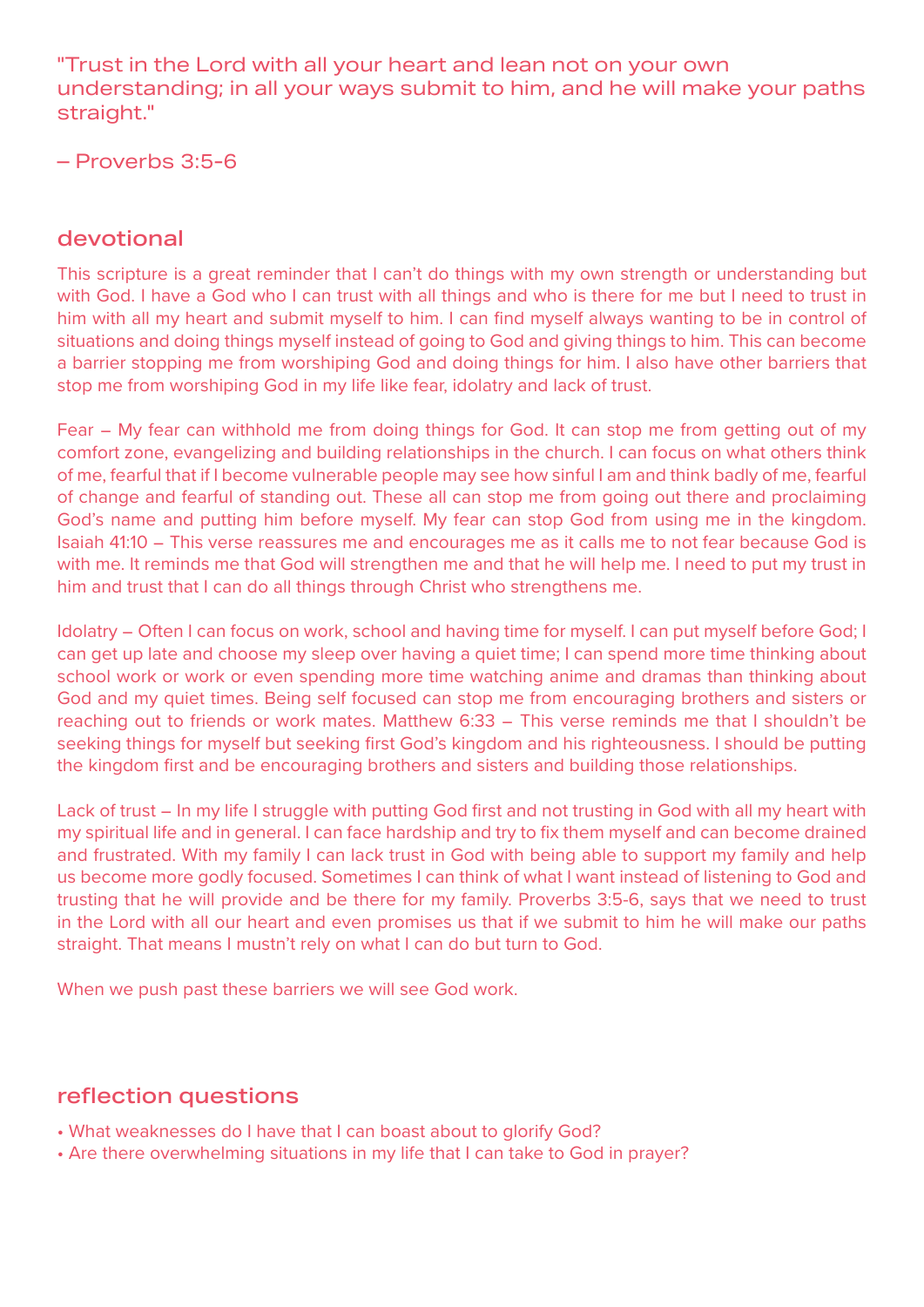

### **WHICH PERSPECTIVE WILL I CHOOSE TO FOCUS ON?**

We are going to look at a prayer by David. David was going through a lot of challenges and assumed it meant that God had forgotten about him. He was very depressed & sad. He felt alone & distant from God. He decided to talk to God & express his heart. At first he was completely distraught & consumed by his problems, then he changed to rejoicing, trusting, and praising God. His perspective was drastically transformed during his prayer. In the midst of his overwhelming feelings, he learned how to persevere through his pain & trials by seeing God's goodness. He learnt that just by changing his perspective it changed everything.

**Jessica Roland, Central Coast Marrieds**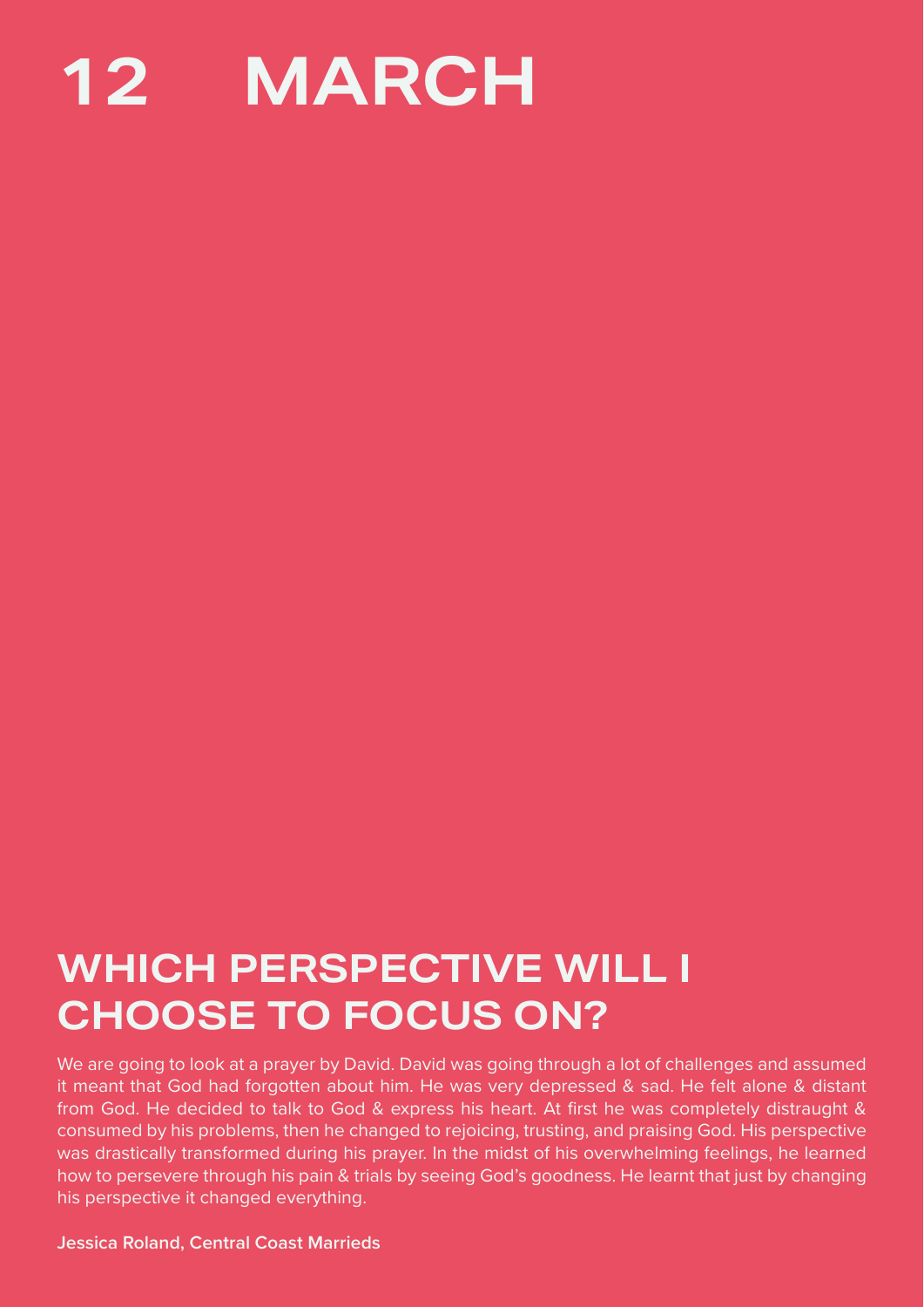"How long, Lord? Will you forget me forever? How long will you hide your face from me? How long must I wrestle with my thoughts and day after day have sorrow in my heart? How long will my enemy triumph over me? Look on me and answer, Lord my God. Give light to my eyes, or I will sleep in death, and my enemy will say, "I have overcome him," and my foes will rejoice when I fall. But I trust in your unfailing love; my heart rejoices in your salvation. I will sing the Lord's praise, for he has been good to me."

– Psalm 13:1-6

#### devotional

This prayer is raw. David is pouring his heart out and questioning God. I can imagine he was sobbing with tears too (like 'ugly crying' haha). I can totally relate to this. I've been in this place emotionally SO many times!! Can you relate to him? Maybe your situations haven't been as extreme or emotional. How about just feeling hopeless, asking 'why God?', discouraged, faithless, lacking trust in God's plans, fearful, depressed, anxious, self piteous, or insecure?

I love looking at David's heart because in scriptures, God referred to him as 'a man after my own heart' (Reference: 1 Samuel 13:14 & Acts 13:22). I want to follow David's example so I can be 'a woman after God's own heart'.

So how did David's prayer transition from discouragement & despair to a place of trust, joy & encouragement?

He was depressed & questioning God, BUT he still fought to see God's love and goodness. He remembered how amazing it is to have salvation. He decided that if nothing else was good in his life, it was awesome to have a relationship with God. If nothing else went well in life, then at least he got to know the Creator of the whole Universe!!! That was enough for him and he praised God for it. He knew God promised unfailing love, so He held onto God's promises. Instead of focusing on his problems, David CHOSE to be grateful and thankful.

What do YOU focus on when you have challenges?

For numerous years I've had a long list of chronic health issues & felt so badly that I've been convinced that I'm dying. (I'm not just being dramatic. This is literally what I've thought). At the same time, I've also had different emotional, behavioural, and health issues with my 3 young daughters. Many times I have felt completely hopeless and angry with God, that this is not what I want for my life. I have questioned God & been so discouraged He hasn't taken these things away. I love this scripture because it teaches me how to be surrendered, grateful, & not focus on my challenges. It has completely changed my perspective. No matter what my trials are, God's love is still constant & I have so much to be grateful for! My heart will rejoice because of my salvation. I now write in a gratitude journal every day (for over a year now) to help me stay focused on God's goodness & many blessings. No matter what life's circumstances, we have a choice of what we will focus on.

Sisters, we all have problems. They are real, they can be difficult & often discouraging, BUT, we have a greater hope & love in God. Let's choose to focus on God & His goodness in our lives.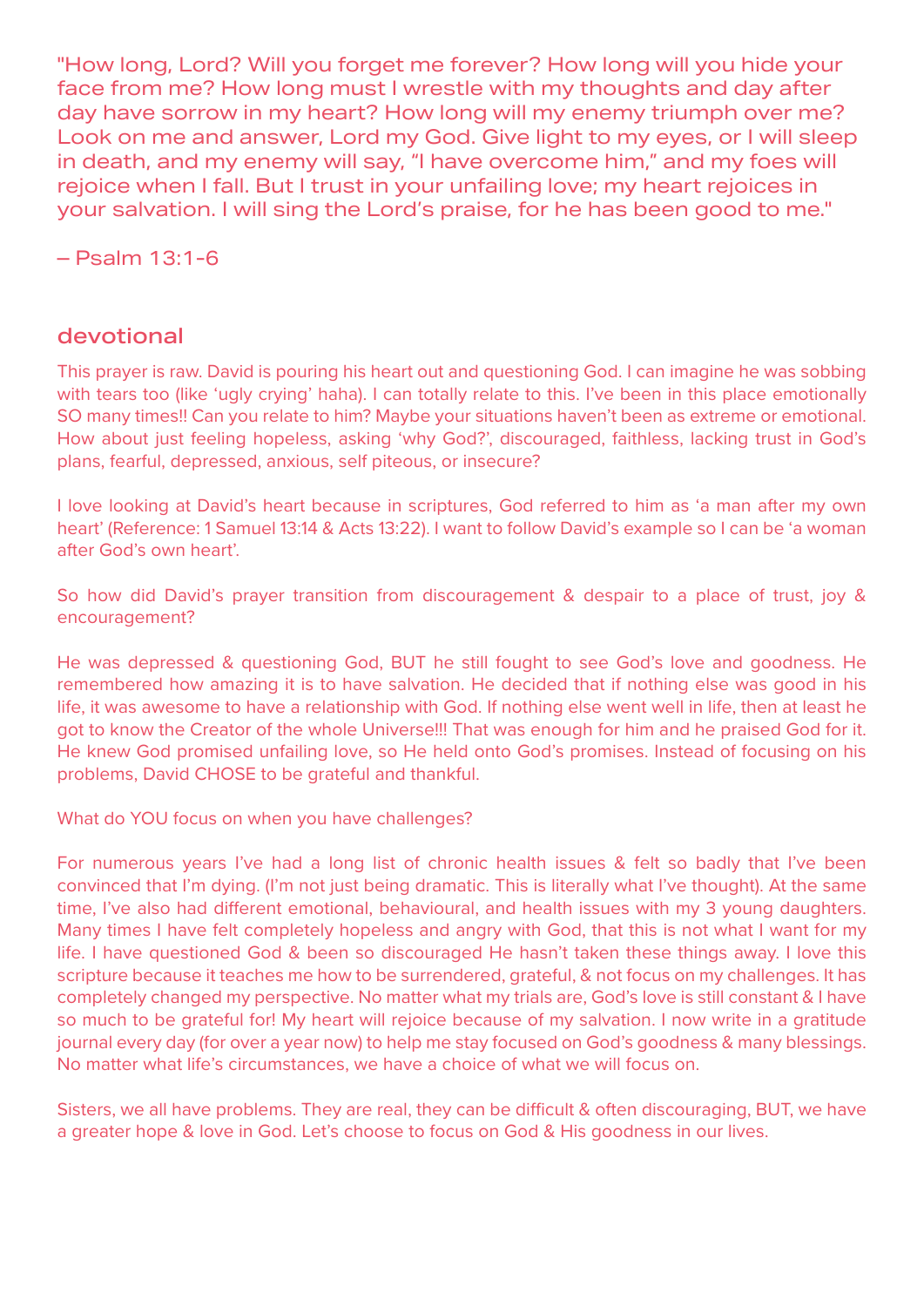## **/ 13 MARCH IMPERFECT AND LOVED**

**Tash Brown, South Professionals Ministry**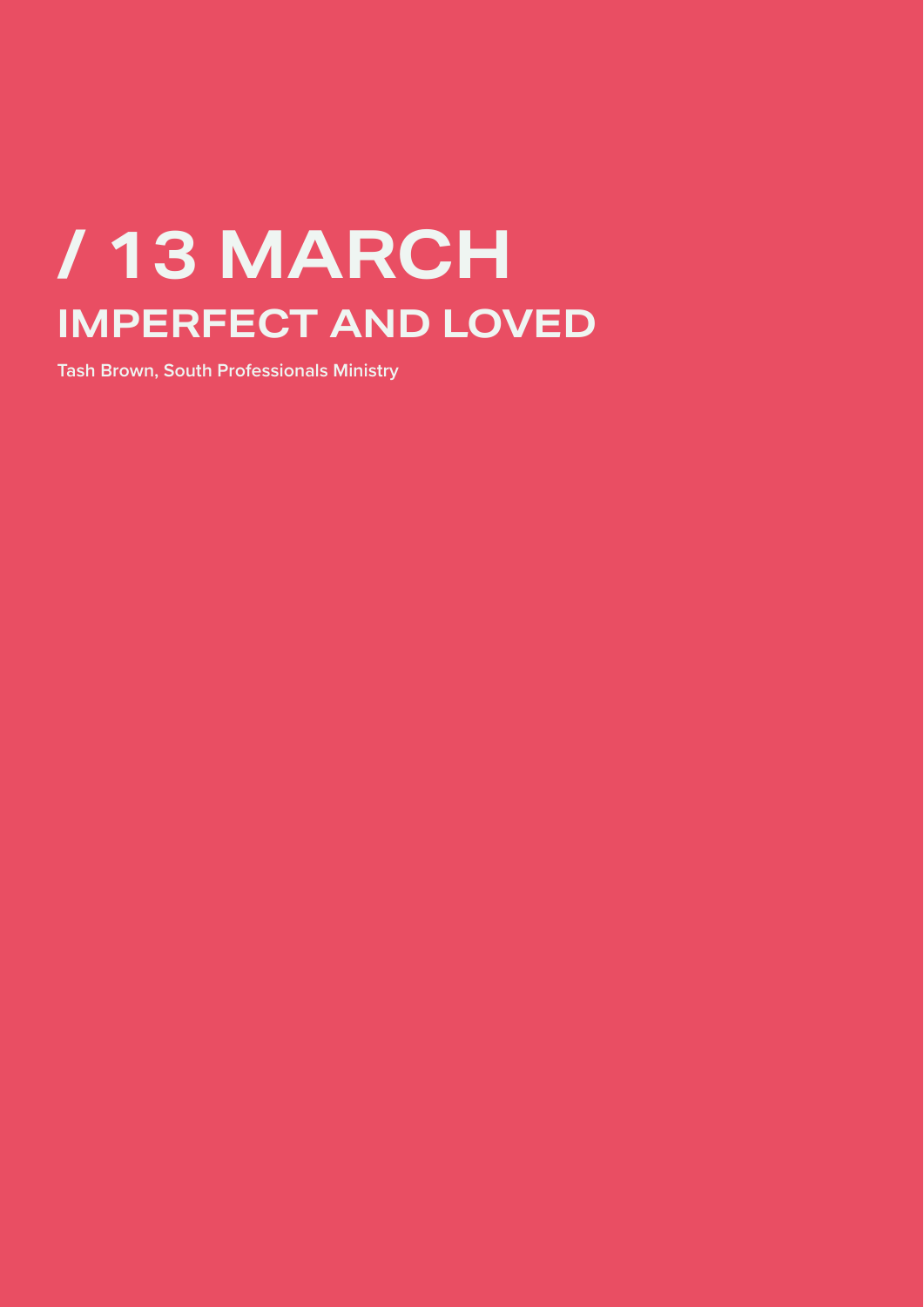"When we were utterly helpless, Christ came at just the right time and died for us sinners. Now, most people would not be willing to die for an upright person, though someone might perhaps be willing to die for a person who is especially good. But God showed his great love for us by sending Christ to die for us while we were still sinners. And since we have been made right in God's sight by the blood of Christ, he will certainly save us from God's condemnation. For since our friendship with God was restored by the death of his Son while we were still his enemies, we will certainly be saved through the life of his Son. So now we can rejoice in our wonderful new relationship with God because our Lord Jesus Christ has made us friends of God."

– Romans 5:6-11 NLT

#### devotional

The last two years have been a process of God revealing my heart, layer by layer – like Shrek, or an onion. COVID, as I am sure it has for many, has stripped back the way I was so used to living and enjoying life. My identity was shaken, and I was confronted by how tightly I held onto an idea of 'who I should be' rather than 'who God tells me I am'. It is exhausting living under the self-applied pressure of perfectionism and expectations, rather than living in the freedom of God's truth. I still have a long way to go but would like to share a little of what I've learnt so far.

- What does it mean to be an 'especially good' or 'upright' person? Is this where I can get my value from?
- What might prevent me from trusting that I have been made right in God's sight by the blood of Christ?
- What are some truths in this passage? E.g. the truth we are utterly helpless and sinful without God, the truth – our value and worth were settled on the cross when Jesus died for us (even at our worst!) and the truth – through Christ we can be friends of God
- What are some things you can do to help you hold onto these truths? Can you think of some scriptures which encourage these practicals?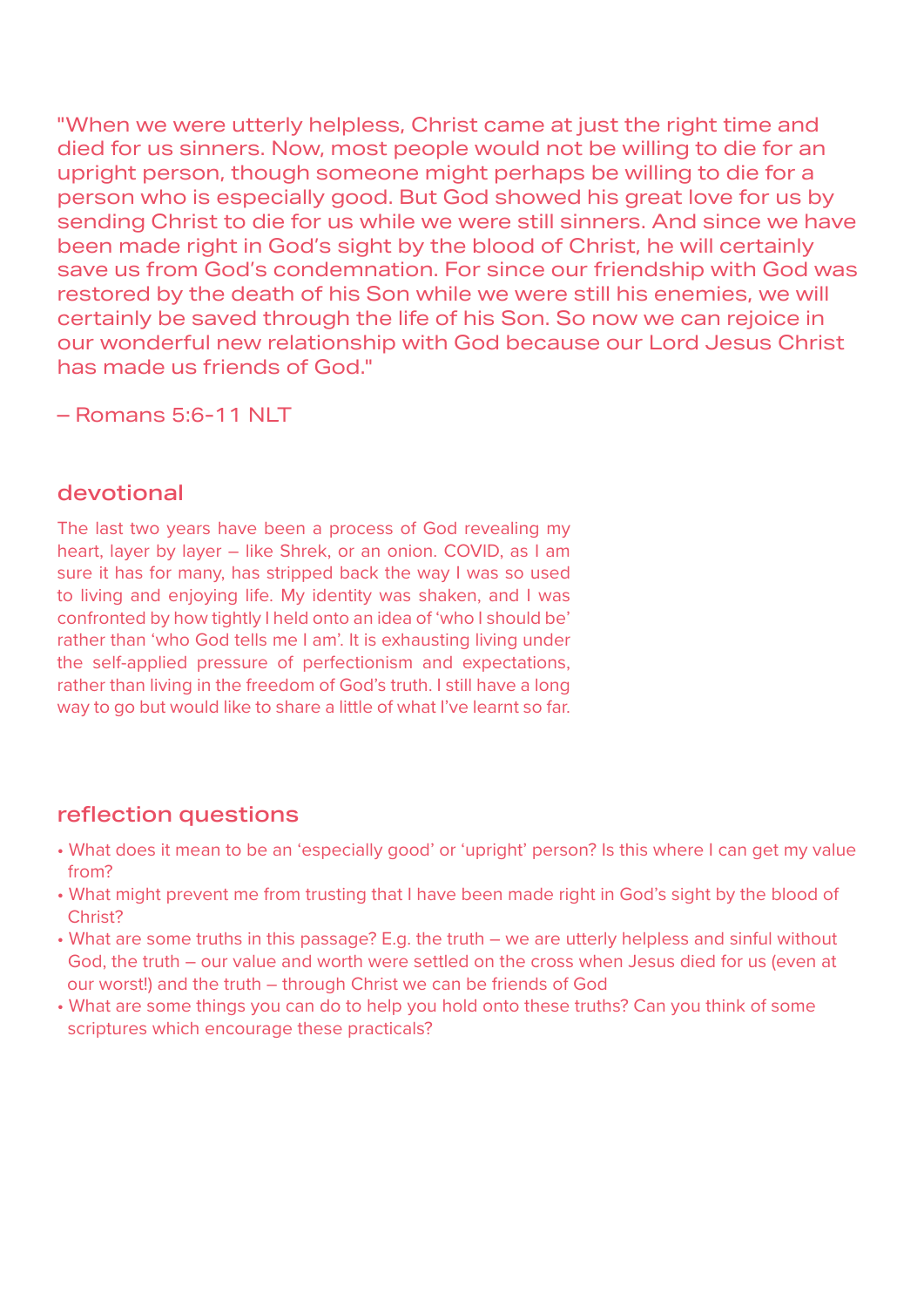

### **COURAGE THROUGH COVID**

**You-Jung Oh, North Professionals**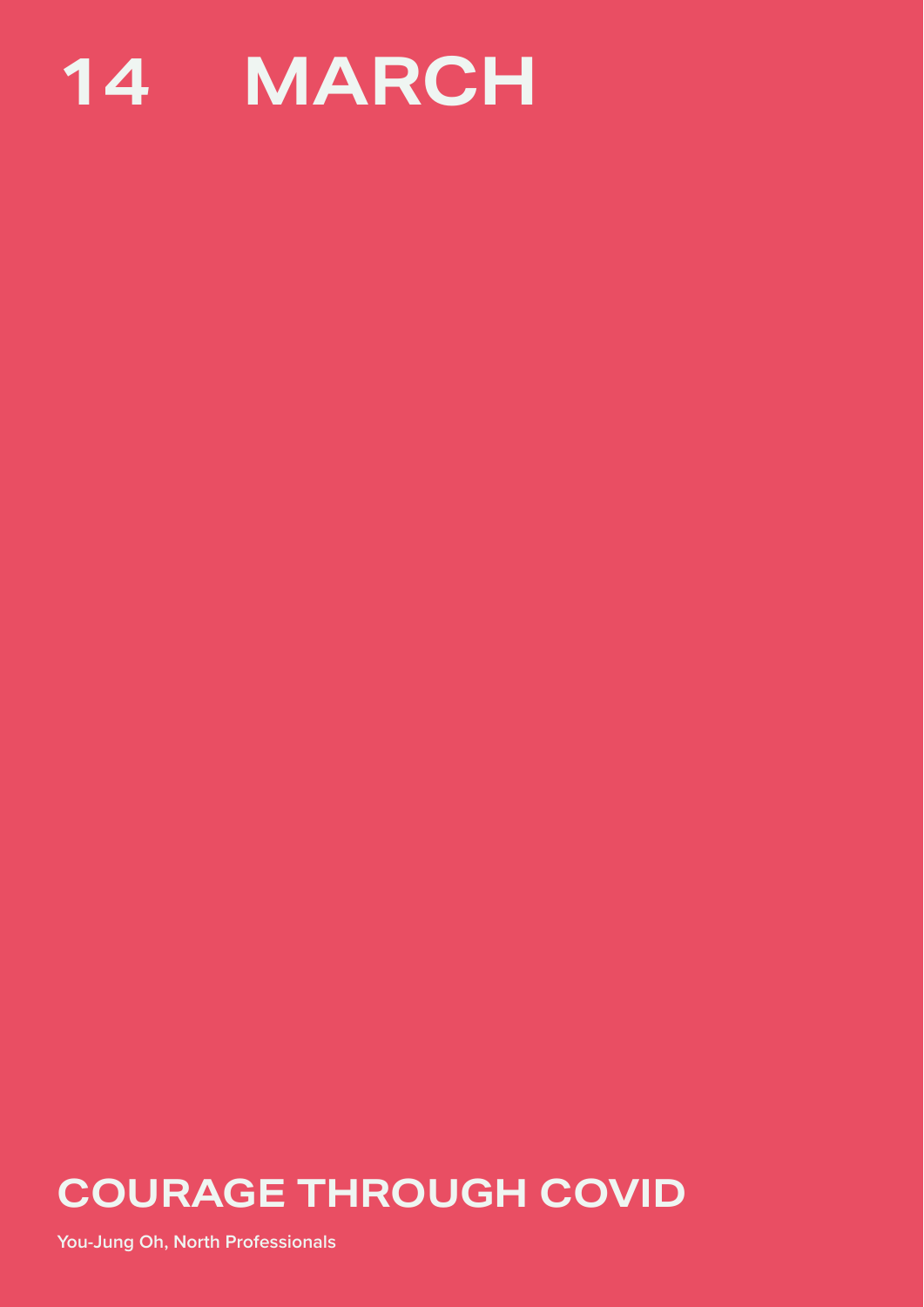"Remain in me, and I will remain in you. No branch can bear fruit by itself; it must remain in the vine. Neither can you bear fruit unless you remain in me. "I am the vine; you are the branches. If a man remains in me and I in him, he will bear much fruit; apart from me you can do nothing."

– John 15:4-5

#### devotional

We need to lean on so many things to live in this society, but the Bible teaches us how to live in this world well. We made our decision to follow the Bible but there are times we are not able to follow it all because we are very weak.

For example, since the start of the COVID outbreak, there has been a lot of fear and worry, and we are not seeing each other as freely and regularly as we used to. Because of this, the depth of some of our relationships have decreased a lot, and some are afraid to even meet up with each other. Hebrews 10:25 says "Let us not give up meeting together, as some are in the habit of doing, but let us encourage one another - and all the more as you see the Day approaching."

I have also had a hard time because of COVID. Although I didn't get COVID, because of other disciples' becoming positive, many people were afraid of me and avoided me and they would treat me like someone with a serious illness. Because of this I am more afraid of people than COVID. I was thinking to myself, if I really got COVID, how would people treat me? I would avoid meeting with people and thought of excuses to not attend gatherings. As these times continued, my mind slowed down, and I often chose to stay home rather than try to put my effort into meeting with other disciples. One day we were going evangelising but I wanted to avoid going out, using any excuse, and I saw more of my own unbelief. James 2:26 says that "faith without deeds is dead", but my faith was on its way to death. The day of evangelising came, my heart was still very heavy but I made my decision and went out to evangelise. I had a lot of thoughts on the way. However, when I arrived, I was grateful to share God's words, and I also received a lot of encouragement and joy from my brothers and sisters.

I realised again that I couldn't live my life alone, because seeing other disciples gave me encouragement and more strength. I would like to invite more people and try to know them more and find lost sheep through this time.

- What situations or thoughts can make you think that you are not attached to the vine?
- What is the next step for you to stick firmly to the vine?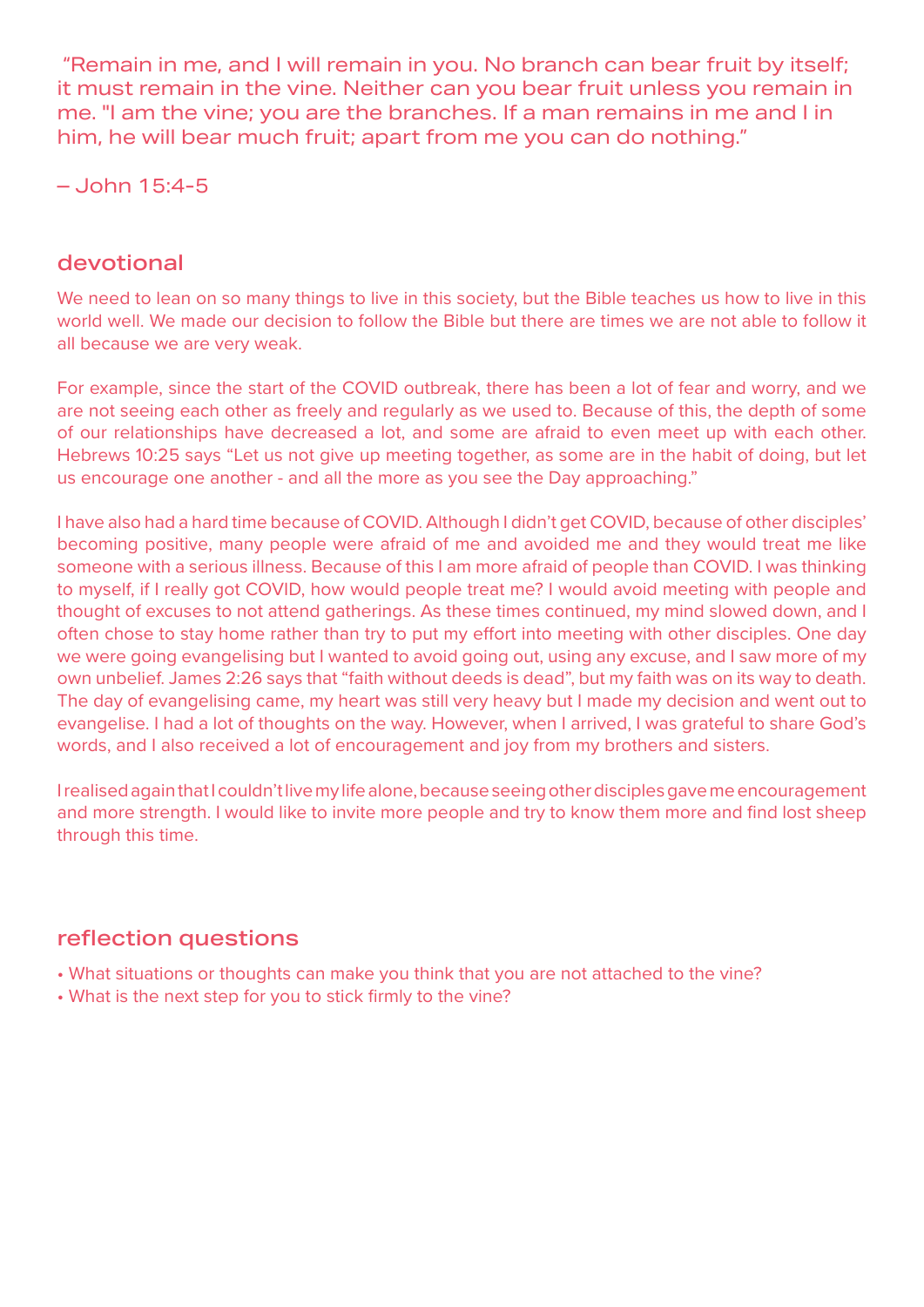## **/ 15 MARCH LEAVING EVERYTHING BEHIND**

**Celine Park, North Teens**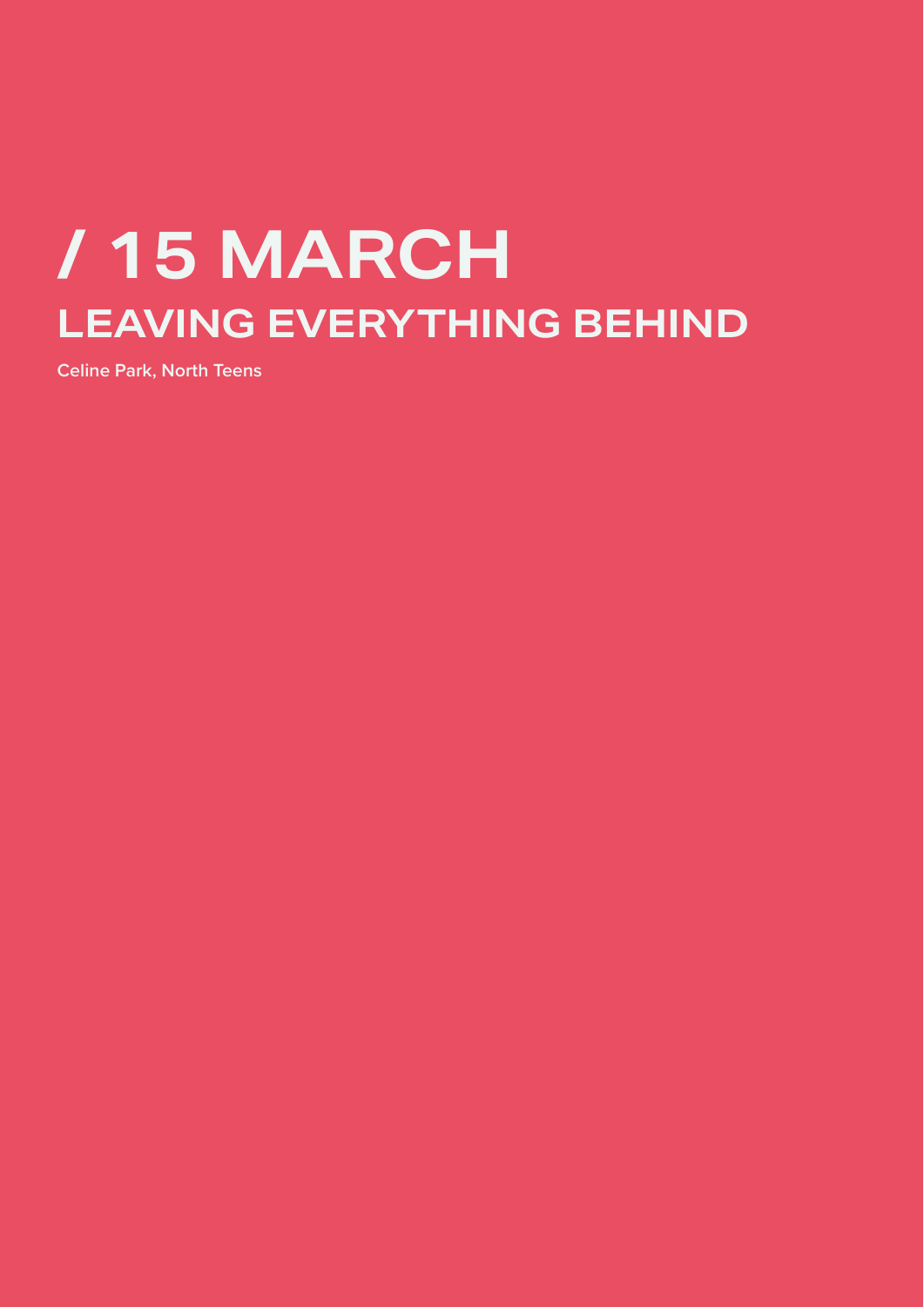#### devotional

(v57) A stranger approaches Jesus and expresses his eagerness to follow Him and be a disciple.

(v58) Jesus warns him about the cost of following Him. Even wild beasts like foxes and birds have shelters where they find comfort and security. However, Jesus, the Son of Man, does not have any stability – no home, no money, He is not able to meet what we consider basic needs.

(v59) Jesus tells another man to follow Him, as if to demonstrate to the stranger the common excuses people have that hinder them from following God immediately.

(v60) Jesus is not saying this out of lack of compassion. It's not because he underestimated the sorrow and devastation caused from the father's death. In John 11:33-35, when He is informed about Lazarus' death, it is written that Jesus was "deeply moved in spirit and troubled" and wept, even though He knew He was going to be brought back to life. Jesus really cares about people. However, Jesus' eyes were so fixed on saving lives and turning people to God. Jesus, with the power of God, is able to conquer death - so death was not an excuse for hesitating to follow God.

(v61) Likewise, another person gives reasons why they cannot follow God right away. They resemble seeds on the rocky soil and those that fell among the thorns (Matthew 13:20-22).

(v62) If you look away while ploughing the land, you may steer off in unintended directions. Similarly, if you do not have your eyes fully fixed on Jesus, it is difficult to carry out God's work. As disciples, it is important for us to do God's work and not look back.

Two examples where people take the leap of faith to leave everything behind and follow God: Matthew 4:18-22 and Genesis 24:50-61.

#### challenge

#### **Memory verse:**

"Then Jesus said to his disciples,"Whoever wants to be my disciple must deny themselves and take up their cross and follow me."

 $-$  Matthew 16:24

#### practicals

- Repenting of things that I have been distracted by
- Serving in the church
- Taking an action of faith today

- The excuses people give can often sound reasonable. However, why does Jesus challenge them to follow Him right away, despite their excuses?
- Jesus was pointing out the issue with their mindset of trying to do something before committing themselves to Jesus. What are some things that we are trying to get done 'before we fully devote ourselves to Jesus'?
- What are things we haven't let go of or things that are distracting us from fixing our eyes on God?
- In what ways can I follow God and be fit for service in the Kingdom of God?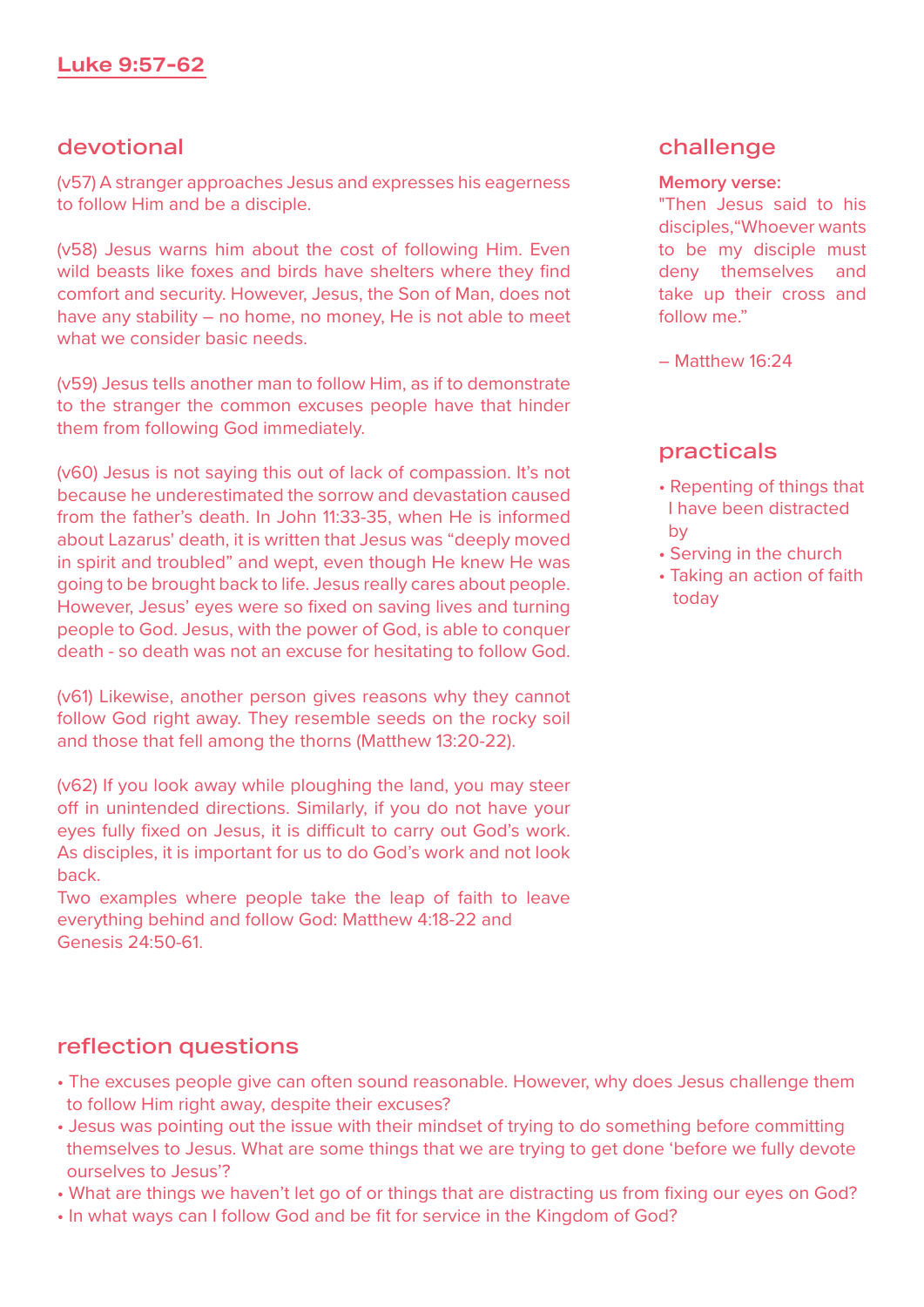

### **THE LORD IS NEAR…**

This last year and a half have been hard on our family… My husband suffered a major cardiac arrest where his heart stopped and needed CPR to bring him back - all right in front of our 3 children. My stress levels were through the roof with trying to meet my husband's needs during his recovery, attempting to support 3 children through their distress and sadness along with my own struggles of shock and worry. I longed for God so much, for him to be closer to me than I thought he was and not so far away in Heaven. The Lord is near. I held on so tightly to God's word.

**Jody Jensen, South Marrieds**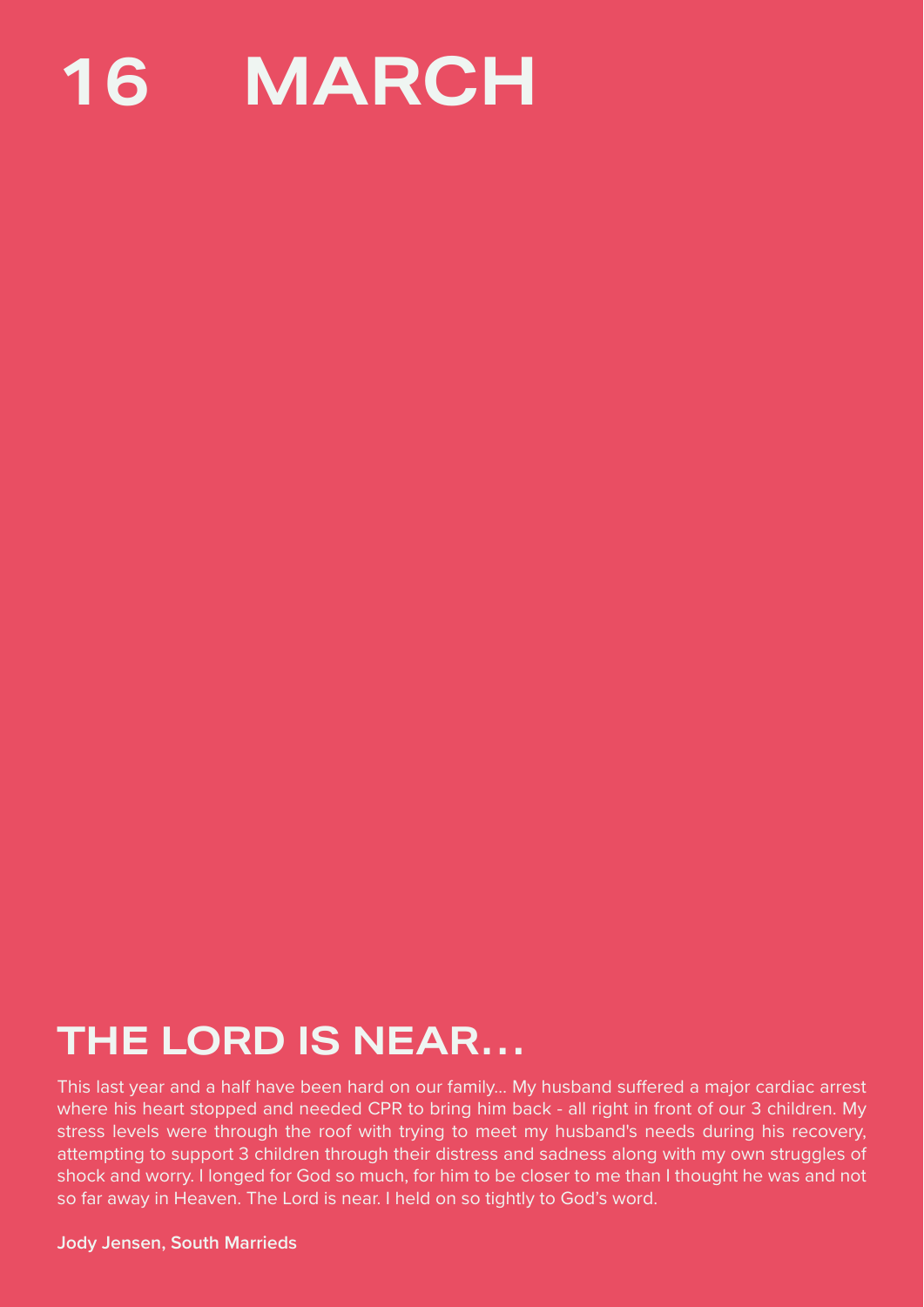"Let your gentleness be evident to all. The Lord is near. Do not be anxious about anything, but in every situation, by prayer and petition, with thanksgiving, present your requests to God. And the peace of God, which transcends all understanding, will guard your hearts and your minds in Christ Jesus."

– Philippians 4:5-7

#### devotional

The Bible says that 'The Lord is near.' We can feel the closeness of God and have a deep intimate relationship with him.

Have you ever sat down next to someone you don't know? Been to a place where you are the new person? Felt lonely in a room full of people? Being physically close to someone does not always mean we are close to someone. Being physically distant from someone does not mean we are far away from them either. For the Lord to be near us, he doesn't need to be 'near' us physically.

It says in verse 7: 'And the peace of God, which transcends all understanding, will guard your hearts and your minds in Christ Jesus.'

It is hard to believe that God is near us. To really live this out. We don't need God to take away the trouble in our lives or heal our loved ones to have peace from God. We don't need to see him with our own eyes or touch him in the flesh. Or even see signs that he is near. We just need to pray to God about our worries, doubts and sorrows and give him our requests. His promise is to give us His peace. A peace we don't understand. A peace that can only come from God. A peace that protects our minds and our hearts from negative thoughts, from believing he is not there for us, and the feeling that he is not near. The Lord is near.

During my husband's health scare and recovery, I began to feel so close to God after looking at focusing on this verse. Sometimes I would sit in silence and just be with God, and know he was near. He was by my side, with me every step of the way.

#### scriptures

Psalm 145:18-20 Zephaniah 3:17 James 4:8

- When going through tough times, what are some of the things you can do to remind yourself that God is near?
- When you are feeling that God is far away, how could you overcome these feelings?
- In your day to day life, how can you be sure that God will give you the peace you long for?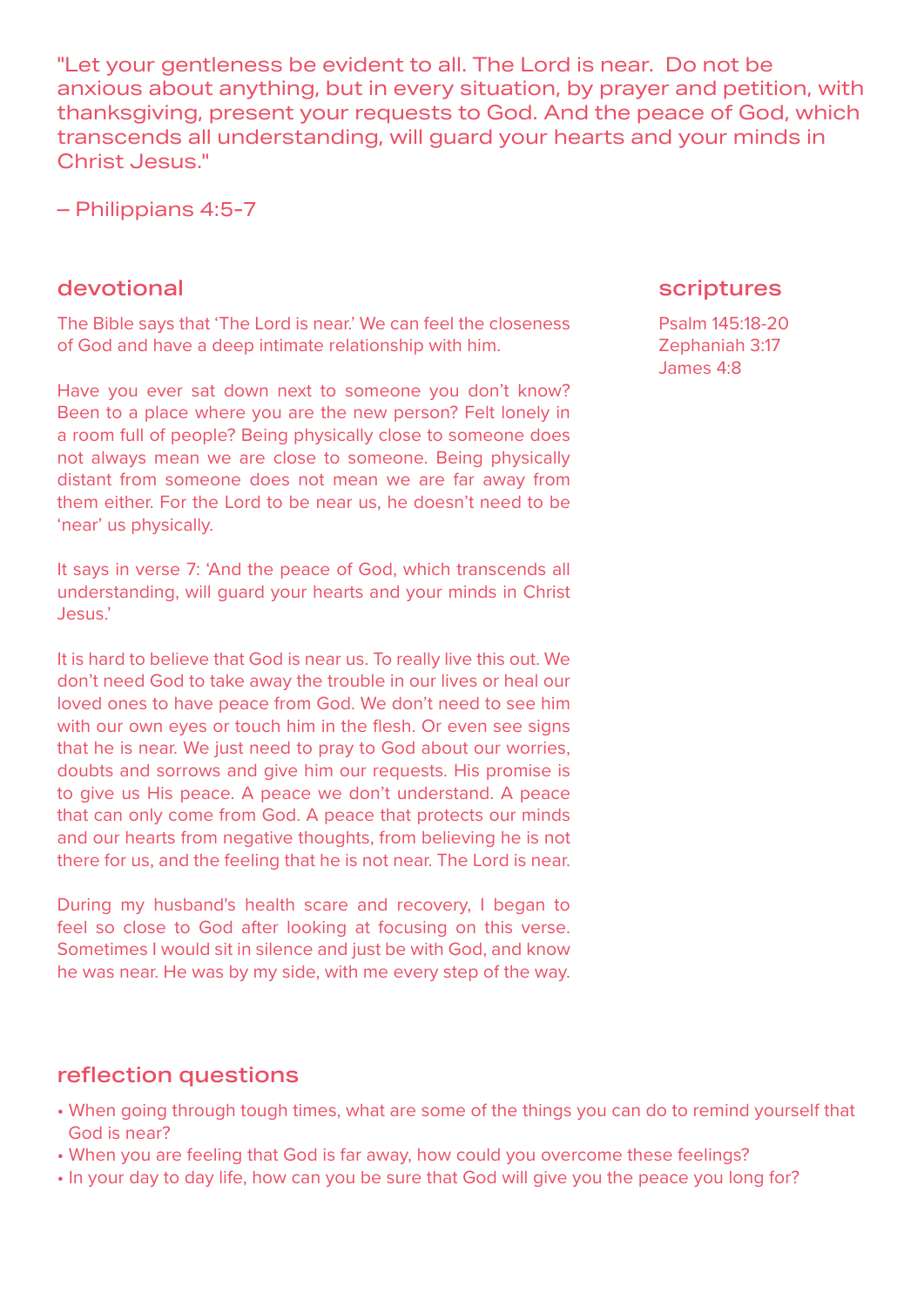## **LESS OF ME, MORE OF HIM / 17 MARCH**

Today, we will be looking at this very well-known but often arduous and overlooked idea of 'more of him and less of me'. In a society that constantly advocates loving ourselves first and foremost and above all else and total self-gratification, I have found this to be a real struggle. And so, I decided to study out the response of the one person we can count on to personify humility and absolute surrender, even though they had EVERY right to and all the power in the world to seek glory for themself – Jesus.

**Diva Dobhal, Campus Ministry**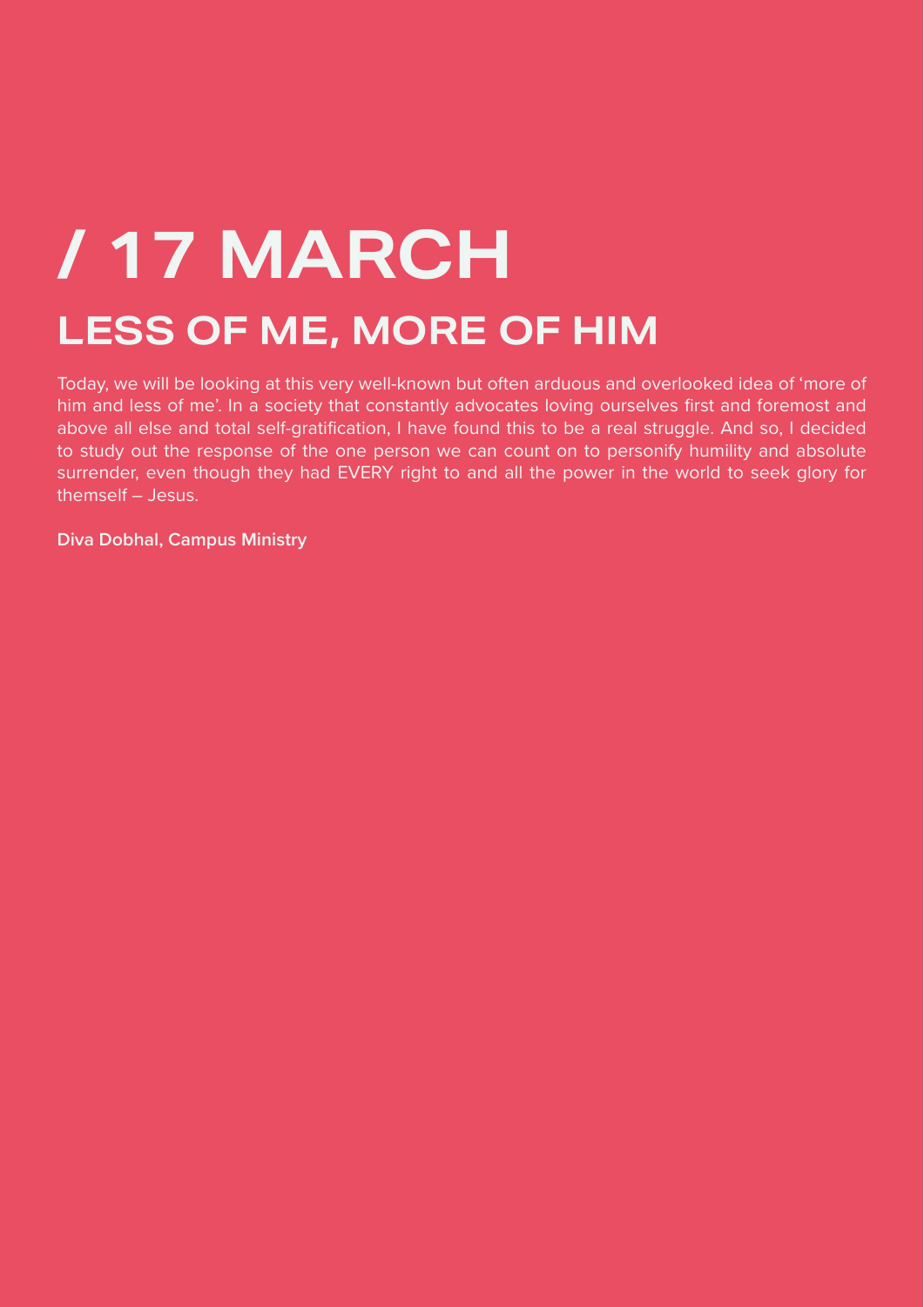#### devotional

This had to have been one of the hardest moments of Jesus' life on earth. The last supper. Knowing that Judas was about to betray Him. Knowing that His closest friends would desert Him in His time of need. Needing to pray because He was overwhelmed with emotion. Coming back to His disciples sleeping because they couldn't stay awake. And the beginning of His journey to the cross with countless false accusations.

When I read this passage, I stand in awe of Jesus' response every step of the way. Not responding with emotion but with the truth and demonstrating peace and tranquillity despite being sorrowful and troubled to the point of death (vs 37 & 38). He had every right to feel anxious and fearful and be distressed and feel wronged by those who were going to disown Him. But instead, He acted in accordance to God's will, took his burdens to God and prayed for not his own but God's will to be done (vs 39 & 42).

Reading this passage helped me reflect on who is at the front of these areas of my life and who I draw strength from – God or myself?

In evangelism; reminding myself it is God speaking through me and leading me to people

In determining plans for my future; it is God who knows what is best and the desires of my heart

In my relationships; God is love and Jesus came to serve, not to be served – is that how I treat people?

With my joy; unrelated to feelings or emotions but it comes from God (Psalms 16:11)

With my career and education; am I glorifying God by working hard and being diligent?

With thanksgiving; do I praise God in every good thing and accredit all success to him?

When I feel wronged; trusting in God who judges justly and being at peace and not retaliating or holding grudges.

#### challenge

#### **Memory scripture:**

"In your relationships with one another, have the same mindset as Christ Jesus: Who, being in very nature God, did not consider equality with God something to be used to his own advantage; rather, he made himself nothing by taking the very nature of a servant, being made in human likeness. And being found in appearance as a man, he humbled himself by becoming obedient to death—even death on a cross!"

– Philippians 2:5-8

#### scriptures

Luke 9:23-24 1 Peter 5:6 John 3: 30 1 John 4:16 1 Peter 2:21, 23 Psalms 139:23-24

- Do others see Christ's humility and absolute surrender depicted through me?
- Do I make everything about me? What would it look like for me personally to have more of Christ and less of me? Is there something I can fast on and deny myself of, to recalibrate and draw from God's strength and to rely on scriptures instead?
- Is my reaction to people when I'm hurt based on God's word and the Holy spirit within me or is it my emotion and my pride? Do I pray for God's will to be done in ALL situations, especially the painful ones and do I keep praying till I am completely surrendered?
- Do I try to seek man's approval? Do I desire to be lifted-up by mere humans rather than God?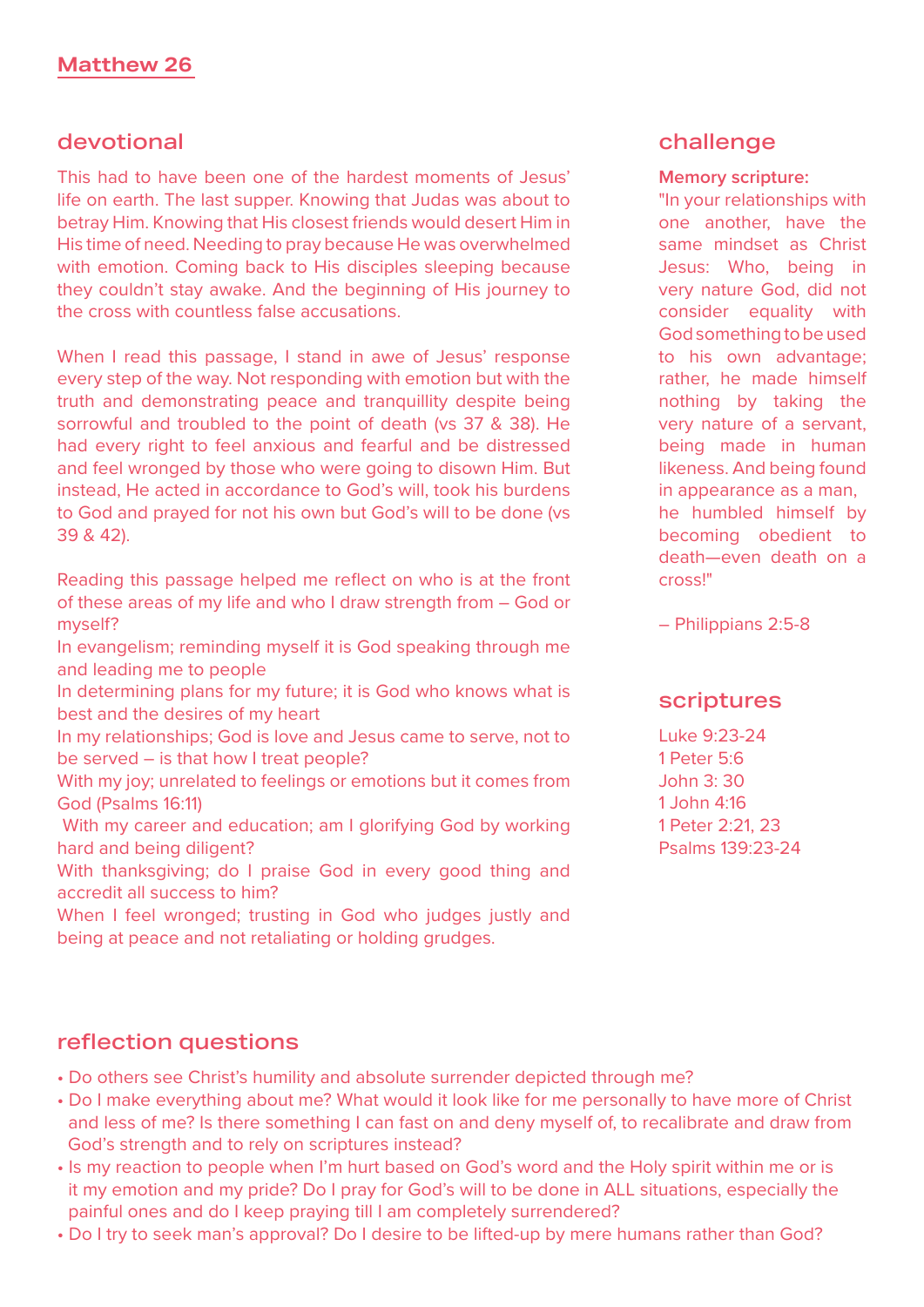

### **COMPLETE SURRENDER**

Today the focus will be on complete surrender before God, especially in the tough times. This is something that I've been so moved to work on this year as it's something I greatly struggled with last year. 2021 came with its own unique adventure, most of which were out of my control such as lockdown, cancelled events and online university. I realised throughout these challenges, my natural and sinful inclination of self reliance kicks in and I can so easily turn to things that I can tangibly trust in such as myself, friends, family, etc. However, we're commanded in Proverbs 3: 5 - 6 not to trust in these things but rather in God, and he emphasises that I do this with ALL OF MY heart. and to SUBMIT. This is such a high calling and the character who I think exemplifies this calling is Joseph (the dreamer).

**Gabrielle Hamilton, Campus Ministry**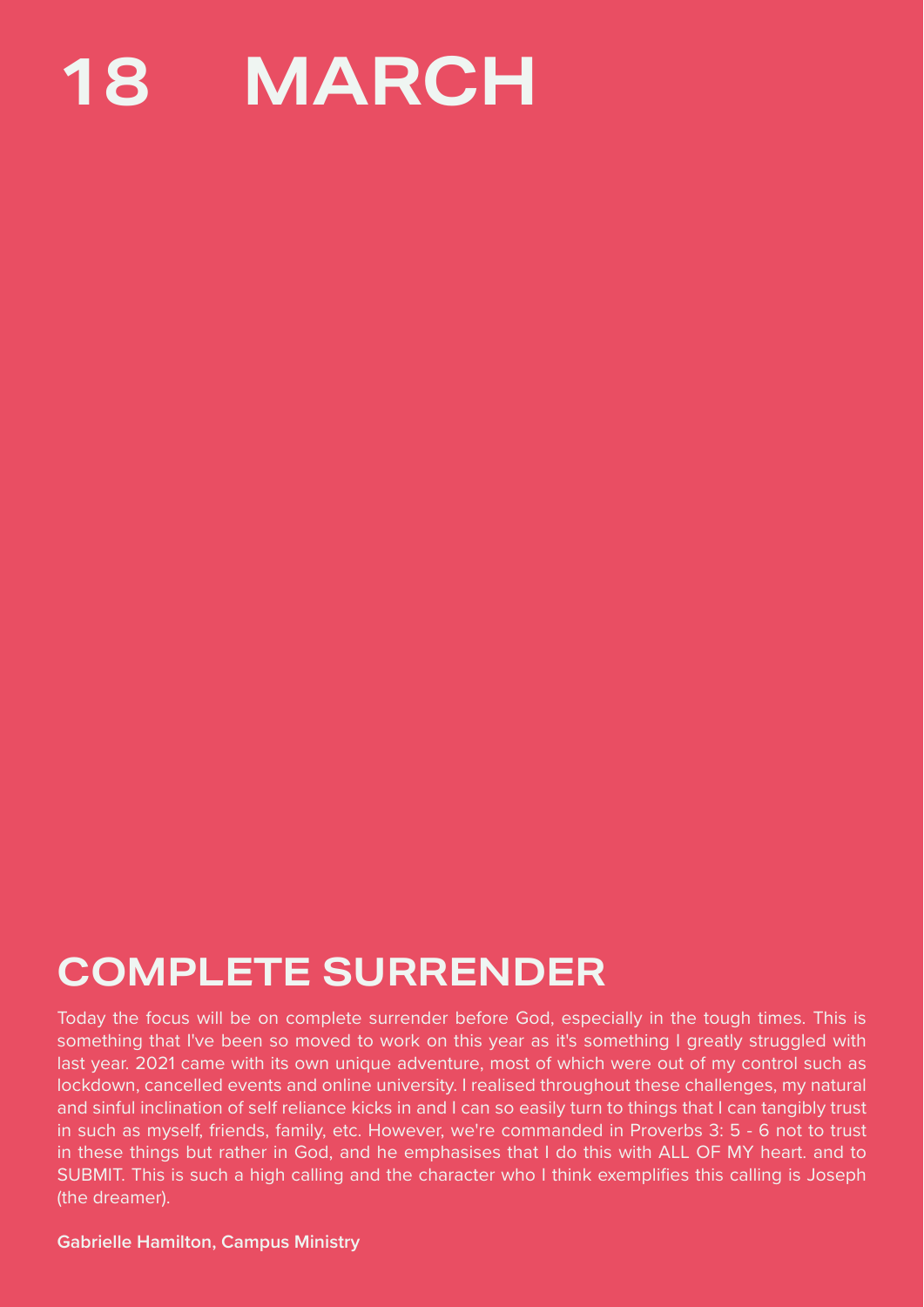#### devotional

When reading through Joseph's journey, I can't help but to admire his character, because if I was in his situation, I would have found it incredibly difficult to trust God throughout it all. Life doesn't guarantee straight paths to God's ultimate plan, and the challenge is to maintain faith (defined in Hebrews 11:1) and Joseph's journey was no exception. Absolutely EVERYTHING went wrong for him; he was sold into slavery by his own brothers, literally ran away from temptation, became wrongly imprisoned and helped a fellow prisoner who couldn't even remember him. This was such an unfair storm in life to be going through! But how Joseph responded was with complete and unwavering faith, surrender and confidence in God's promises which is easier said than done.

Covid found unique ways to change my life drastically and mess up the initial plan I had for the past two years for the ministry, work, university etc. It became so easy to do what I saw fit or ask God to make the path towards the end clear so that having faith could be easier. But this is not the surrender that we're called to have; there were so many times that Joseph could've simply decided to give up, as no end seemed to be in sight, yet he had a faith that allowed him to let go of his own understanding and views. Joseph just let God prevail and Genesis 39:2-3 says God was with Joseph. God sometimes allows us to be placed into hard or difficult situations that stretch us in order to be refined to trust in Him whilst he's right there. When we look at the big picture, God worked in the background in Joseph's story but the promise only came to fruition after 13 long years, 2 of which were in prison (Genesis 41:1). How would you have responded if you had waited this long for a promise?

I can't help but consider how anticlimactic Joseph's story would have been if he had reacted the way I do when God puts me in long tough situations **–** he would not have been in the position of power that allowed him to help his family move to Egypt and be a part of God's great plan for His people. I find that my inability to let God work is because I can be so consumed with my feelings, thoughts, and uncertainty. Rather than focusing on God's greater picture like Joseph did, which lead to comfort and true joy, I rely on myself and become caught in crippling doubt and worry, because I know that I can't do anything to fix the situation. However, I've found that having an eternal perspective, constantly praying to let go of uncertainty and surrender and having God's promises on my heart through memorising scriptures has been so helpful to emulate Joseph's trust of God especially when no end is in sight. Life promises that we WILL go through crazy twists and new storms with an uncertain duration , days or years but the challenge of our faith is how we respond throughout. Whether we choose the path of self reliance or emulate Joseph's absolute trust in God. The path of trust is hard but we can see the true rewards through Joseph's life.

#### **Memory scriptures that have helped me:**

Hebrews 11:1 and 2 Corinthians 5:7

- What would your natural reaction have been in Joseph's circumstance?
- When faced with situations where fear or self reliance can so easily prevail, where do you turn?
- In what area of your life is God calling you to surrender to His greater plan?
- What are the ways that you can equip yourselves for the storms that will come in life?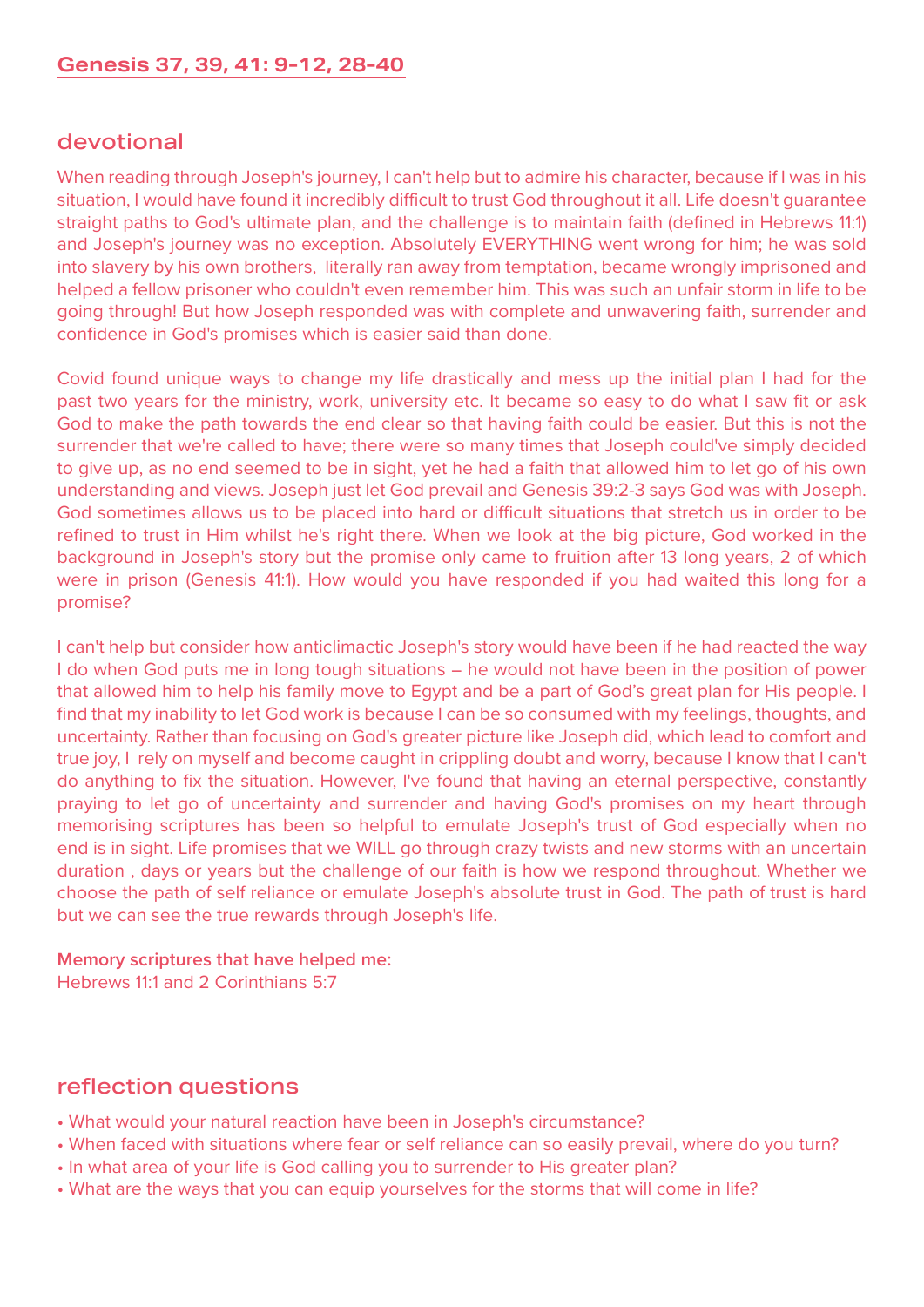## **/ 19 MARCH FIXING OUR EYES ON JESUS**

**Aithne Morgan, Campus Ministry**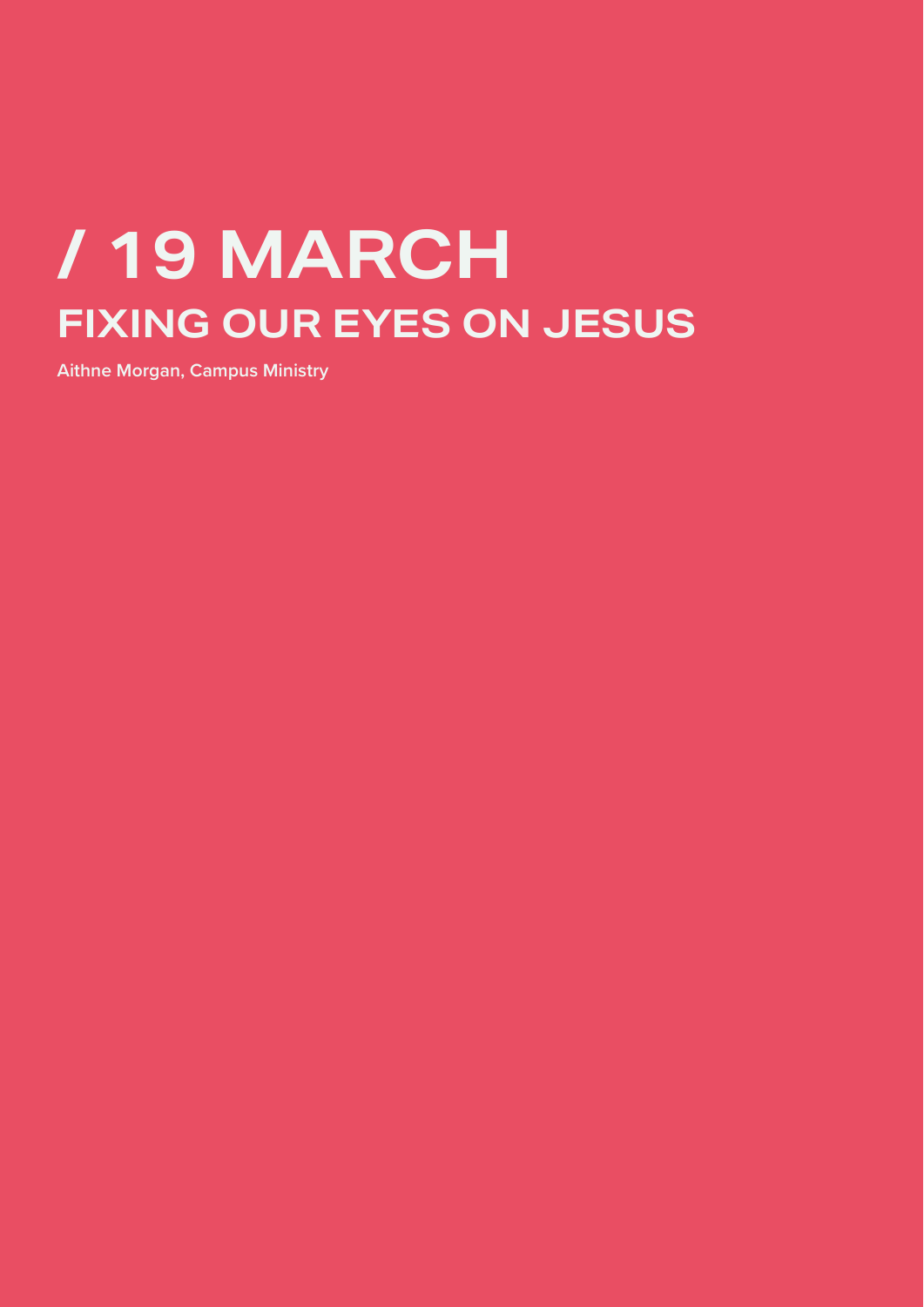Therefore, since we are surrounded by such a great cloud of witnesses, let us throw off everything that hinders and the sin that so easily entangles. And let us run with perseverance the race marked out for us, fixing our eyes on Jesus, the pioneer and perfecter of faith. For the joy set before him he endured the cross, scorning its shame, and sat down at the right hand of the throne of God. Consider him who endured such opposition from sinners, so that you will not grow weary and lose heart.

– Hebrews 12:1-3

#### devotional

During my time as a disciple I've heard and read this scripture many times, and it's always something I need to hear as I can often stop focusing and fixing my eyes on Jesus and God.

Upon reflection I felt that recently I've definitely become hindered by things in my life such as burdens and sin which has stopped me from effectively running the race that, as the scripture says, God has marked out for me. I've realised that I haven't been fixing my eyes on Jesus. Instead I've been fixing them on my circumstances and have started running towards other things like excelling in uni, my job and chasing to live some amazing, fun life that I see other people living.

Every time I read this scripture it really helps give me perspective. I'm reminded of how Jesus endured the cross and He did this because of the joy set before Him; the joy of getting to be with God in heaven and making that possible for me too. Because Jesus did this I too get to look forward to this joy of getting to be with God, and I too can share this joy with others.

This scripture challenges me to persevere in my walk with God and trust in Him just as Jesus did. And it really reminds me to run towards God instead of other things in my life. For myself, this year I really want to focus on having an eternal perspective, rather than just focusing on my life here and now on earth. I want to be looking to God everyday and not losing sight of Him, even if things get hard. And it's so cool that I can run this race with so many amazing sisters so that we can help each other along the way.

- Why is our relationship / journey with God regarded as a race in this scripture and what type of race do you think it is?
- What has been hindering you / what sin has been holding you back lately? What has been stopping you from effectively running the race?
- What was the joy that was set before Jesus which helped Him endure the cross? And what is the joy set before us that we can look forward to?
- How can we fix our eyes on Jesus?
- How does considering the persecution that Jesus faced help us to not grow weary?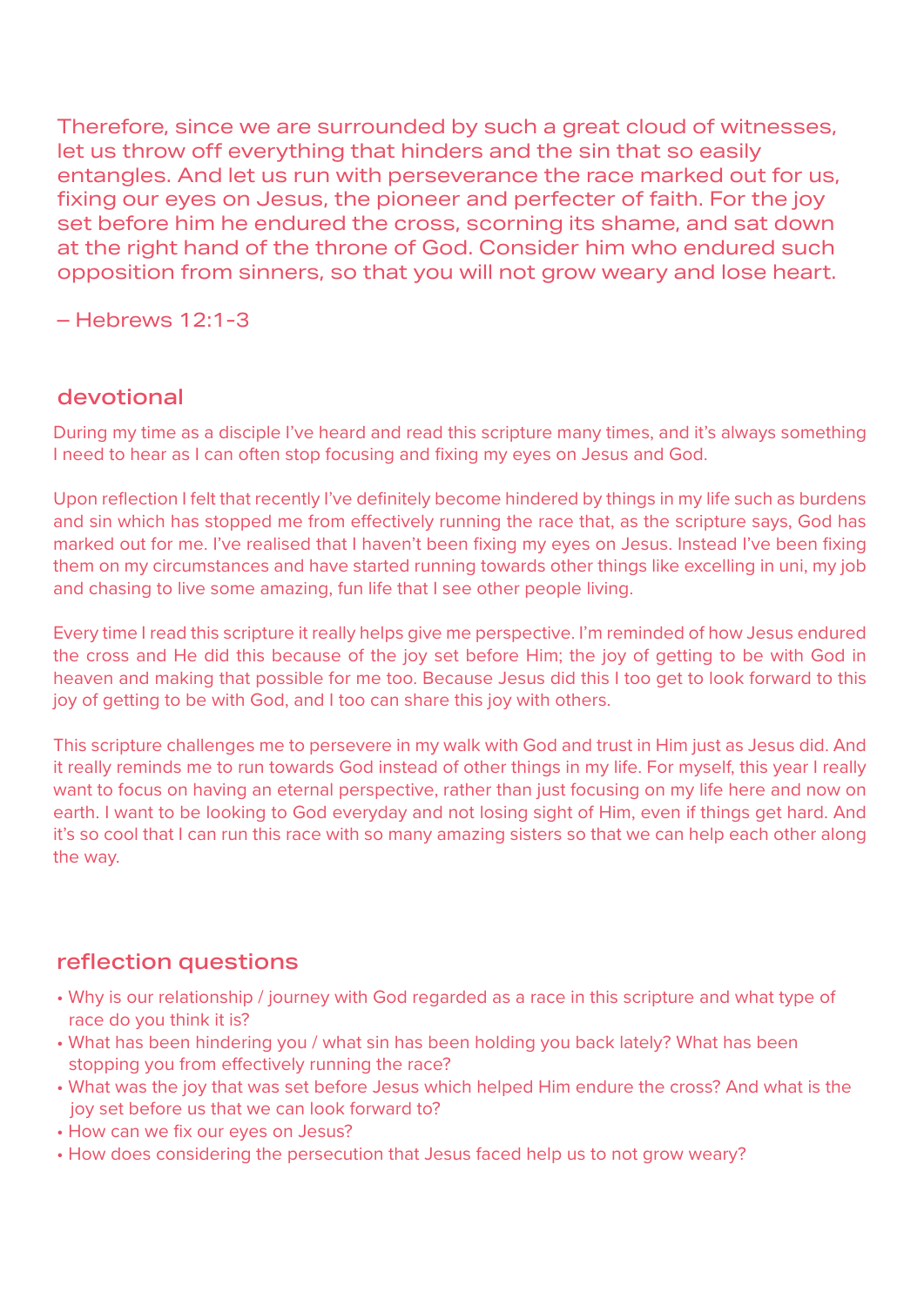

### **PRAISING GOD IN ALL SEASONS**

**Ayesha Salier, Campus Ministry**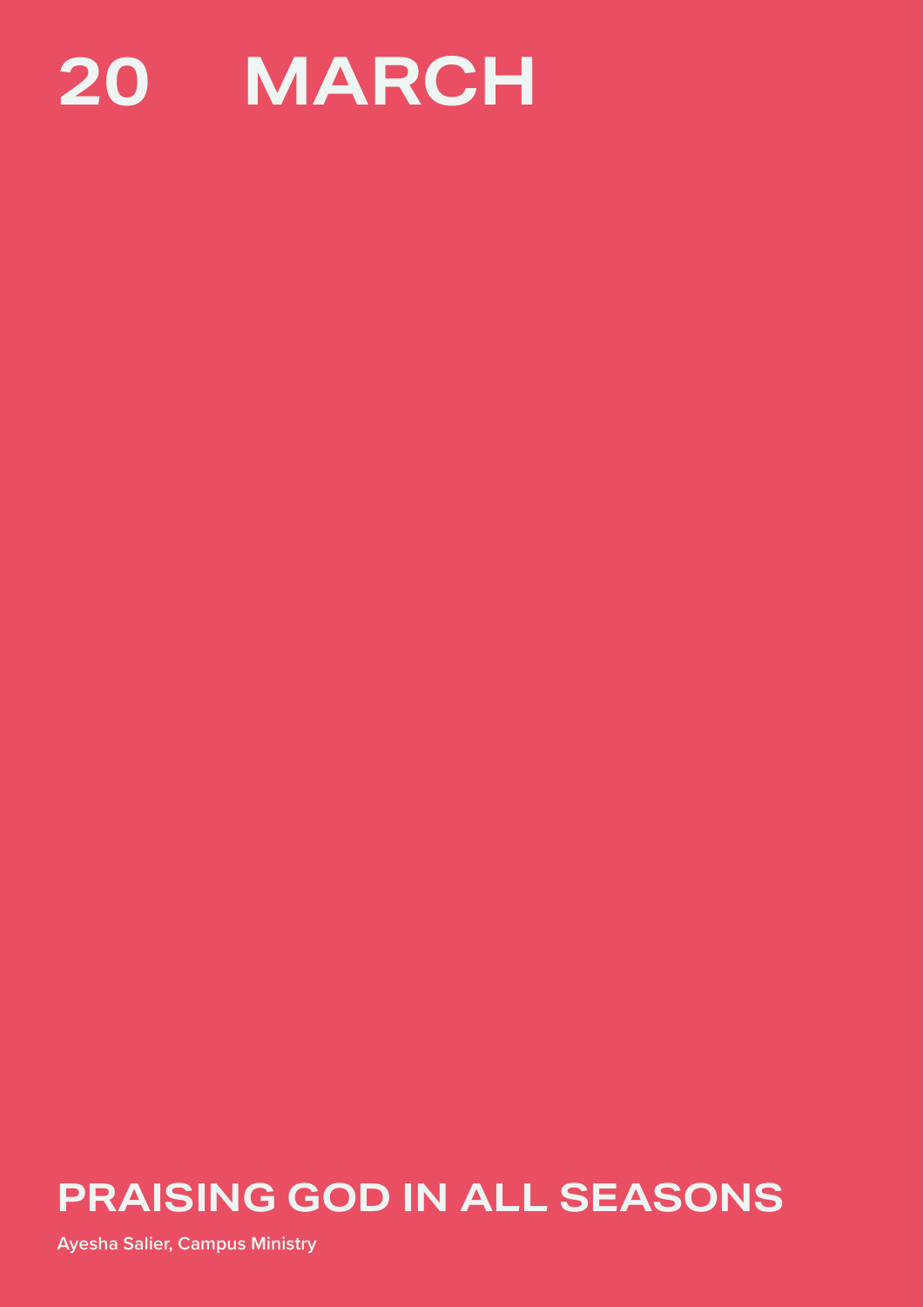#### **Psalm 98**

#### devotional

For me last year was a hard one. Through the lockdown I felt as though I was missing God's blessings that had bought me so much joy while we were meeting together, things such as devos and church services, being bold and sharing my faith with strangers, and even just having people over for dinners. Having restrictions on the things I found deep happiness in I had to really start searching for joy I could hold on to through all COVID's ups and downs.

My flatmate got me a reflection journal for my 18th birthday, and in it there is a little column labelled "happy moments". In a time when I found it hard to find joy in anything, I pushed myself to put entries in this book.

These are some of my favourite "happy moments" from lockdown. They aren't happy moments because they were relief from what I was going through, or because they helped me see the bigger picture, but rather just because they were the times I was reminded Jesus is Lord of the little things, as well as the big.

"my coffee was spot on today" "the tiramisu Harper made" "My scrunchie" "I spilt my drink on the carpet but it didn't stain"

These tiny little blessings help me remember just how much God gives us to worship Him for, our salvation should bring praise no matter where our lives are. For my heart to sing and make music to God comes naturally when I'm reflecting on the big and small things He's done in my life.

So I love this Psalm because it makes me think about people dancing before God, being praise-filled about all the good things He has done for them.

#### reflection questions

- When was the last time you stopped and praised God for a little thing in your life?
- How can you change your attitude to reflect this psalmist's?

#### challenge

#### **Memory scripture:**

"But even if I am being poured out like a drink offering on the sacrifice and service coming from your faith, I am glad and rejoice with all of you. So you too should be glad and rejoice with me."

– Philippians 2:17-18

#### practicals

As you go through your day today find a tiny blessing you can praise God for.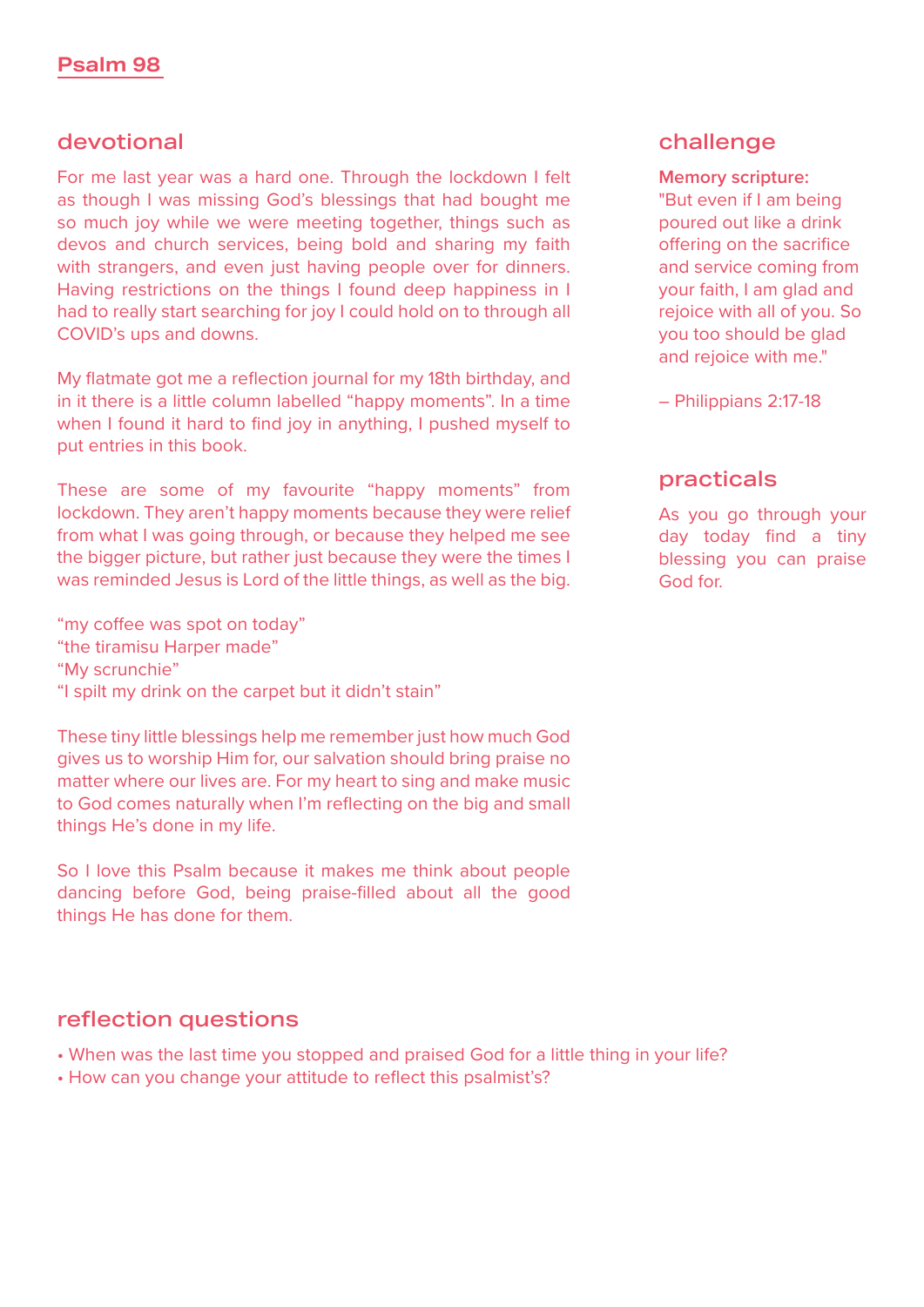## **/ 21 MARCH ANXIETIES AND INSECURITIES**

**Mengxi Yang, Campus Ministry**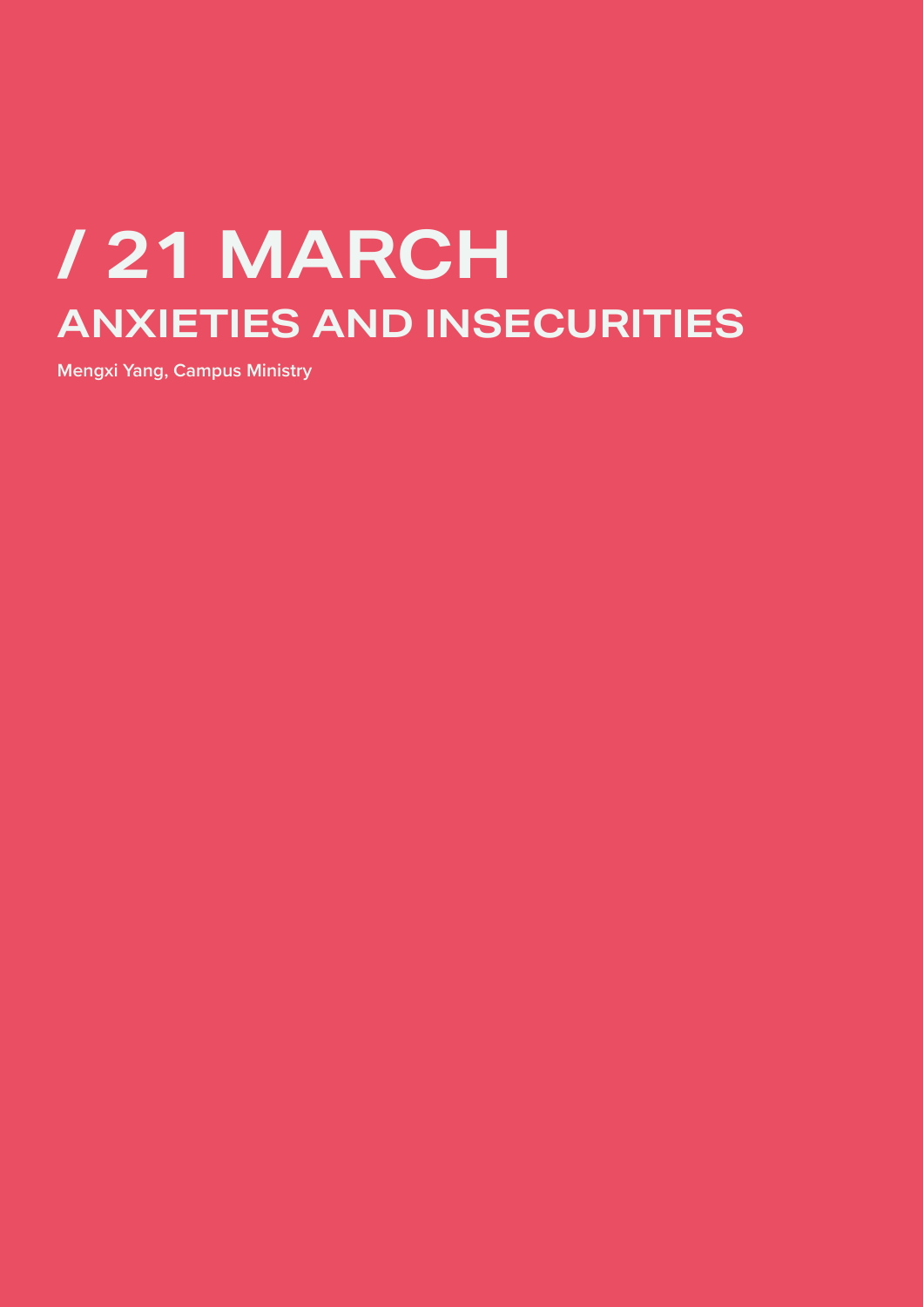#### devotional

After reading this passage I was reflecting on how joyful we should be in knowing we are in God's Kingdom, but how often this can be missing in our lives. I realized that a major reason why myself and others lack joy in the Kingdom of God is because of insecurities and the anxieties of life.

People have many insecurities in their lives in relation to their wealth, looks, popularity, abilities, family background and so on. In society today, this is so apparent with social media. People admire and idolize celebrities and their lifestyle, pursuing the perfect body and the perfect house. We can be so quick to compare themselves with those around them and often strive to have superiority over others. All in all, this breeds insecurity and anxiety as we strive to conform to society and people around us rather than in God.

For me, I have many insecurities because of my desire to prove myself to others and because of the high standard I have created for myself based on my past experiences. These fears and insecurities have driven me to look to short-sighted achievements and ways to boost my pride , which in turn causes me to have less gratitude and joy towards God and the life He has blessed me with.

This scripture however directly tells us why we need to rejoice in all circumstances of life no matter what. It teaches us that we rejoice in our sufferings for developing endurance, for forming noble characters and for growing in our relationship with God and filling our lives with God's love above all else. The greatest gift and joy in life is knowing God and remaining in His love rather than pursuing all these other things that produce insecurity and anxiety. Ultimately, all good things come from God even the difficult times in our lives, that God will so we always have a reason to rejoice in God.

#### challenge

**Memory scripture:** Philippians 4:4-9

#### practicals

- Share with others about the ways God has worked in your life recently
- Spend quality time with God in prayer and praise Him
- Have a gratitude list. To list everyday things to be grateful for

- What are some insecurities and anxieties in your life that are stopping you from rejoicing in God?
- Would those around you describe you as a joyful person?
- What is your attitude towards suffering? Do you view it as an opportunity to grow closer to God?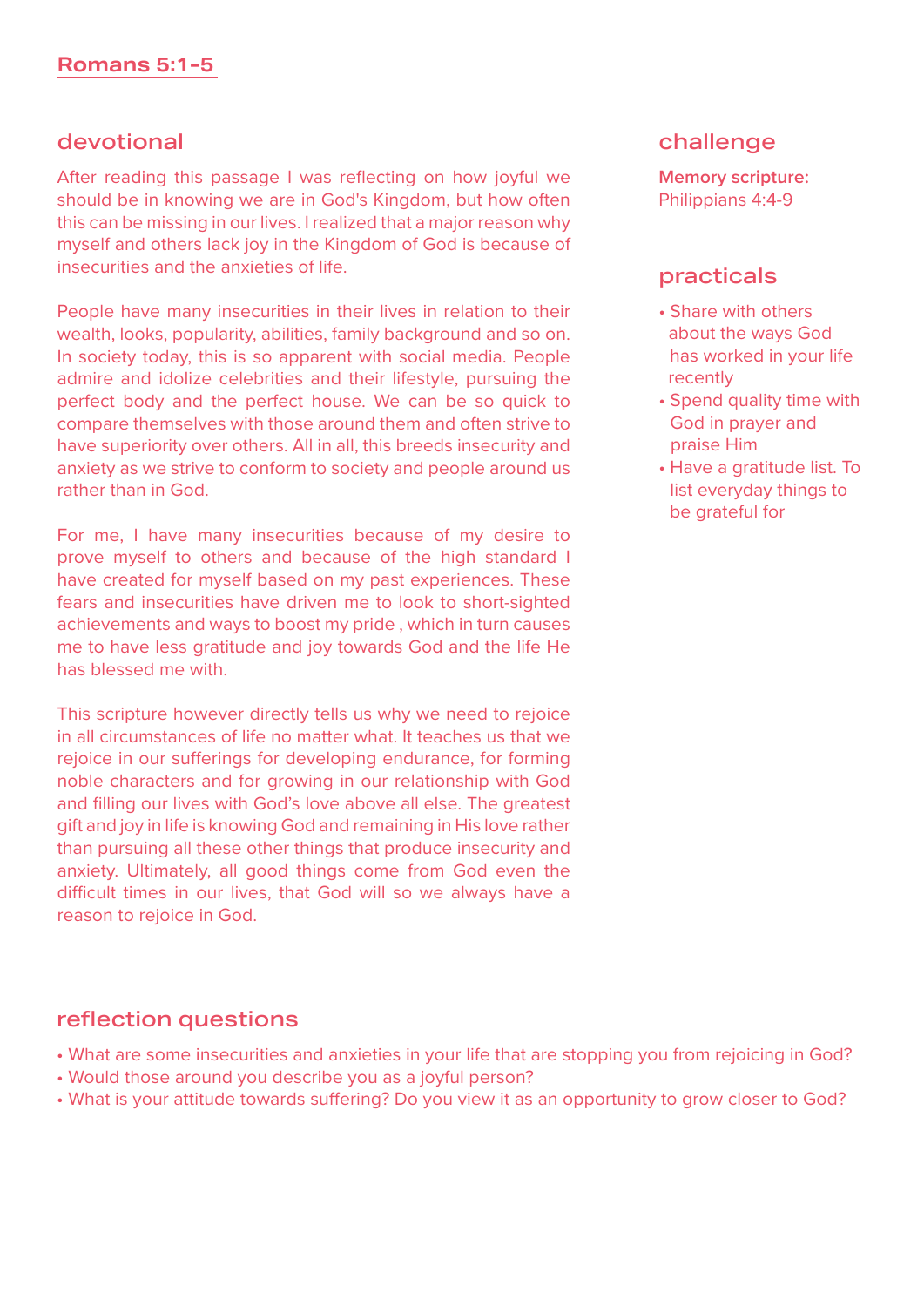

### **COURAGE ON ANOTHER LEVEL**

**Linda Prakash, Central Coast Marrieds**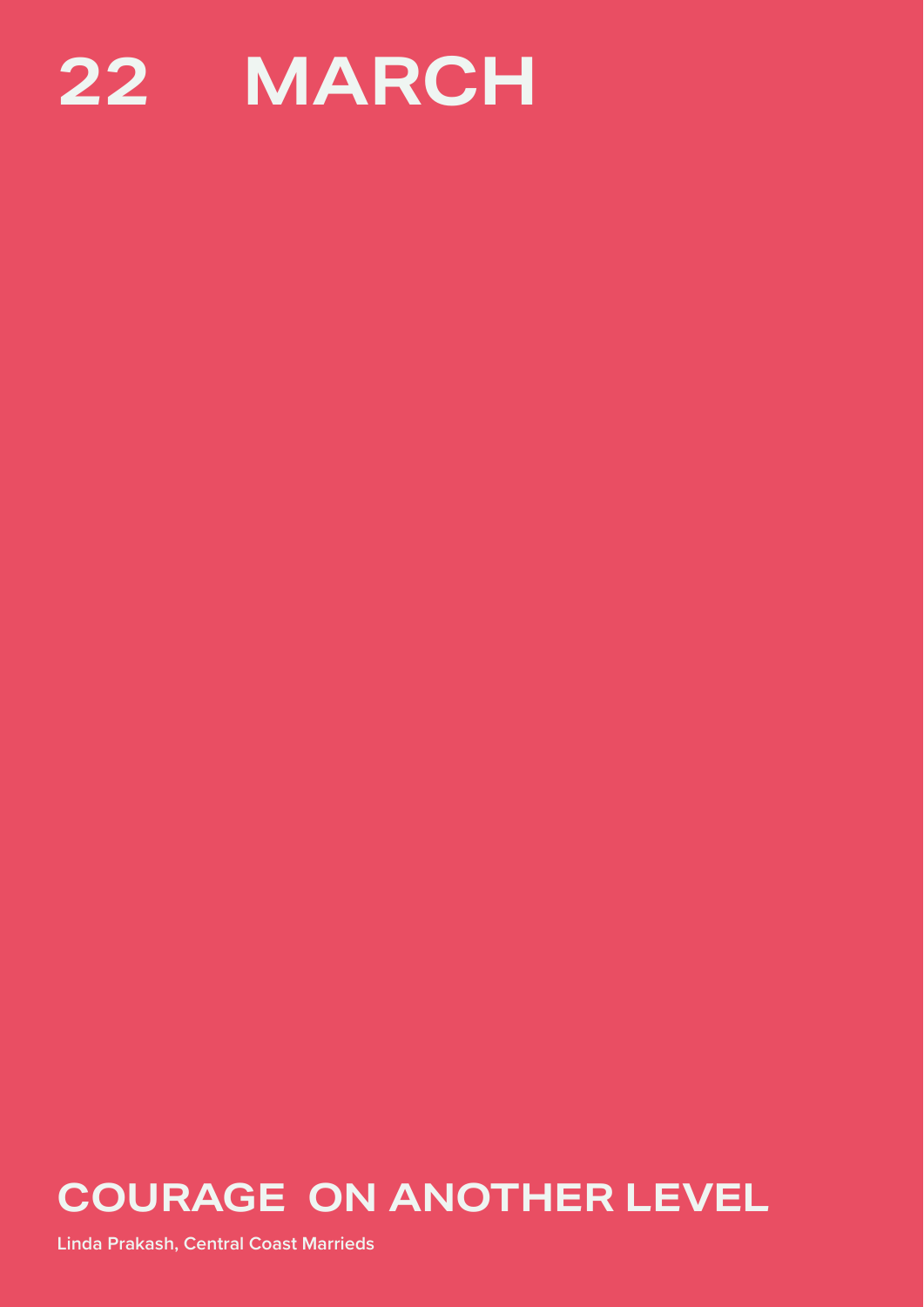#### devotional

A lot can be said about courage. We often do not know that we have it until we need it. Courage for a Christian is very important. Almost all the stories in the Bible that we admire and remember took courage. The ones that move our hearts and our actions involve courage on monumental levels. Sometimes as Christians we casually read these stories and can become disconnected because we already know how the story ends. David kills the giant, Daniel isn't eaten by the lions, the three guys in the fire don't burn. Knowing how the story ends has a disadvantage. We almost forget about the courage and process involved before the victory. Sometimes putting ourselves in the story and seeing how we would respond can reveal a lot.

My desire for more courage was inspired by my readings in the book of Revelation 6 and Hebrews 11. In trying to understand one of the most baffling books in the Bible I stumbled upon a passage in Revelation 6:9-11 that took my interest. It seemed like those who went before us (the Davids' and Marys' of the Bible) were also waiting for the true Christians of today to complete their journey in Christ and come out victorious; and not just waiting but longing as if their joy and promise is not complete without us. The earlier Christians seemed to have an understanding of this eternal standing with GOD. Their hearts were fixated on the resurrection:

"Women received their dead raised to life again: and others were tortured, not accepting deliverance; that they might obtain a better resurrection." – Hebrews 11:35

I'm sure I read this chapter before but somehow I skipped over this part. I never noticed these earlier Christians literally asked to stay in prison for righteous crimes in order to gain a better resurrection. In v37 it says, "…they were stoned and sawed in two." Seriously? Who has the courage to undergo even the thought of that! And the implications that it would involve. Obviously, the opening line to Christianity is not going to be, "Come follow Jesus so you can be sawed in two" because who would sign up for that? But many did sign up for just that. Once this thought sank in I began wondering how one finds the courage to face trials that are on another level. It came down to two things. Faith and love.

The entire chapter of Hebrews 11 speaks primarily of faith. To be able to face such events one needs to have an abundant amount of faith in Jesus, His words and the resurrection. I believe that faith combined with love produces courage. I think of my children. I would never in my right mind touch a spider; however, if I saw one crawling on my child I would grab it with my own hands and toss it aside. There are various other examples, but the idea is that when love is deep enough we will do anything and that in and of itself is courage. I'm sure David when he went up against Goliath wasn't thinking… "I need to be courageous right now" while shaking in his sandals. I'm sure he was consumed with indignation that the GOD He loved was being slandered and dishonoured by an uncircumcised Philistine. See his courage steamed from his great love of GOD. We can assume this because his brothers had faith in GOD as well. They knew who He was, and what He could do but they lacked the love. So perhaps that is why David was called a man after GOD's own heart; because he didn't just have faith in GOD… He loved GOD.

If we remove courage fueled by genuine faith in the resurrection and love of GOD, then we will become an organisation of good people. People never inconvenienced, never imprisoned for righteous crimes, never persecuted, just good people having a form of godliness but denying its power. On the other hand if we take our faith and our love to another level so will our courage. And we will become a people worthy of longing for.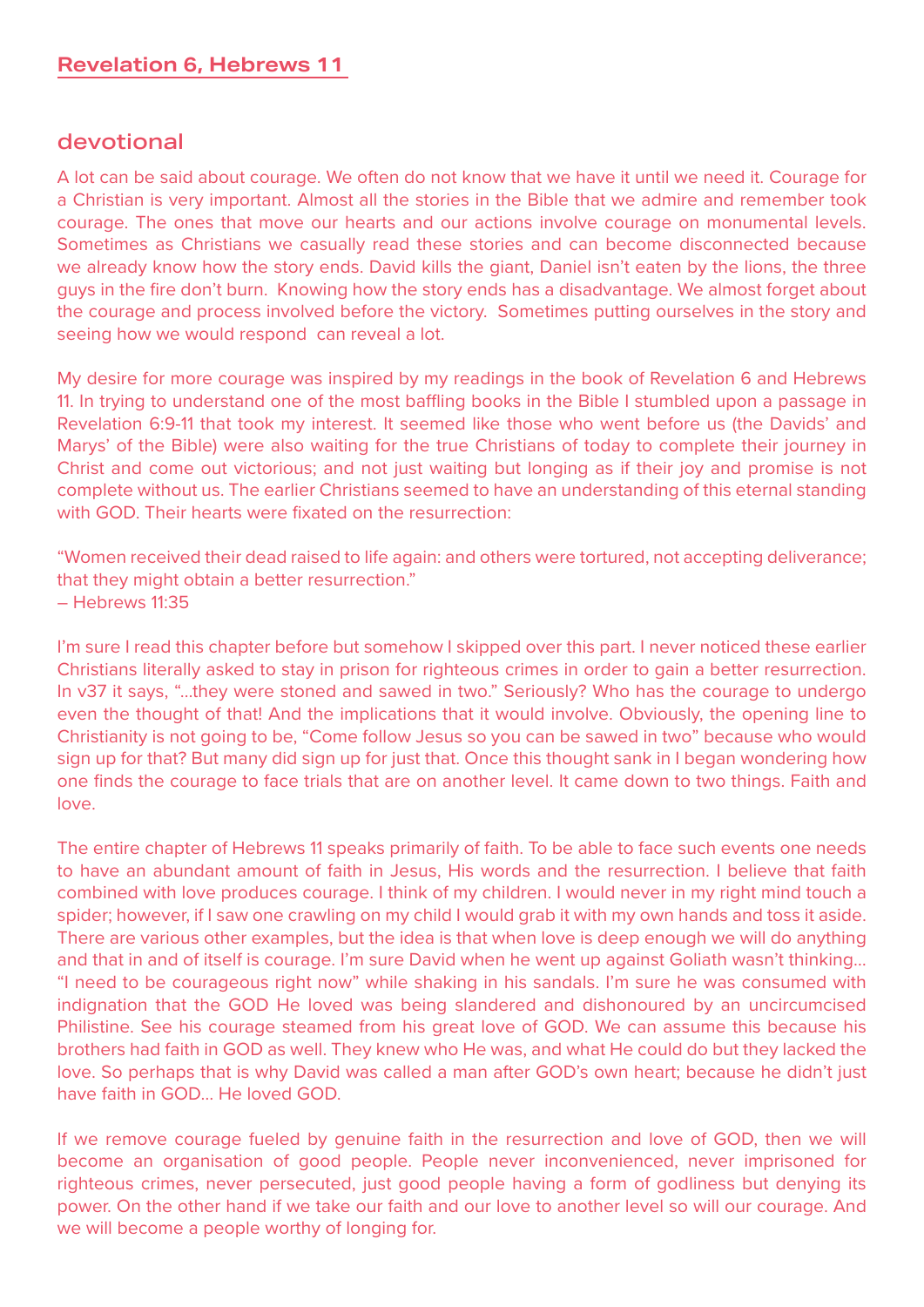## **/ 23 MARCH TRUSTING UNTRUSTWORTHY PEOPLE**

Soon after I became a disciple as a teenager, my older sister and younger brother also became disciples in the Toronto church. I remember how fun it was to go to church together, united in our love for God and His church. We were always pretty close as siblings but this new focus on His word added depth and joy to our bond.

Unfortunately within 2 years of getting baptized, tragedy struck. My sister Jufiyah developed an acute form of leukemia (blood cancer) and passed away mere months after the diagnosis. Although questions about why God would allow such a loss - especially at a time when we were excitedly united in Him - challenged my faith....the greater challenge came from grappling with why my sister felt alone and deserted by our church community during the last days of her life. She often commented that she wished more people would call or come around to visit. Despite being ill, she wanted to be included and needed.

After her death, I struggled with feelings of anger, betrayal and distrust with church members. I remember telling someone that I only came to church because I loved God and that I hated the people at church. Even then I knew I was expressing a theological contradiction (1 John 4:20) but I just could not understand how God could ask me to love and (especially) trust such an untrustworthy lot.

#### **Sanj Horadagoda, North Marrieds**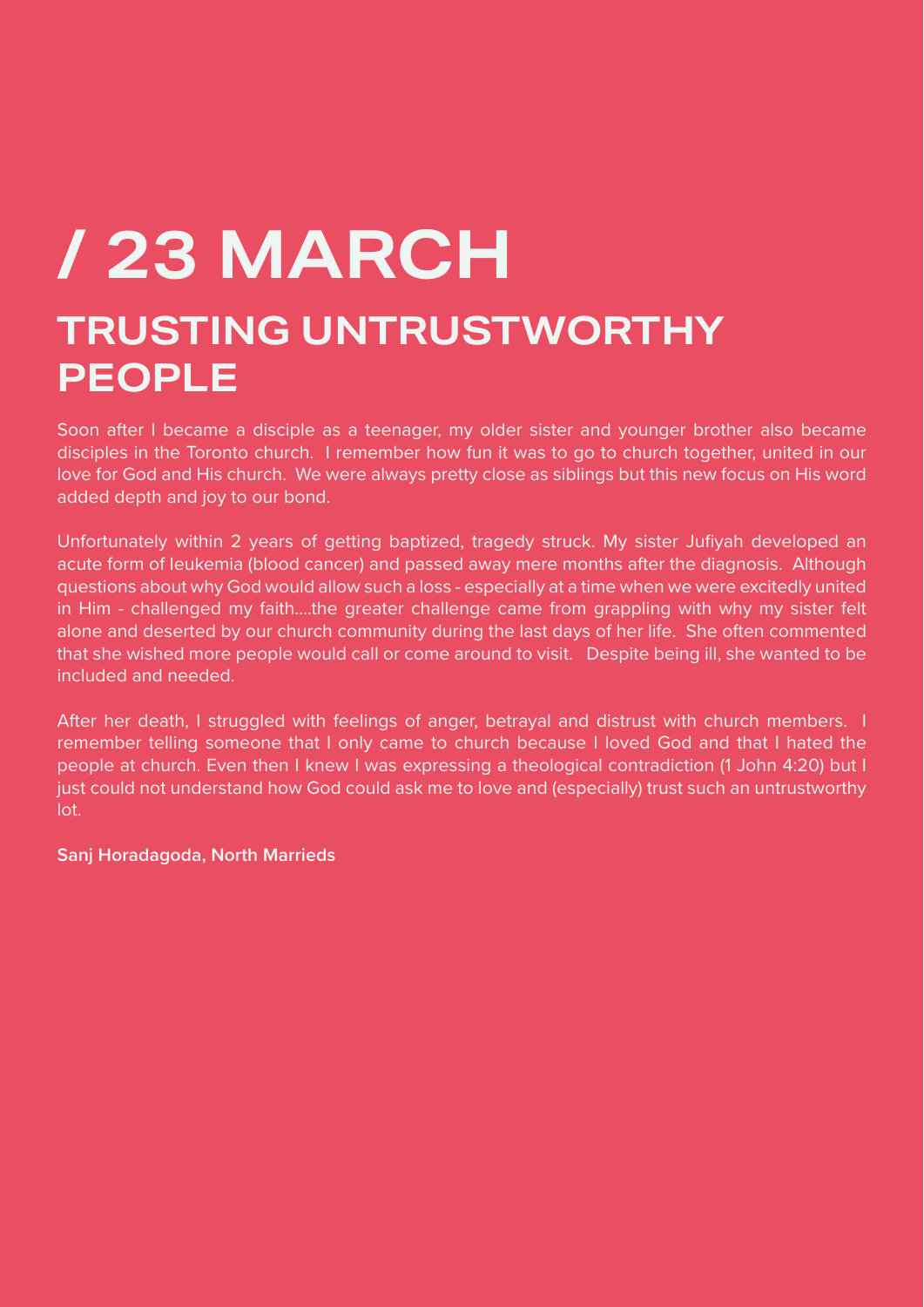#### devotional

As I begged God on how to move forward from the difficult, lonely and cold place I found myself in, over the course of years, He faithfully highlighted two important things ;

1. God trusts me even though I'm untrustworthy. Just like the rich man who walked by poor Lazarus every day without meeting his needs (Luke 16:19-31), God opened my eyes to how I often passed by needs in my family, church, work and wider community / world. For example, when others became sick in the church community, I did not always make the time to go see them. And yet, God chose to give me His love and trust by putting Jesus on the cross. As I realised how much I needed His grace, it made it so much easier to extend that grace and forgive others.

2. God wants me to trust Him above all else, not people/church or things or ideals. Jesus himself did not entrust himself to people because He knew the hearts of people (John 2:24). I was not to love and serve and be in community with His people because any of us were good (Psalm 118:8-9)....only because He is good!! (Mark 10:18)....what a relief and freedom I felt. Engaging with people was possible and wonderful again because I was giving my heart to others but trusting God first. Knowing that God is working everything out (Romans 8:28), makes the inevitable situations when people fail me or I fail them, while still painful and difficult, times of growth and bonding.

#### challenge

#### **Memory scripture:**

"Whoever claims to love God yet hates a brother or sister is a liar. For whoever does not love their brother and sister, whom they have seen, cannot love God, whom they have not seen."

– 1 John 4:20

- Are there areas in your life where you are putting your trust in other things or people or ideas instead of God first? What are the results? How can you change the focus of your trust back to God?
- Think about / write about whether there are any hurts and / or hang-ups from past interactions with others in the church that make you hesitate to give your heart to them or others? Meditate on the memory scripture and ask God how your heart can heal and you can love them as he commands.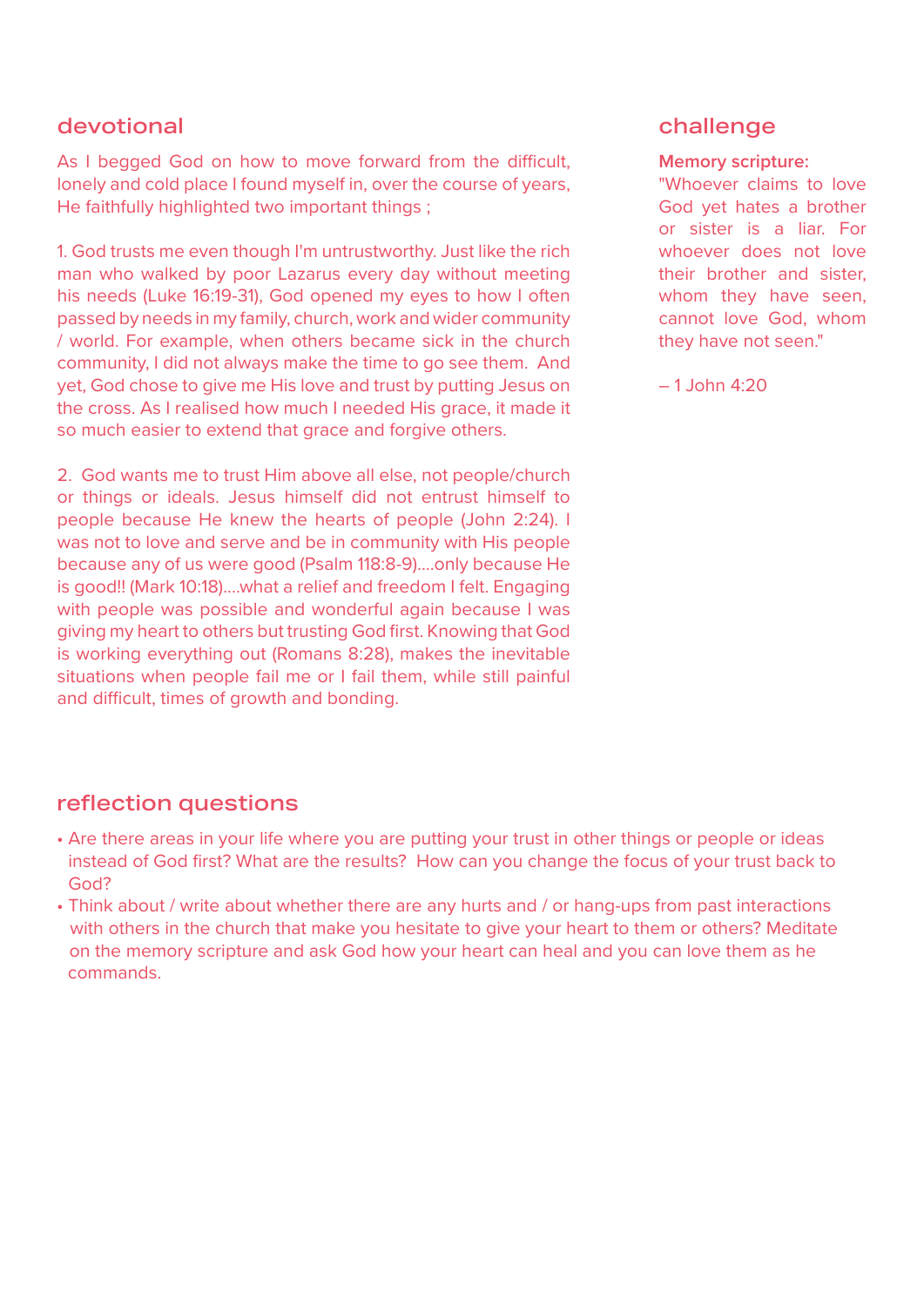



**Emily Nicholson, South Marrieds**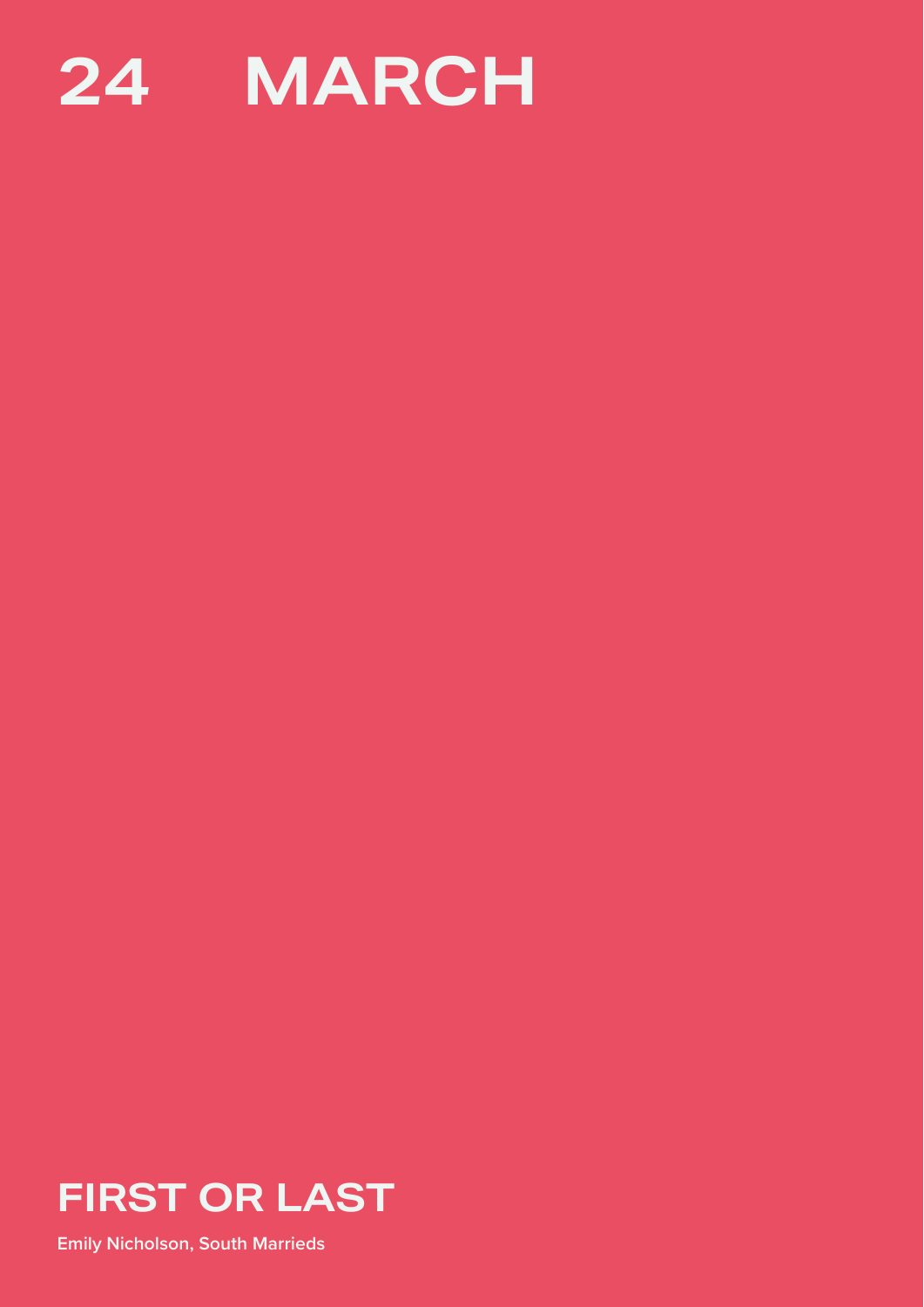"Do you not know that in a race all the runners run, but only one gets the prize? Run in such a way as to get the prize. Everyone who competes in the games goes into strict training. They do it to get a crown that will not last, but we do it to get a crown that will last forever. Therefore I do not run like someone running aimlessly; I do not fight like a boxer beating the air. No, I strike a blow to my body and make it my slave so that after I have preached to others, I myself will not be disqualified for the prize."

– 1 Corinthians 9:24-27

#### devotional

This has always been, hands down, one of my favourite passages in the Bible. There's something in each of us that loves to win – to create a great presentation at work, to master a fantastic new recipe, to win a tennis match or a hockey game, to see our child grow in new ways – it's so satisfying. When I was in high school, I was the one who was usually picked last to be on a team when we were playing a game – dodgeball, volleyball, soccer – I wasn't sporty by nature. It was always so humiliating to be one of the last 2-3 people to be "picked". I felt very insecure about sport, and it showed!

Here's the great thing: God loves the team that wins. He loves the team that loses. He loves the team that grows in their capability! God is never about "first" and "last". Paul shares in this passage that the greatest race we run is only ever against our own capability, our own potential, and really striving to be our best for God! When I think about the story of Cain and Abel, it's clear that though God was happier with Abel's offering that day, he still loved the two brothers equally: " Why is your face downcast? 7 If you do what is right, will you not be accepted?: (Genesis 4:6-7).

In this passage, Paul is asking us to stretch ourselves – to run the race and to finish well. That's the key – it isn't about "getting there first", it's all about making sure we finish the race: running at our own pace, with the gifts God gives us, to glorify Him. And the truth is, God loves us so much that he always wants us to choose us first to be on His team!

#### reflection questions

- How are you doing in your own "race"? What areas of "strict training" could help you with the endurance marathon that is the Christian life?
- What do you think a "crown that will last forever" means? Reflect on this. What kind of a crown does God want to give us? What kind of crown does the world give?
- Who else do you know and love who may be faltering in their race? How could you do one thing today to help them?

#### challenge

**Memory scripture:** "…let us run with perseverance the race marked out for us."

– Hebrews 12:1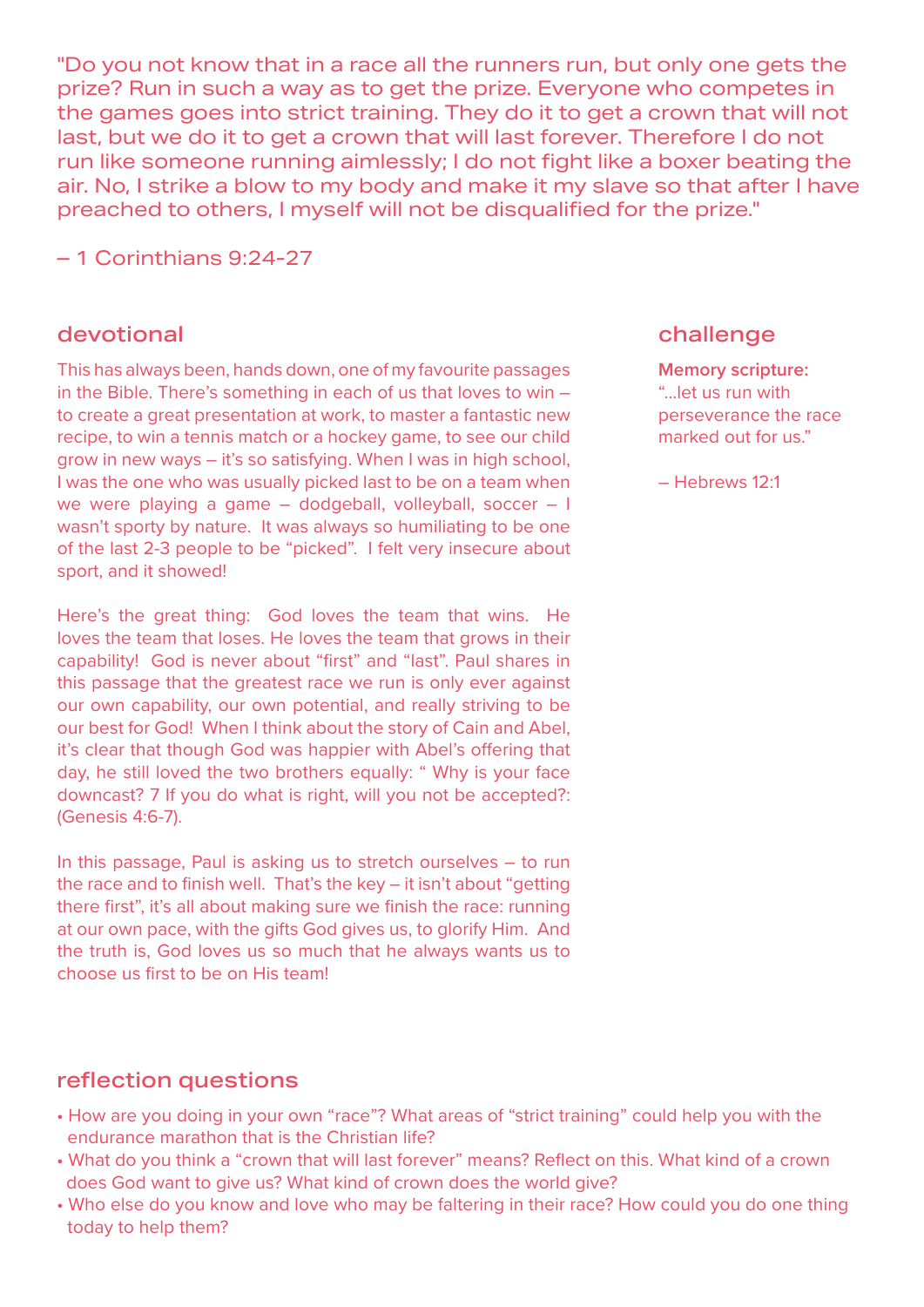## **/ 25 MARCH IMITATING RAHAB'S FAITH**

**Hyun-soon Kim, Central Coast Marrieds**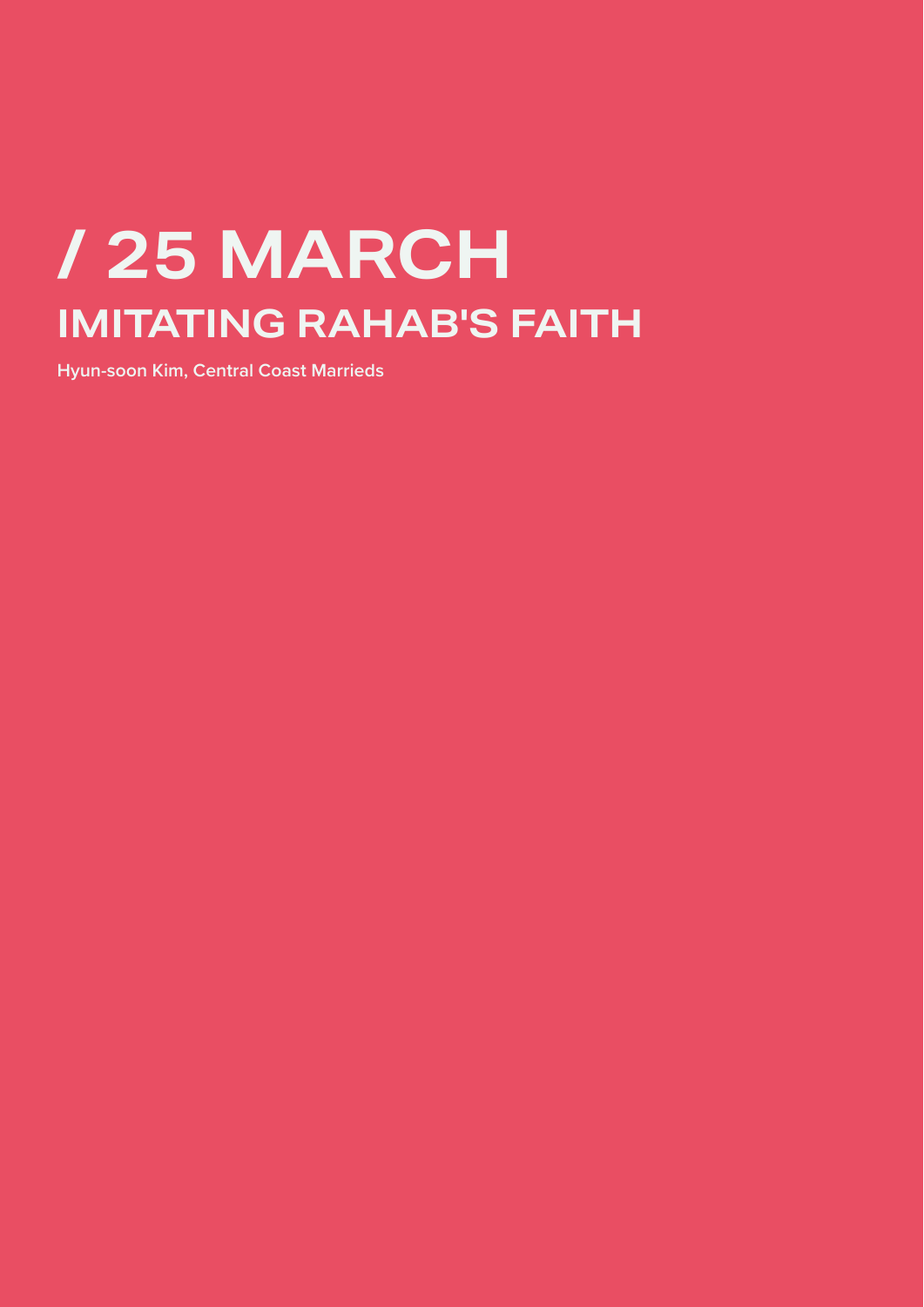"By faith the prostitute Rahab, because she welcomed the spies, was not killed with those who were disobedient."

– Hebrews 11:31

#### devotional

There are so many heroes of the faith, however Rahab has always been an inspiring biblical figure for me. Rahab was a prostitute and a Gentile. As you know, prostitution was a lowly job which was frowned upon and not well regarded. However she believed in the miracles and promises God made for the Israelites so she decided to help hide the scouting soldiers. So God saved Rahab's family, out of the many families in Jericho. Later Rahab got married to Salmon and gave birth to Boaz, who all Christans respect, and became great grandmother to King David and became a part of the family tree of Jesus.

Firstly I'm very touched by Rahab's godly parenting to Boaz, which is reflected through his qualities. I have always been challenged by Rahab. Secondly only Rahab believed in God's word out of all the people in Jericho. This brought her glory from God by becoming the root to Jesus Christ. This reminded me that even in this world, only those who actually believe in and follow God's word will be recognised by God as righteous. Lastly I thought about the perspective of God, watching us. Rahab, who was a prostitute, did not have anything to brag about nor anything that would have improved her life drastically. However her faith changed her life.

Believing in God will change lives and even status. Through God's kindness, we are also given the glory of being accepted as God's children. It doesn't matter what job or history you have, if you repent and hold on to faith, God will accept us as his child. This is the miracle and grace of God.

To respond to his love, we should love him today, tomorrow and I want to become a person with firm and strong faith.

- Rahab was known for her faith in God. Am I known for my faith? If not, what am I known for?
- What is something faithful I can do for / with God today?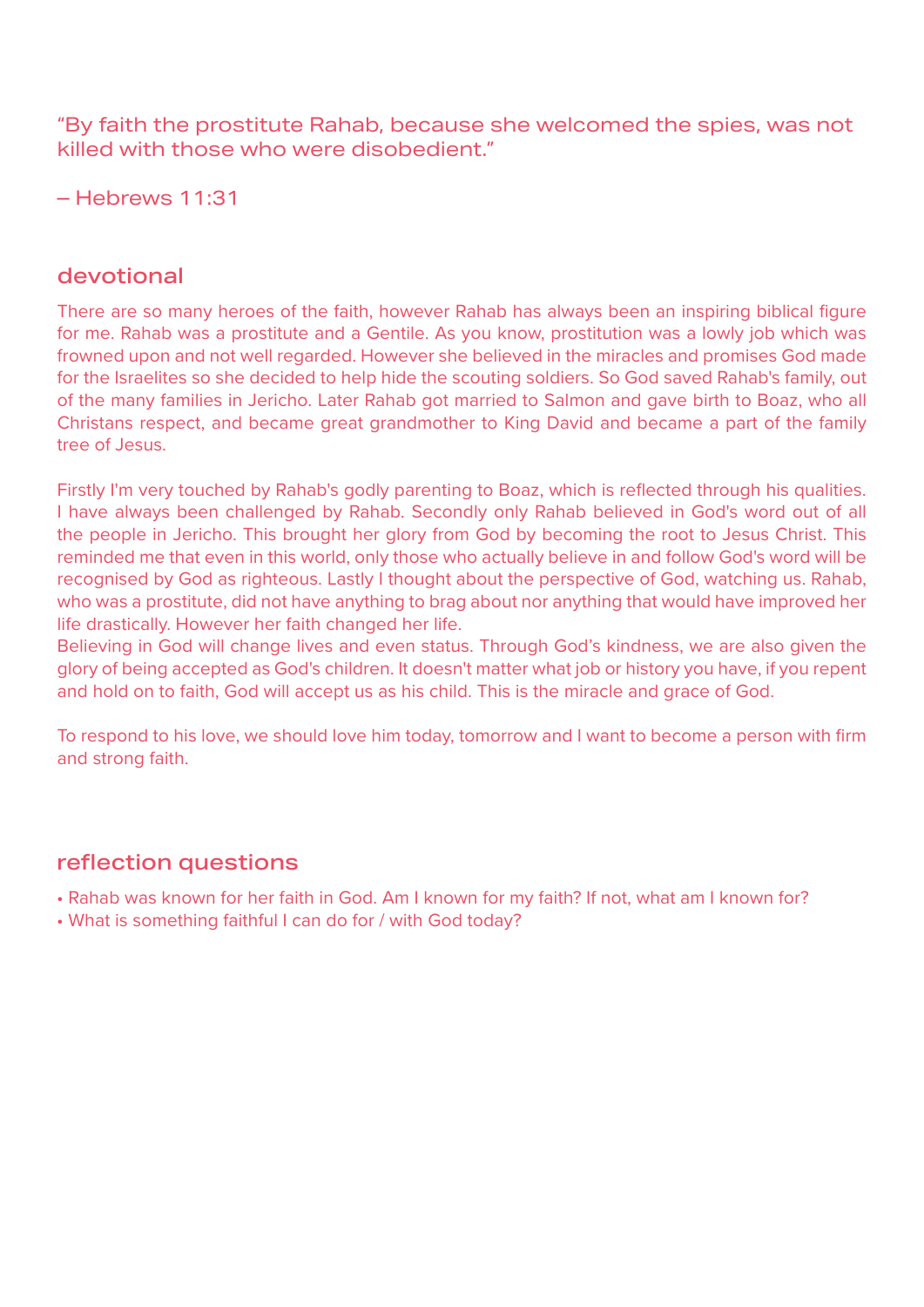

### **COMPETENCE FROM GOD**

**Cassie Kwok, Teen Leader**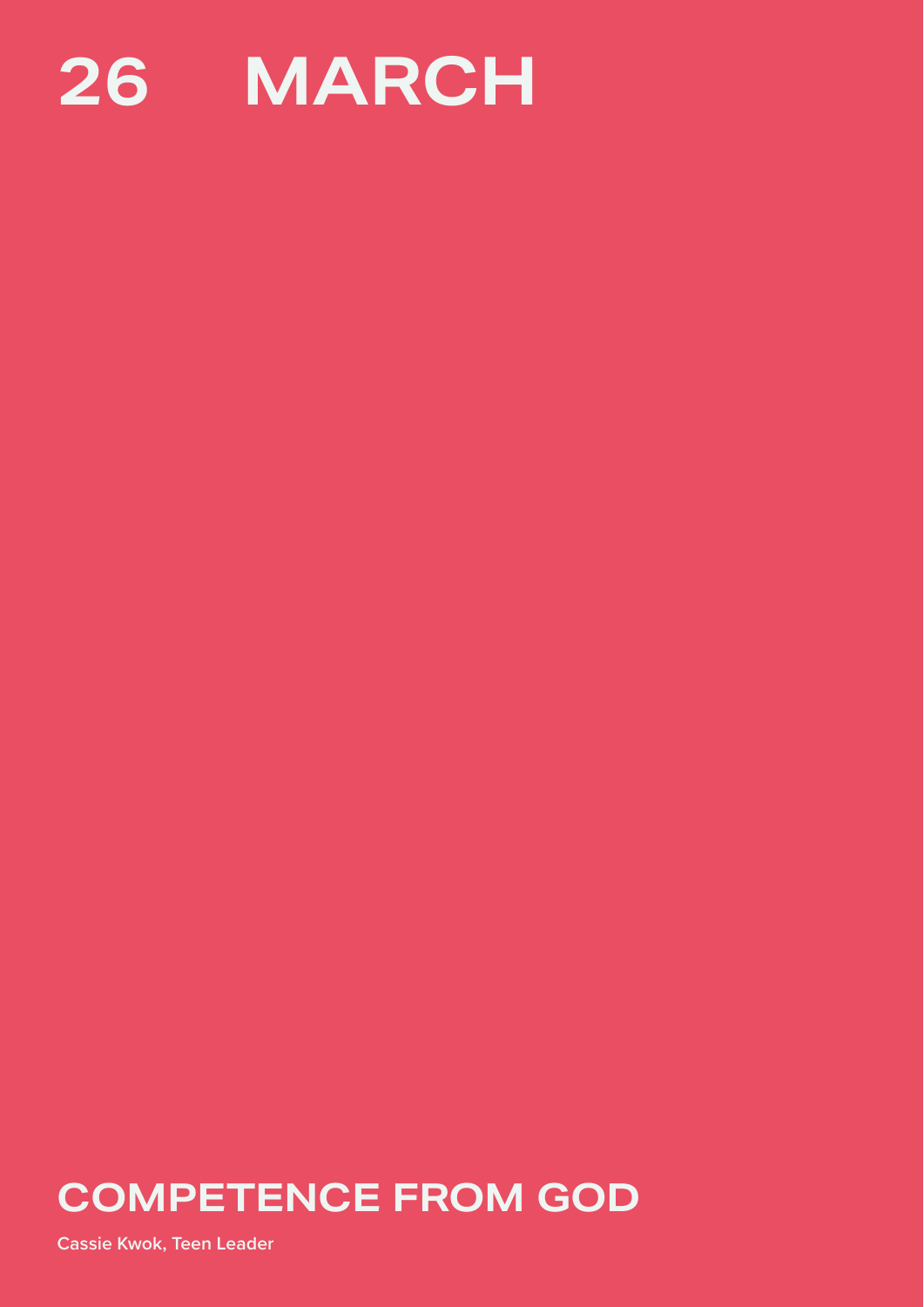"Are we beginning to commend ourselves again? Or do we need, like some people, letters of recommendation to you or from you? You yourselves are our letter, written on our hearts, known and read by everyone. You show that you are a letter from Christ, the result of our ministry, written not with ink but with the Spirit of the living God, not on tablets of stone but on tablets of human hearts. Such confidence we have through Christ before God. Not that we are competent in ourselves to claim anything for ourselves, but our competence comes from God. He has made us competent as ministers of a new covenant—not of the letter but of the Spirit; for the letter kills, but the Spirit gives life."

– 2 Corinthians 3:1-6

#### devotional

With going through different life stages, e.g. being a university student to working full time or changing ministries, these changes often feel overwhelming, uncertain and scary for me. In these seasons of transition in my life, there are endless situations where I find myself having to make decisions. I am honestly the worst decision maker (I struggle to even decide what to get when I go out to eat!). And so, I've realised that my decisions tend to be made based on what others would approve of or out of fear or people pleasing. But none of these reasons are pleasing to God! This insecurity and fear really has held me back from digging deeper into the Bible and what God has to say, stopping me from building deeper convictions and robbing me of the confidence in the Holy Spirit and God's Word!! I'm definitely still working on this area in my life and I have a long way to go and this scripture has helped me so much while growing in this area.

- What does it mean to be "a letter from Christ.. written with the Spirit of the Living God on tablets of human hearts"?
- What might stop me from being confident, in that my confidence comes from God? And how does this show in my life?
- What does this scripture say we are competent in because of God?
- What truths are in this scripture about our identity in God?
- What's something you can do today to live out being "competent as ministers of a new covenant?"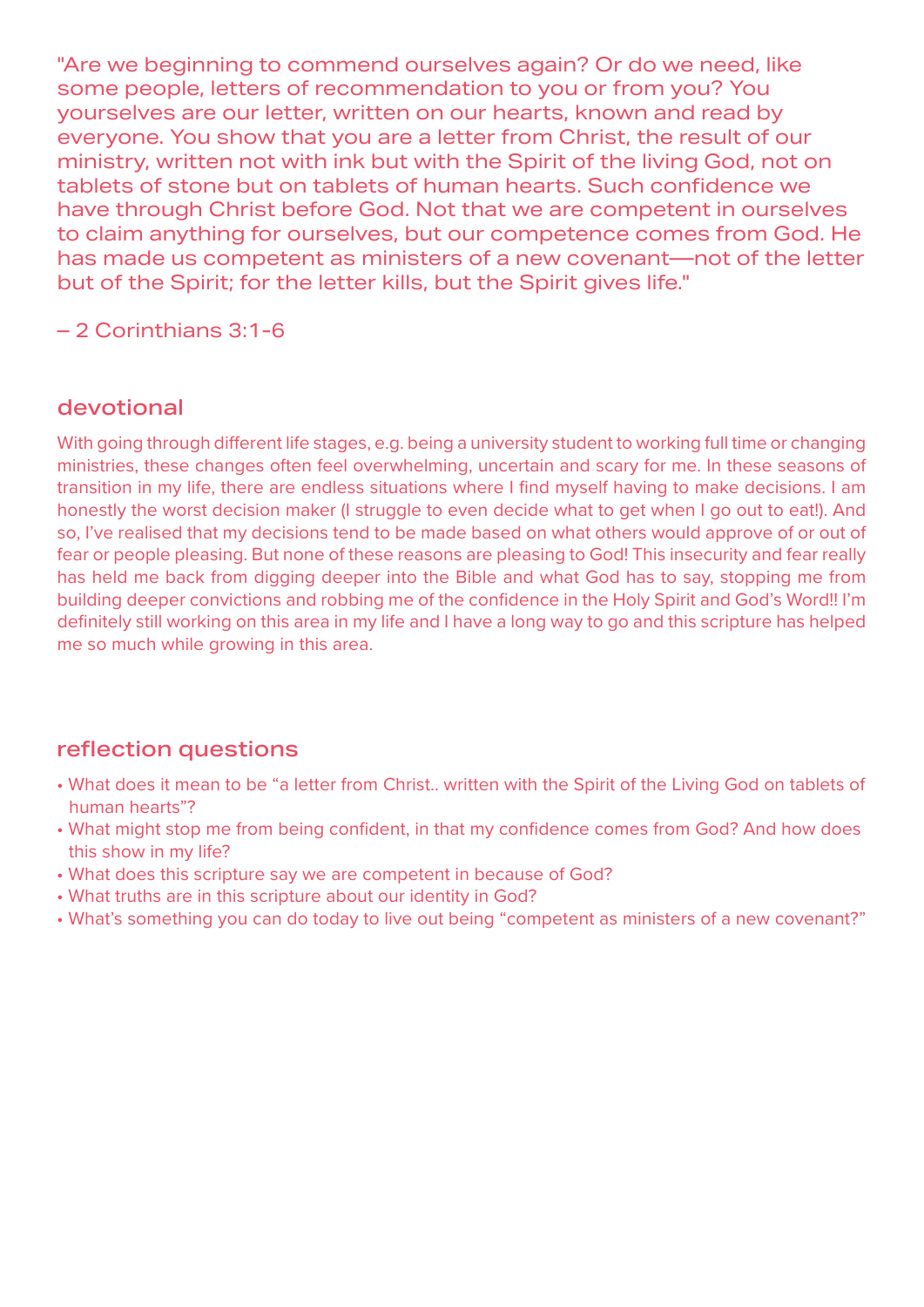## **/ 27 MARCH HONOURING GOD**

**Tina Board , West Marrieds**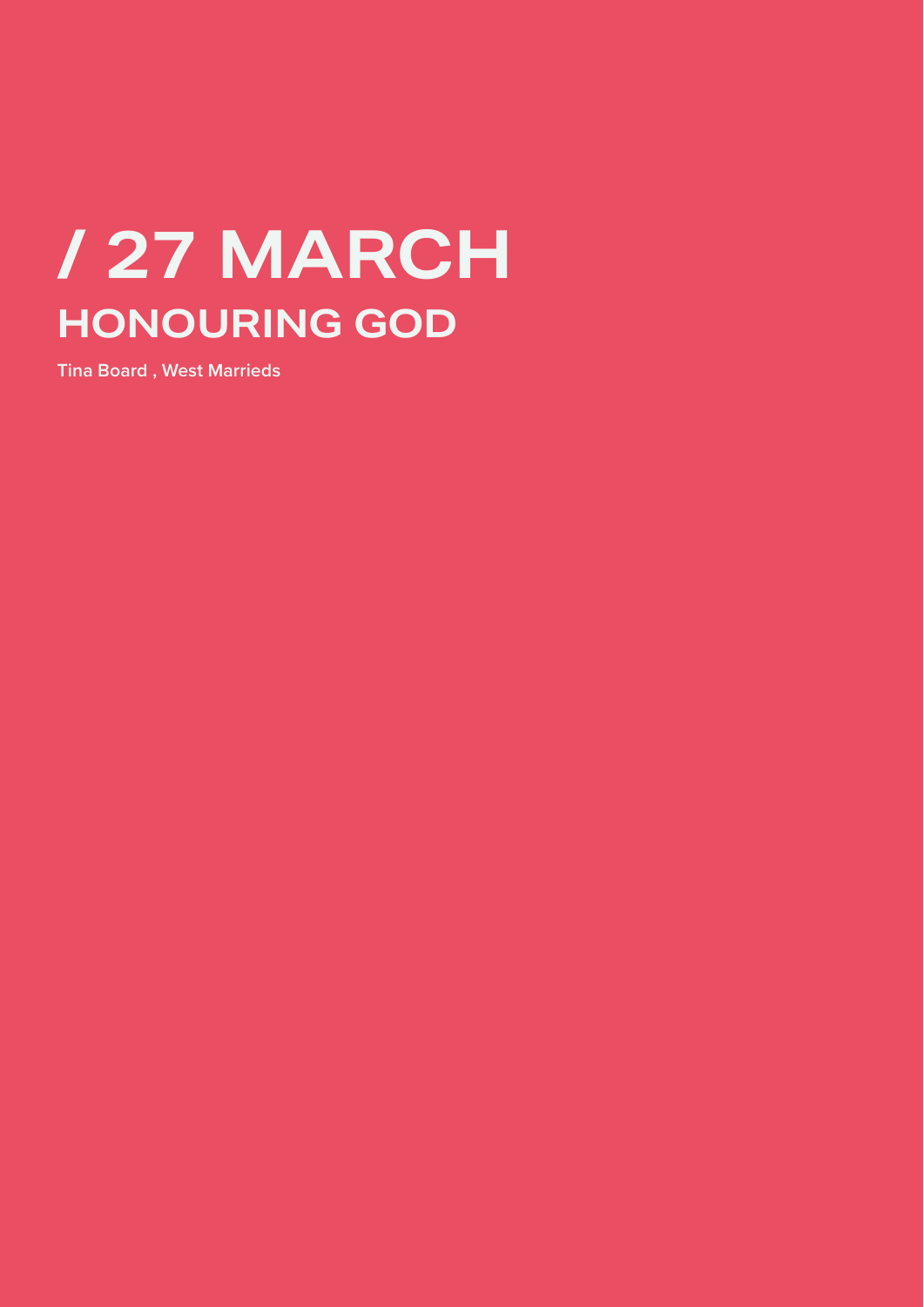My heart is not proud, Lord, my eyes are not haughty; I do not concern myself with great matters or things too wonderful for me. But I have calmed and quieted myself, I am like a weaned child with its mother; like a weaned child I am content.

– Psalm 131:1-2

#### devotional

#### **John 17:22-23**

I am challenged by this scripture as it conveys God and Jesus' will and purpose for unity. It reminds me that unity whether in a family setting, or most importantly church, honours God who loves us all equally. In this, God has set the perfect example for me.

#### **Acts 17:27-28**

I ask myself: Do I continue to seek God daily? Do I continue daily to reach out to God? Do I truly find out what his will is for me? If I am his offspring, do I have God's qualities? For example, do I have love for others, what is my honesty gauged by, how is my commitment, compassion, kindness and forgiveness?

I believe I have not been this way lately, I am distracted by many things, I am concerned about what is best for me. In my commitment as a disciple what am I willing to sacrifice for my bible talk and church?

As I search the scriptures I am reminded of God's unity and how important bringing glory to God is paramount. Does my example demonstrate this?

Spending time with disciples in the Suva church has humbled me as they have not met physically for a very long time as a church and yet they have worked hard to keep the unity. They are full of joy, and continually give of their time to one another. As I have been speaking to them they have expressed how it can be tough and yet they continue to persevere. A lesson for me is wherever God's glory is honoured, then unity grows and I will be in sync with God in how I live my life.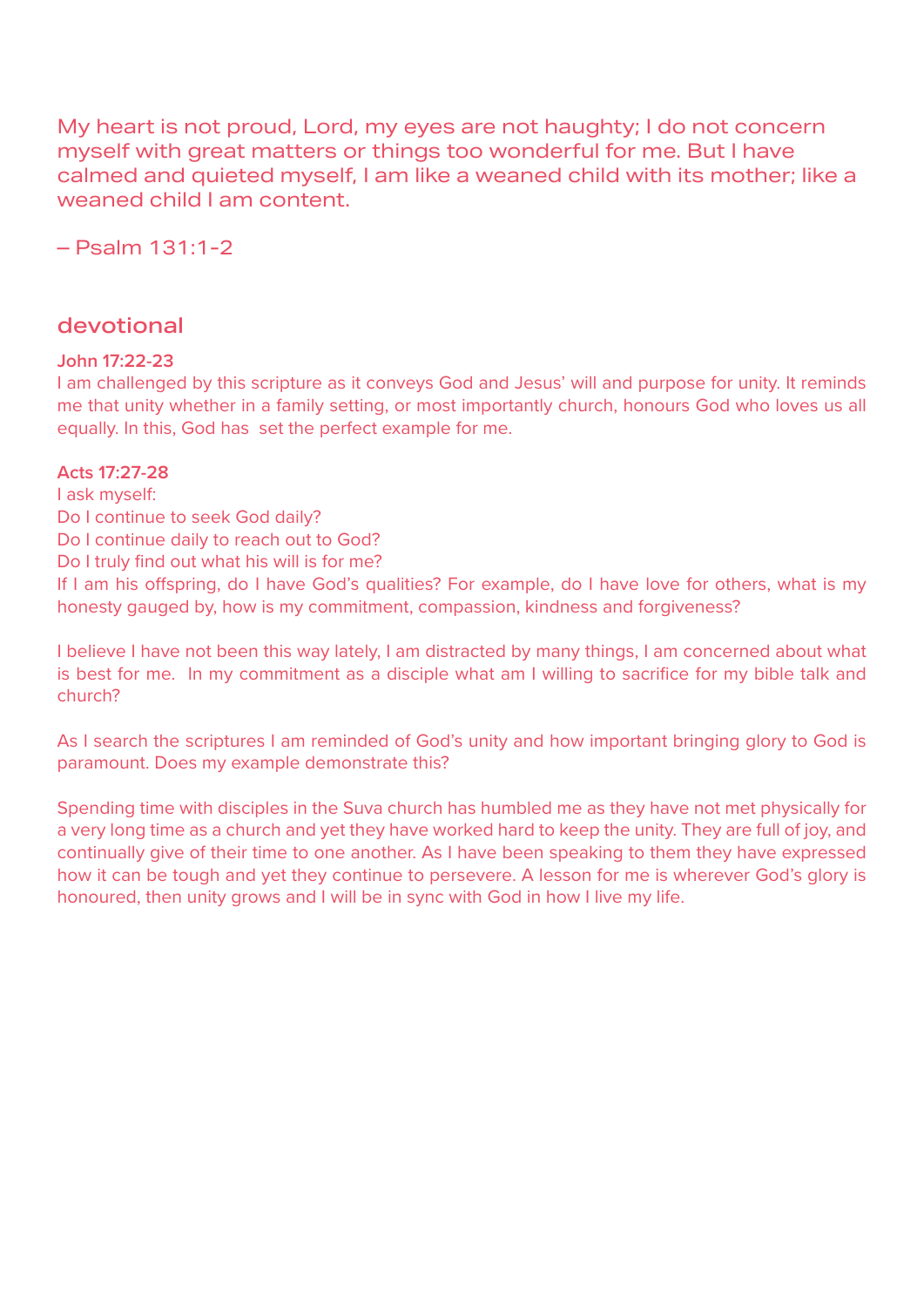

### **THE BEAUTY OF LOVE BEING A CHOICE**

Recently I've been struggling a lot with my emotions. Facing the pressure of a new job, the separation from my long-distance boyfriend, the loss of a family member, the disconnection through lock down, facing my childhood hurt – it feels never ending. I can be so overwhelmed with my emotions, that I can let them lead me as I struggle to work through them. Some days I just wish God would sort through my emotions and force me to act in faith every time. I convince myself that my emotions are in the way of me following God. But I've realised, that's not what God wants, he doesn't want an absent follower, he wants to be loved and true love comes as a choice.

**Monique Jordaan, Teen Leader**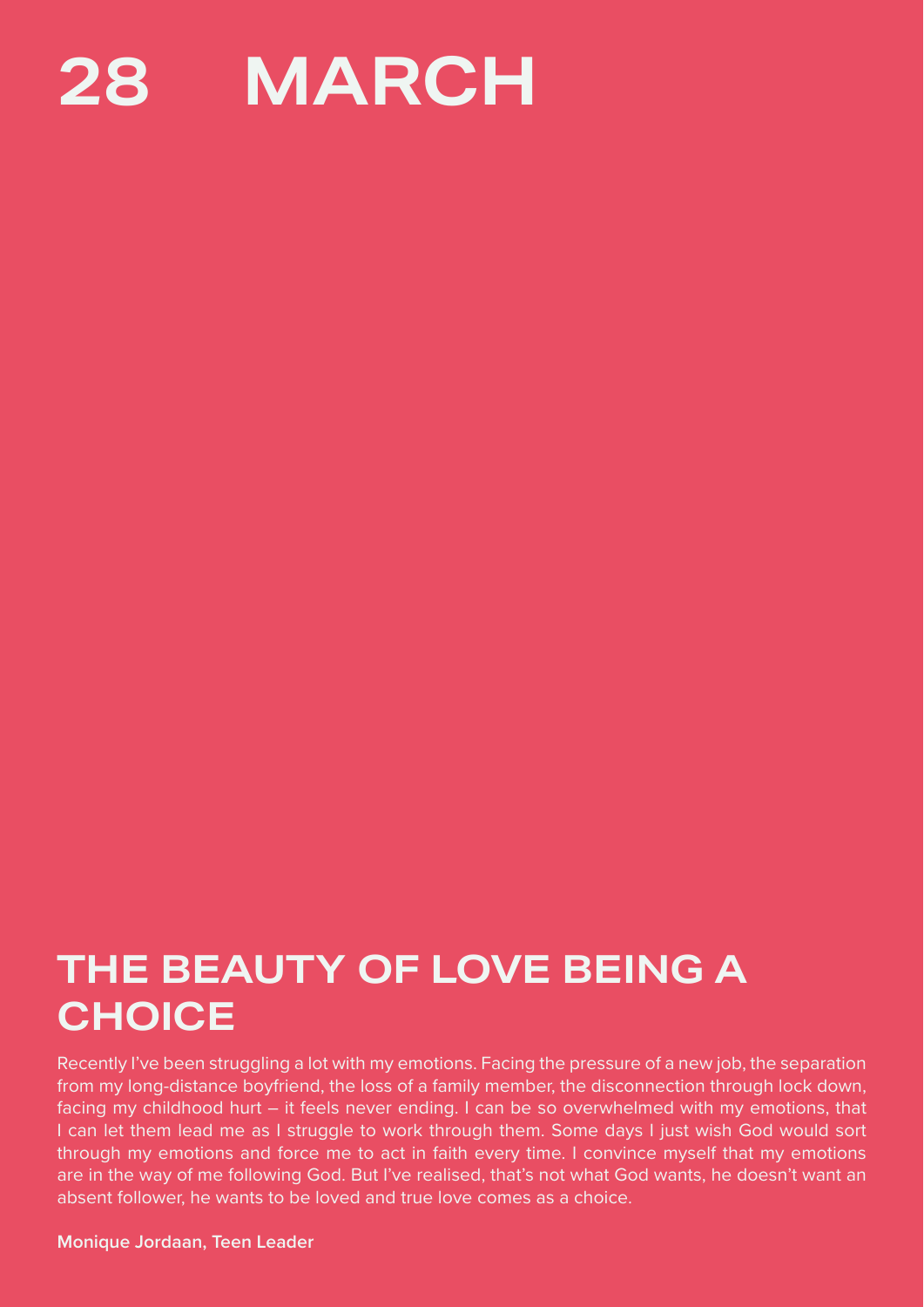#### **1 Thessalonians 1:2-10**

#### devotional

He chose you (v4) and he chooses to love you, through the pain, at the cost of His son, giving his whole heart so you might know Him. (Additional – Hosea 2:16,19,23). God isn't forced to love you. With true love there is always a choice and it's in that choice that makes love so beautiful. It is through that love you labour for God. Love is the motivator - not fear, not hurt, not religiosity. But labour in love is still labour – so will you choose love above all else?

God wants you to choose Him like he chose you. He desires your heart, not your checklist, which is why he never forces you (Hosea 6:6, Isaiah 29:13). It's when I remember this that it becomes easy to choose God above my emotions.

Verse 6 says they welcomed the message during suffering. Emotions don't stop me from being able to choose love. It's when I forget I'm chosen and loved that the choice seems unclear. It's when I put my hope in anything but God (v2). What do you put your hope in?

God gave us so much in order to be able to choose Him – his word, his Spirit, his heart, his Son, his comfort, his protection and guidance, his people. What has God done or put in your life to help you choose Him with love? Do you forget?

Once we choose God, we impact those around us. A simple choice to love God today can impact a soul forever. Will He be able to say of you, "She chose me today"? – grateful he gives us new opportunities everyday to hold onto Him (Psalm 119:112). We can decide to choose him today and always, just like He chose us at the cross.

- How will I choose to love God today?
- How will I choose to love God's people today?
- How can I go after trusting God continues to choose me?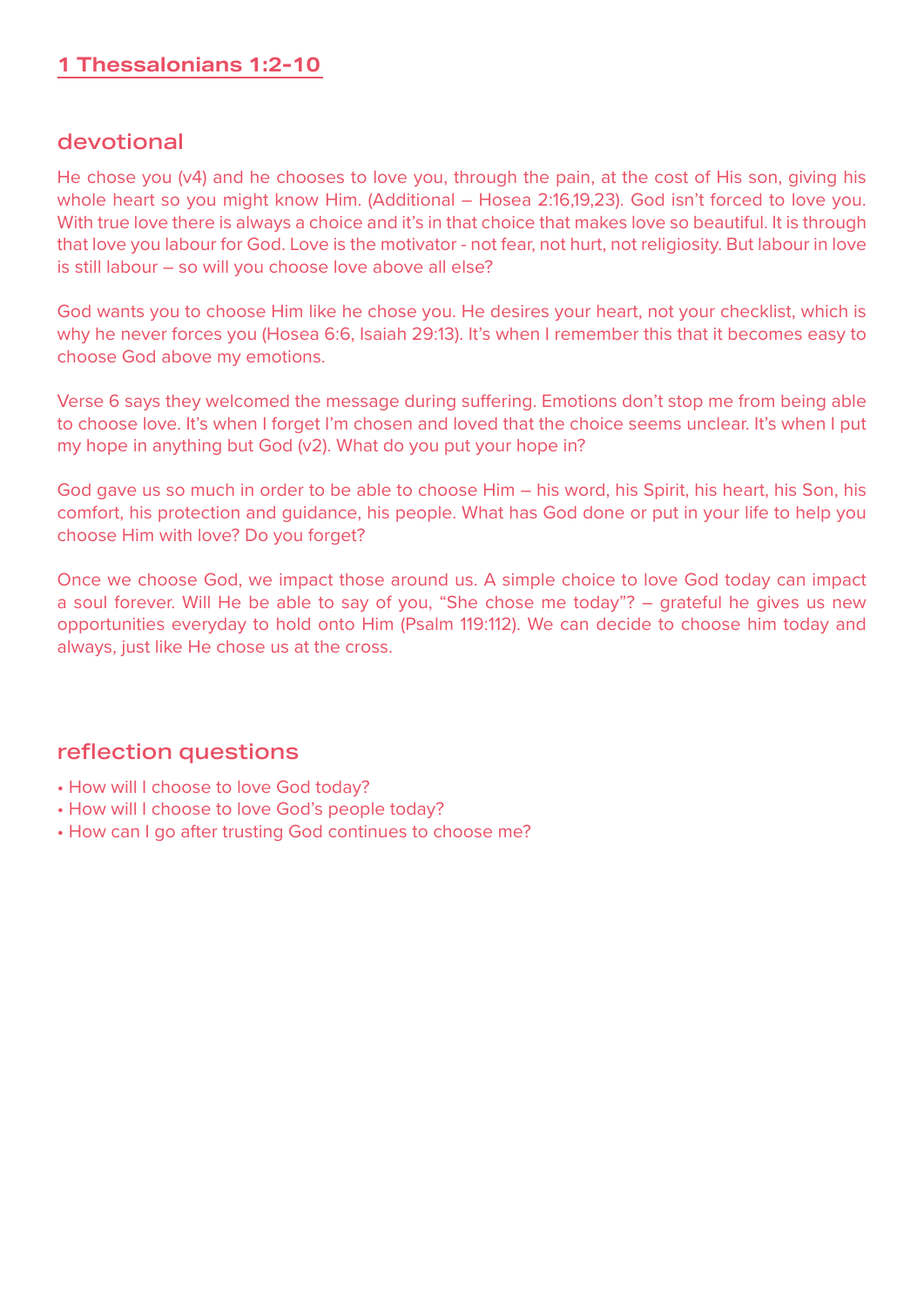## **/ 29 MARCH SEEN AND LOVED**

Exactly one year ago, I was studying about love in the gospels, so I looked up all the times that the Greek word for God's love, agape, was used. When I got to this verse, what stuck out to me was the fact that Jesus loved this man after looking upon him. In the Greek, from the interlinear translation, verse 21a directly says: "And Jesus having looked upon him loved him."

In Greek, the word for "looking at" is: emblepó - to look at, to consider / I look into (upon); metaphorically: I consider; I see clearly. HELPS provides some extra context: emblépo (from en, "engaged in" and blepo, "look") **–** properly, stare (look) at with a "locked-in gaze"; look at in a sustained, concentrated way, i.e., with special "interest, love or concern".

Honestly, just reading the definition of the word for "looking at" in Greek brings tears to my eyes as I imagine the immense care, kindness, & compassion Jesus had as He gazed upon this man. I looked at the verse in a couple of other translations, and they also reflect this idea more clearly: NAS: "Looking at him, Jesus felt a love for him and said…"

KJV: "Then Jesus beholding him loved him, and said…"

It was in gazing at him fixedly, considering him and his heart with this locked in gaze and special interest, love, or concern that Jesus chose to love him. Jesus is love, and He is therefore loving at all times, but He still chose to pause and really consider this man, to concentrate on him and in doing so felt love for him. Jesus loved/wished well to / took pleasure in / likely even longed for him and his heart to be truly right with God. This made me wonder: Am I taking the time to look at others with this gaze of Christ and love them?

**Christina Namato, West Professionals**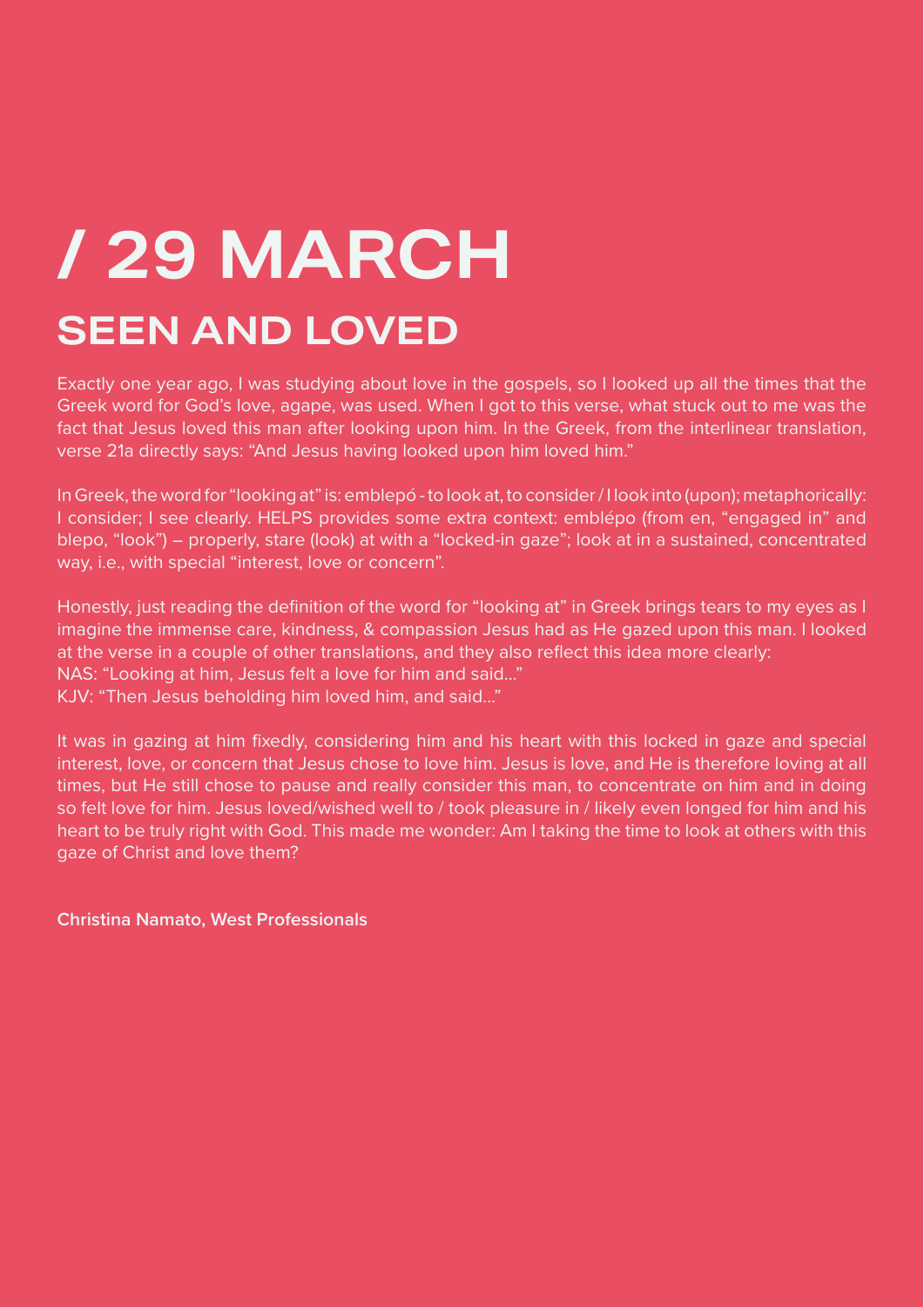#### devotional

All too often, I'm not. With my husband, I can get caught up in the day to day to-dos, and focus on tasks rather than connection. When other sisters come to me for advice or support, sometimes I can focus on finding the right scripture to help them with what they're sharing, and while this is important, it is also important to first take the time to pause and deeply listen, to sit together and consider them and their hearts. When reaching out, am I taking the time to try and meaningfully connect with people and understand where they are coming from, or do I focus on getting the invite to an event or a Bible study out and move onto the next person?

I want to have the deep, quiet stillness that comes with taking the time to gaze upon others, to look upon Jesus, and to bask in the fact that Jesus looks at me this way too.

#### **Truths**

- Love takes the time to behold / gaze upon others to see them clearly in order to truly love them.
- In seeing others clearly and loving them, we can speak the truth to them in love and call them higher, just like Jesus did with this man.
- Just because someone walks away from us and the truth does not necessarily mean we haven't been loving. Jesus loved this man deeply, but when he told him what he needed to hear, he went away sad. Loving isn't about making people happy. It is about telling them the truth, in love, so they can be with Jesus eternally.

#### reflection questions

- Pray for God to give you Jesus' eyes to see others.
- Ask yourself: Am I taking the time to look at others with this gaze of Christ and love them?
- Take time to look upon others. It's a gift to them and to you.
- If you love someone, you need to tell them the truth about Christ's standard even when it's tough.
- Take the time to behold and be beheld by Christ.

#### challenge

#### **Memory scripture:** "And Jesus having looked upon him loved him."

 $-$  Mark 10:21a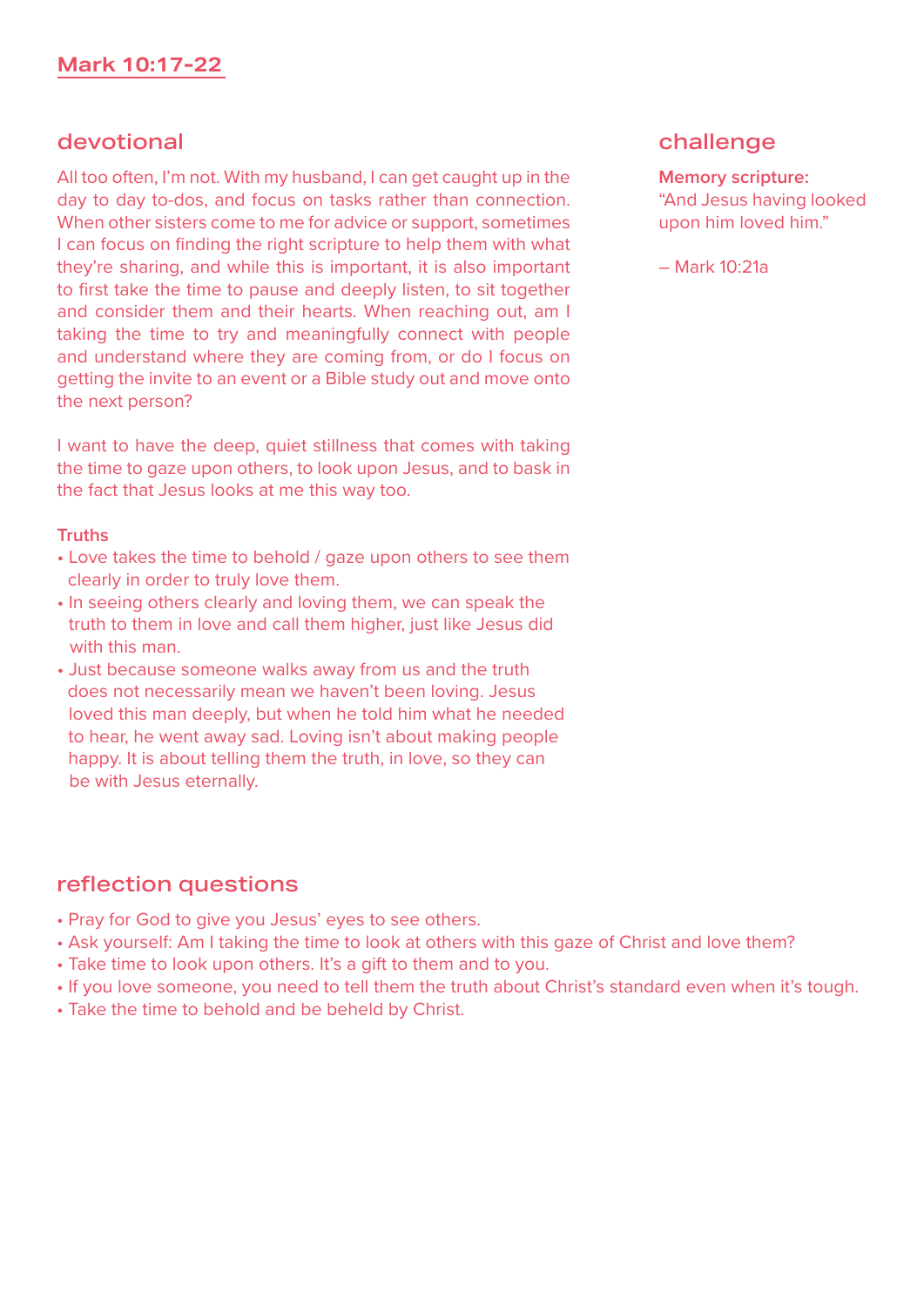

### **RELYING ON GOD FOR STRENGTH**

**Camille Calagos, North Professionals**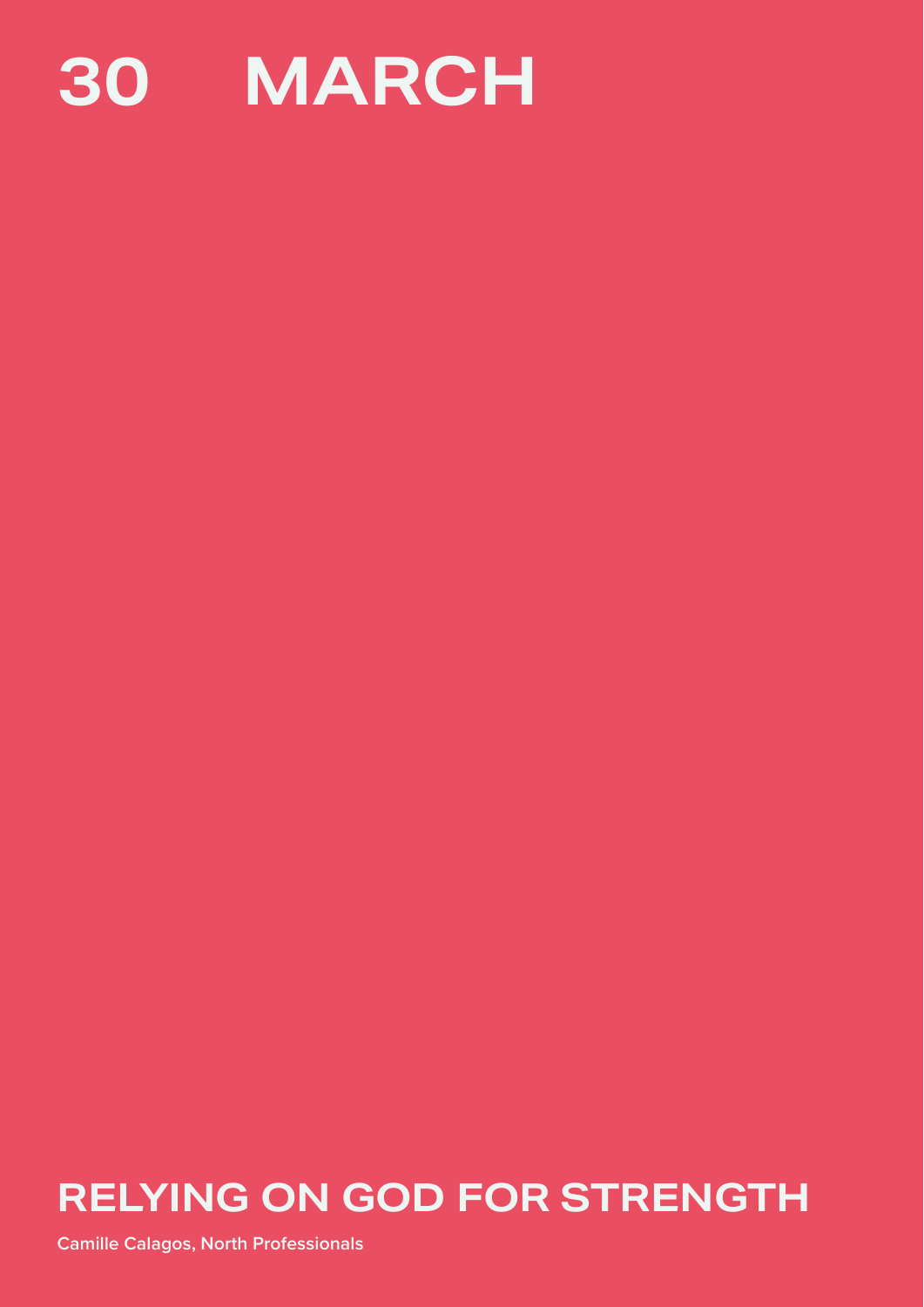"but those who hope in the Lord will renew their strength. They will soar on wings like eagles; they will run and not grow weary, they will walk and not be faint."

– Isaiah 40:31

#### devotional

This scripture both convicted and guided me in dealing with what I went through in the past few months. I had to be reminded that I need to stop, seek God and ask for renewal of strength.

Living in Sydney and being a disciple can be quite challenging and exhausting most of the time. Sydney, as Australia's most populated city is always busy, bustling and there is always something happening. The past few months have been reasonably difficult for me - managing my time between being a disciple and an employee. As a disciple, I am committed to the body and to fellowship which means that I need to attend devotionals, bible talks, midweeks, church services and bible studies. Meanwhile at work, I needed to devote longer working hours as at that time, we did not have enough resources to meet our global deadline. I remembered feeling exhausted, stressed, and anxious during this time. There were even times that I would miss devotionals or fellowship activities because I just did not have enough strength and energy after working longer hours. While going through this, I started questioning myself - why do I feel tired and helpless?

Then I encountered this scripture and realized that I was feeling tired and helpless because I just relied on my own strength and did not intentionally ask for God's help. I had to accept the fact that I cannot do everything on my own and I needed help. If I keep doing this, I can easily fall and stumble which would impact my physical, mental and specifically, my spiritual well being. This scripture taught me that I need to rely on God's strength and that only he can sustain me. Most of the time, I can turn to other things first and forget that I have a God who is just waiting for me to call on him. This scripture is an assurance that God is our unending source of strength and if we keep on seeking him – he will renew our strength and we are empowered to do more for his kingdom.

#### reflection questions

- What are the things or activities that can easily exhaust or stress you out?
- In relation to the above, how do you cope with exhaustion or stress?
- What does it mean for you to "hope in the Lord" and what does it look like in your life?

#### challenge

**Memory scripture:** "I can do all this through him who gives me strength."

– Philippians 4:13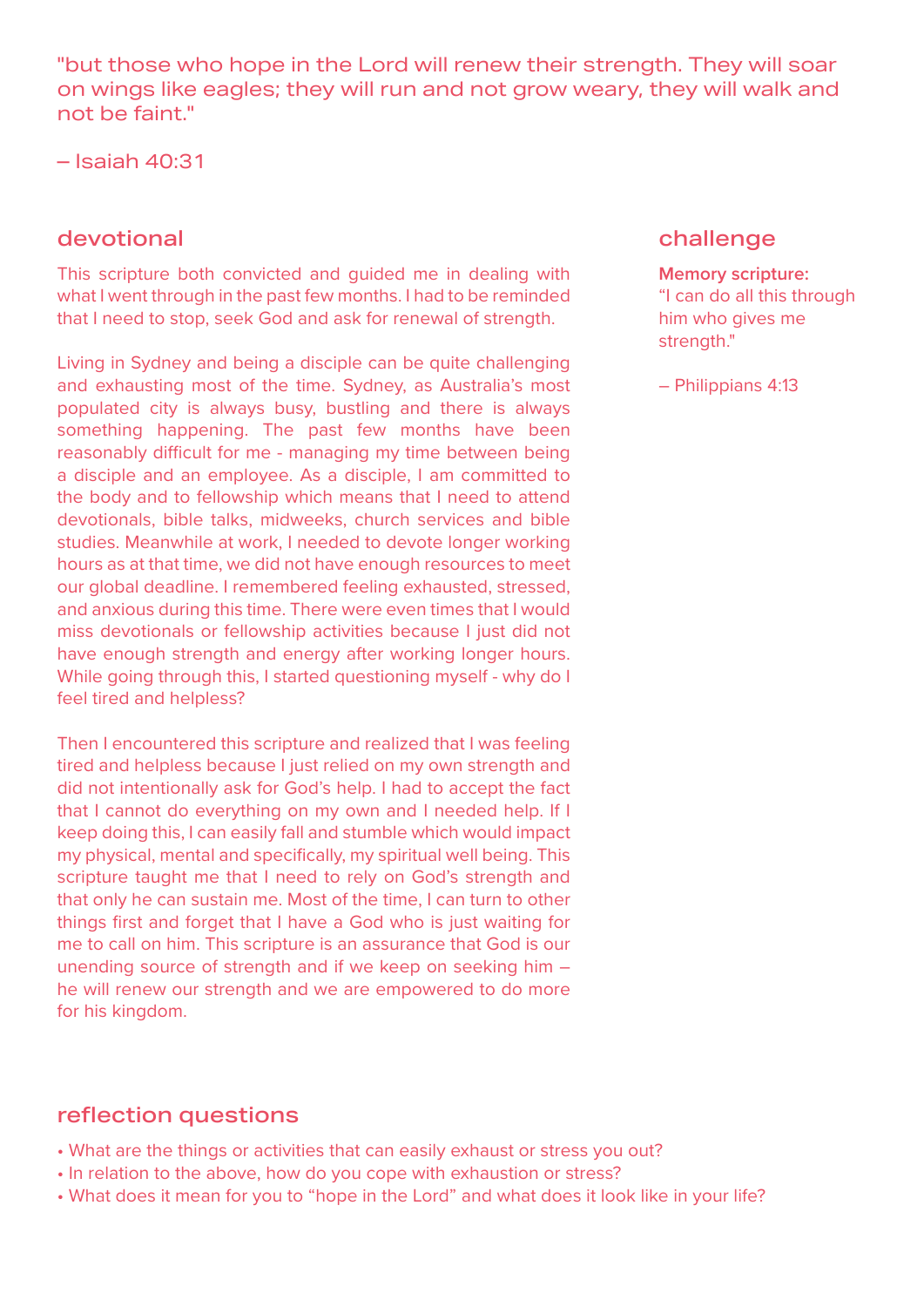# **/ 31 MARCH**

### **LISTENING FOR GOD'S WHISPER**

Back in 1990, I had become a disciple in the Campus Ministry of the London Church of Christ, less than 5 years later I left God. Fast forward 25 years, I was now living in Sydney, and late one night after listening to a lesson on Joshua from old sermons on the Sydney Church of Christ website, I heard this small, quiet voice just say "you need to do something, it's now or never"

I really believe that this was my last chance as my heart had become so hardened by living a sinful life, I felt dead inside spiritually. So, I sent a short message on the 'Contact Us' part of the website, thinking, OK, I've put it out there now, I will have to do something eventually not expecting to get a response almost instantly inviting me to church. So, the next Sunday I turned up and started studying the Bible again; I was restored the following month, June 2019.

I had always thought God would have to do something big, frightening and dramatic to help me come back to Him, but it turned out to be a gentle whisper.

**Sharon Foster, South Professionals**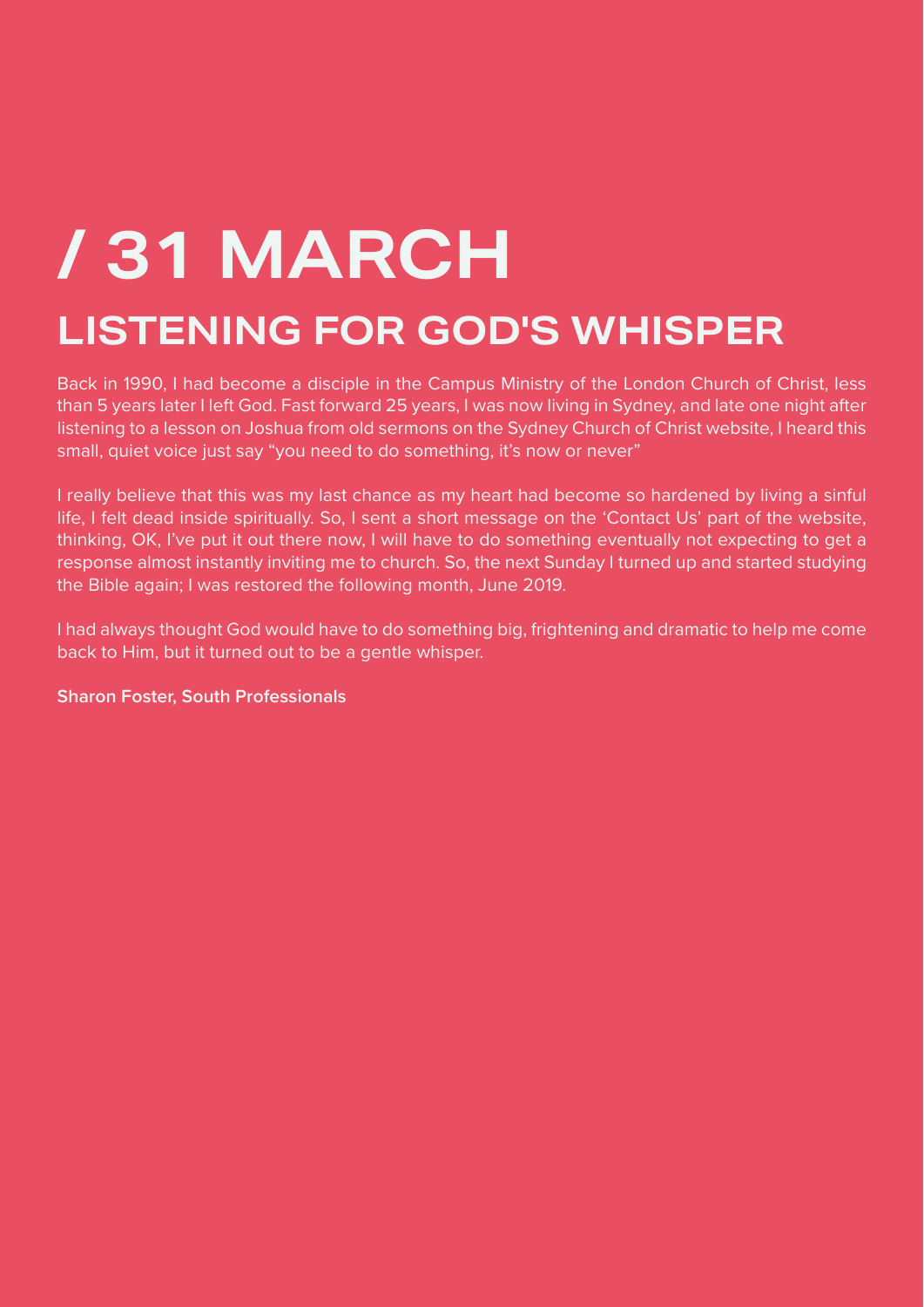The Lord said, "Go out and stand on the mountain in the presence of the Lord, for the Lord is about to pass by." Then a great and powerful wind tore the mountains apart and shattered the rocks before the Lord, but the Lord was not in the wind. After the wind there was an earthquake, but the Lord was not in the earthquake. After the earthquake came a fire, but the Lord was not in the fire. And after the fire came a gentle whisper."

– 1 Kings 19:11-12

#### devotional

Elijah flees and seeks God on Mount Horeb, this is where Moses saw the burning bush and where God gave Moses the Law. Important things seem to happen on mountains in the Bible. When I think of mountains, I think of their majesty and the beauty of His creation. They're also "closer" to the heavens and usually away from other people, so no distractions, and a place where you can be still and connect with God.

My mind is busy from the moment I wake, thinking about all the things I have to do, accomplish that day, including my quiet times with God, another thing on the checklist of my life – read my Bible – tick, pray – tick, right, now the next thing on my list.

Recently though, I've been learning about the need to dedicate time to just being still, meditating and contemplating God's word, listening to what His Spirit wants to teach me. This is challenging for me, my mind is all over the place, I'm task orientated and get caught up in the "doing" instead of just "being" with God, making space for God to speak to me.

Wind, Earthquake, Fire – these are often referred to as "Acts of God" in our world and yes, God is the Creator, all powerful and has used these forces of nature throughout the Bible to demonstrate His power. I can often view God through the prism of significant others in my life and so expect Him to punish me or "strike me down"; something dramatic, big, bad, that I deserve because of my sin, my failures each day to live up to my performance based Christianity. Like Elijah, when I have been despondent, feeling hopeless, it is God's gentleness, kindness, patience that I've experienced instead. (Romans 2:4)

We live in a world where we expect and want everything instantly – answers, money, pleasure, success but as disciples, the Bible teaches us about waiting on God, persevering, continuing to seek Him even when we think He is silent, realising His "silence" doesn't mean inactivity (Romans 12:2). I'm an impatient person who loves being in control, God's timing is often not my timing, but while I wait on Him, continue to go to Him, He is teaching me more about who He is and teaching me more about trusting Him, especially when I don't get the answers I want.

- How can the busyness of my life or my mind keep me from hearing the whisper of God?
- What things have I been avoiding or putting off amongst the chaos and chatter of life?
- Make time this week to sit quietly and listen for God's voice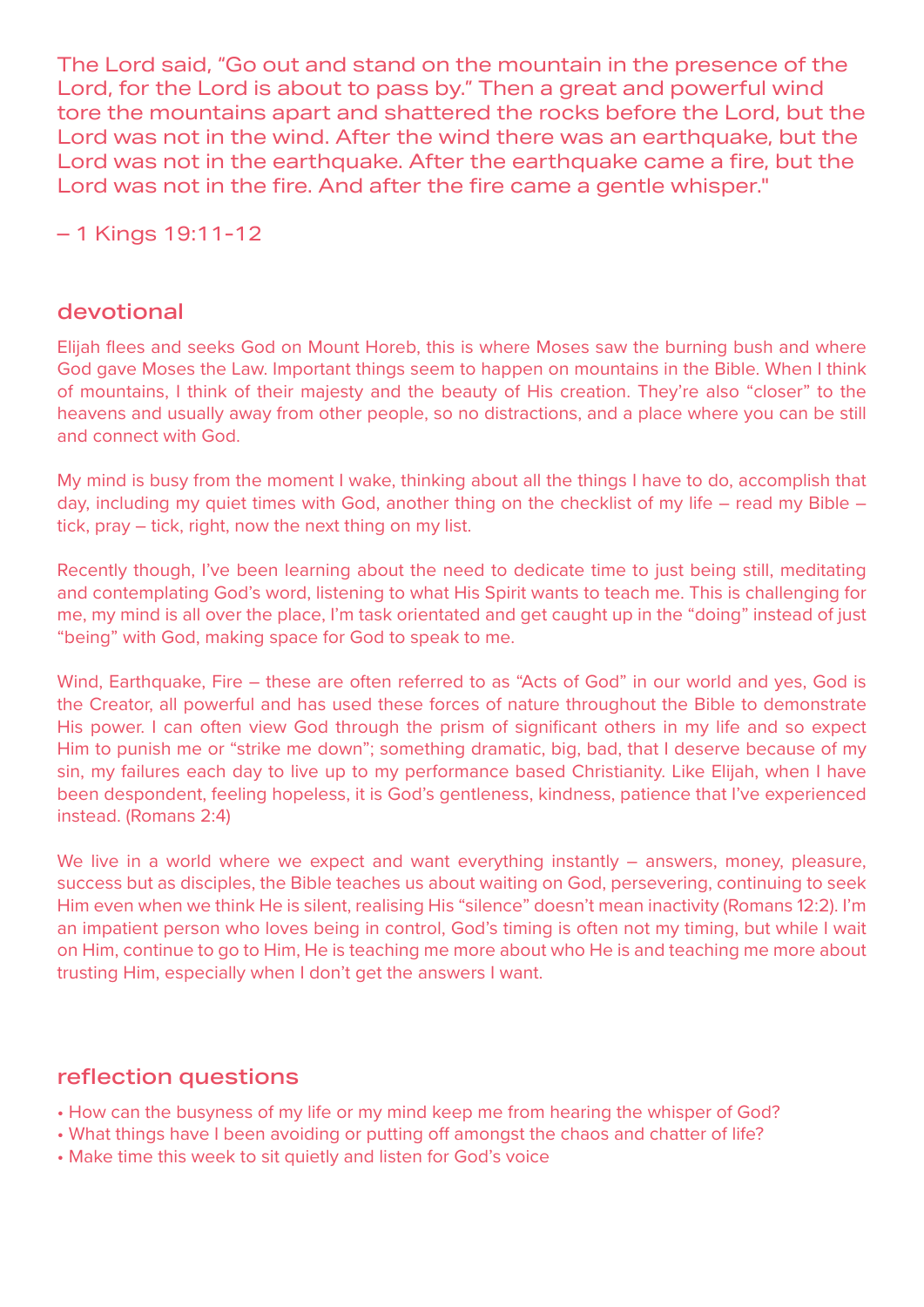

### **TWO FAITHFUL PEOPLE**

**Zoe Scott, South Marrieds Ministry**